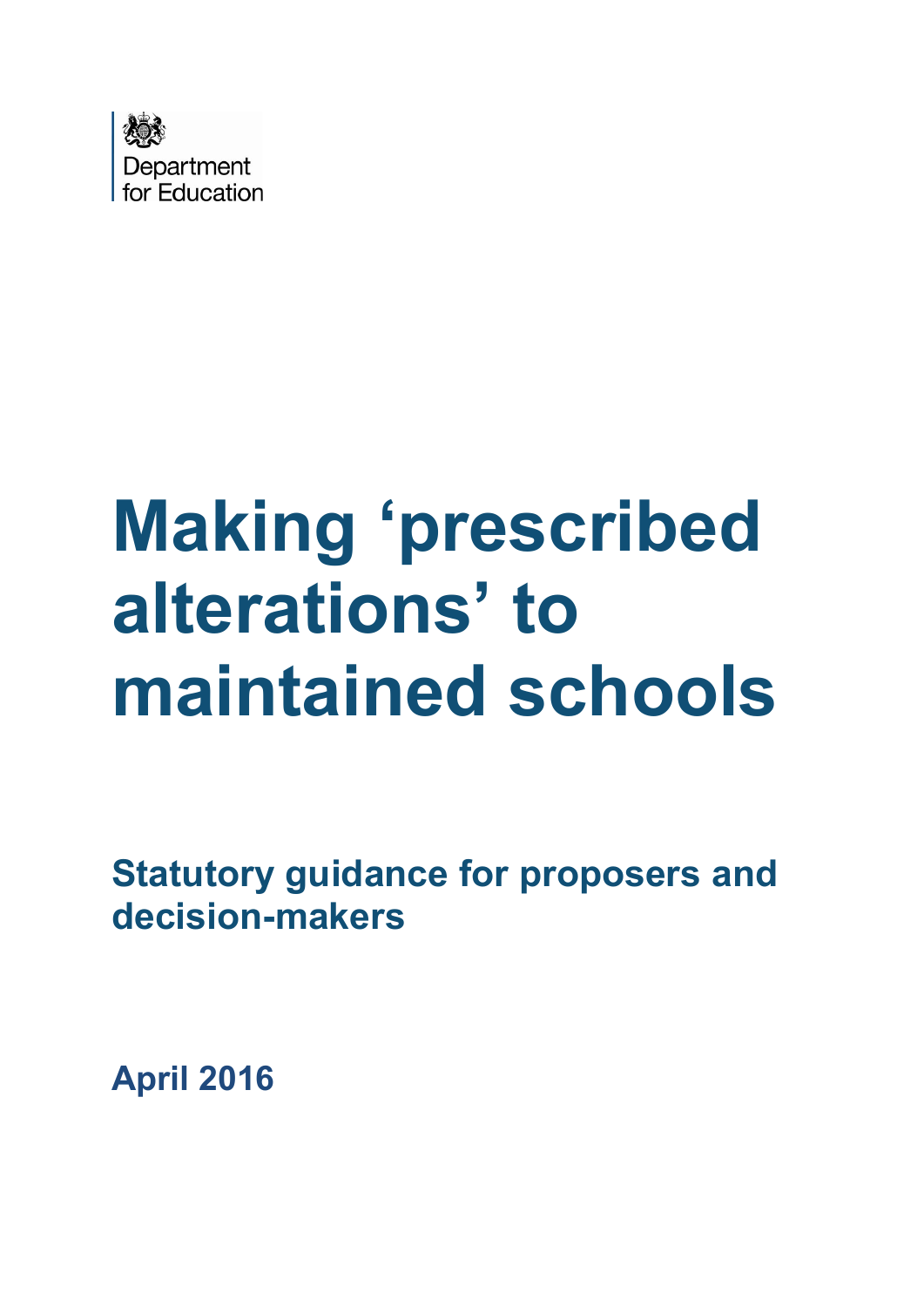# **Contents**

| 1: Summary                                                   | 5              |
|--------------------------------------------------------------|----------------|
| About this guidance                                          | 5              |
| Review date                                                  | 5              |
| Who is this guidance for?                                    | 5              |
| Main points                                                  | 6              |
| 2: Prescribed alteration changes                             | $\overline{7}$ |
| <b>Enlargement of premises</b>                               | $\overline{7}$ |
| Expansion onto an additional site ('or satellite sites')     | 8              |
| Reducing pupil numbers in mainstream schools                 | 10             |
| Change of age range                                          | 11             |
| Adding or removing a sixth-form                              | 13             |
| Closing an additional site                                   | 14             |
| Transfer to a new site                                       | 15             |
| Changes of category                                          | 16             |
| Single sex school becoming co-educational (or vice versa)    | 17             |
| Mainstream school: establish/remove/alter SEN provision      | 18             |
| Change the types of need catered for by a special school     | 18             |
| Boarding provision                                           | 19             |
| Remove selective admission arrangements at a grammar school  | 21             |
| 3: Contentious / controversial proposals                     | 22             |
| 4: Changes that can be made outside of the statutory process | 23             |
| 5. Statutory process: prescribed alterations                 | 25             |
| Publication                                                  | 26             |
| Representation (formal consultation)                         | 27             |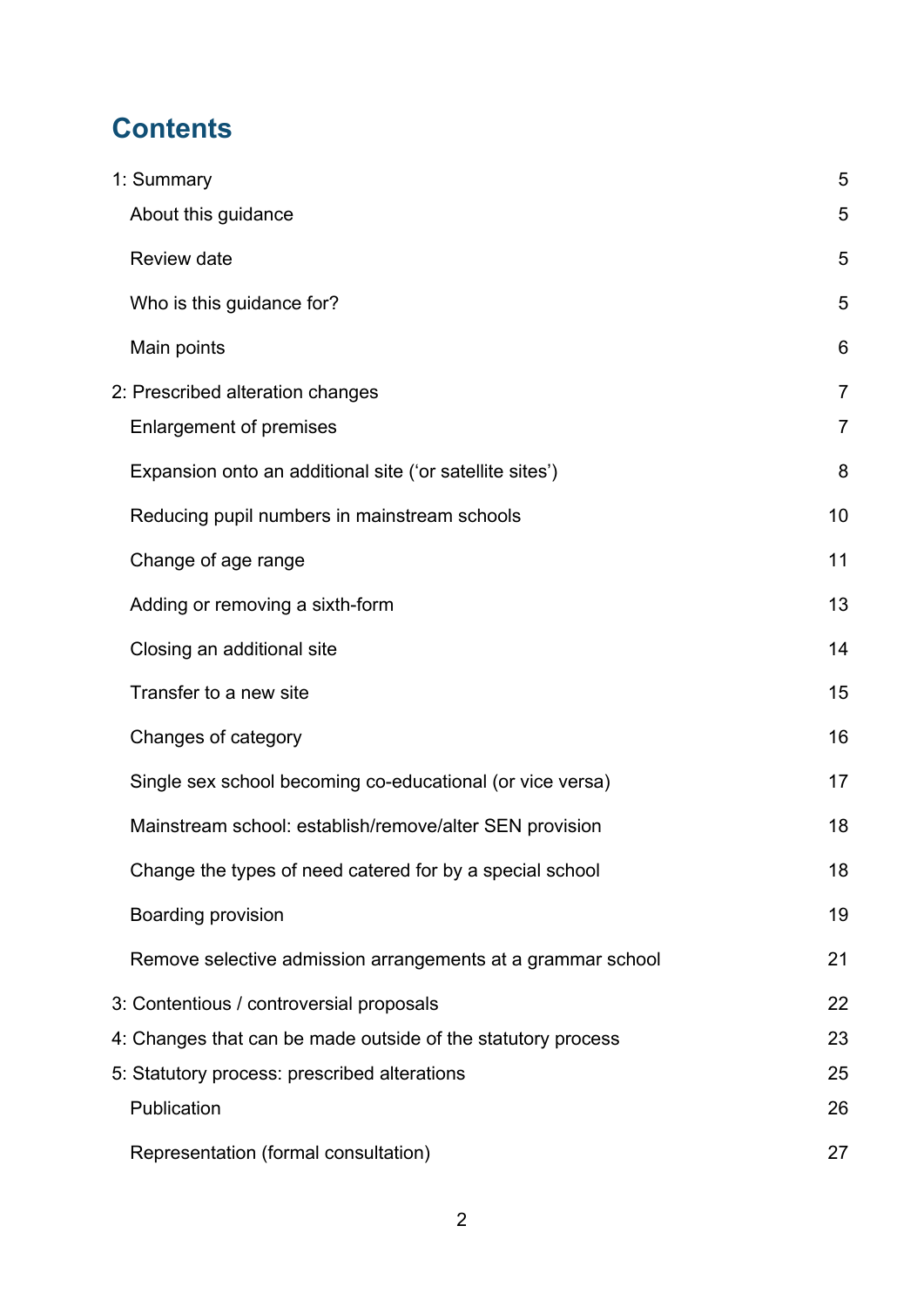| Decision                                                                                     | 28 |
|----------------------------------------------------------------------------------------------|----|
| Rights of appeal against a decision                                                          | 29 |
| Implementation                                                                               | 29 |
| Modification post determination                                                              | 29 |
| Revocation of proposals                                                                      | 30 |
| Land and buildings for foundation, foundation special or voluntary controlled<br>schools     | 31 |
| 6: Statutory process: foundation proposals                                                   | 32 |
| Changing category to foundation, acquiring a Trust and/or acquiring a foundation<br>majority | 32 |
| Initiation                                                                                   | 33 |
| Publication                                                                                  | 33 |
| Representation (formal consultation)                                                         | 34 |
| Decision                                                                                     | 35 |
| Implementation                                                                               | 36 |
| Modification post determination                                                              | 36 |
| Revocation of proposals                                                                      | 36 |
| Governance and staffing issues                                                               | 36 |
| Land transfer issues                                                                         | 37 |
| Removing a Trust and/or removing a foundation majority                                       | 38 |
| Initiation                                                                                   | 39 |
| Land and assets (when removing a Trust)                                                      | 40 |
| Consultation                                                                                 | 40 |
| Publication                                                                                  | 41 |
| Representation                                                                               | 41 |
| Decision                                                                                     | 42 |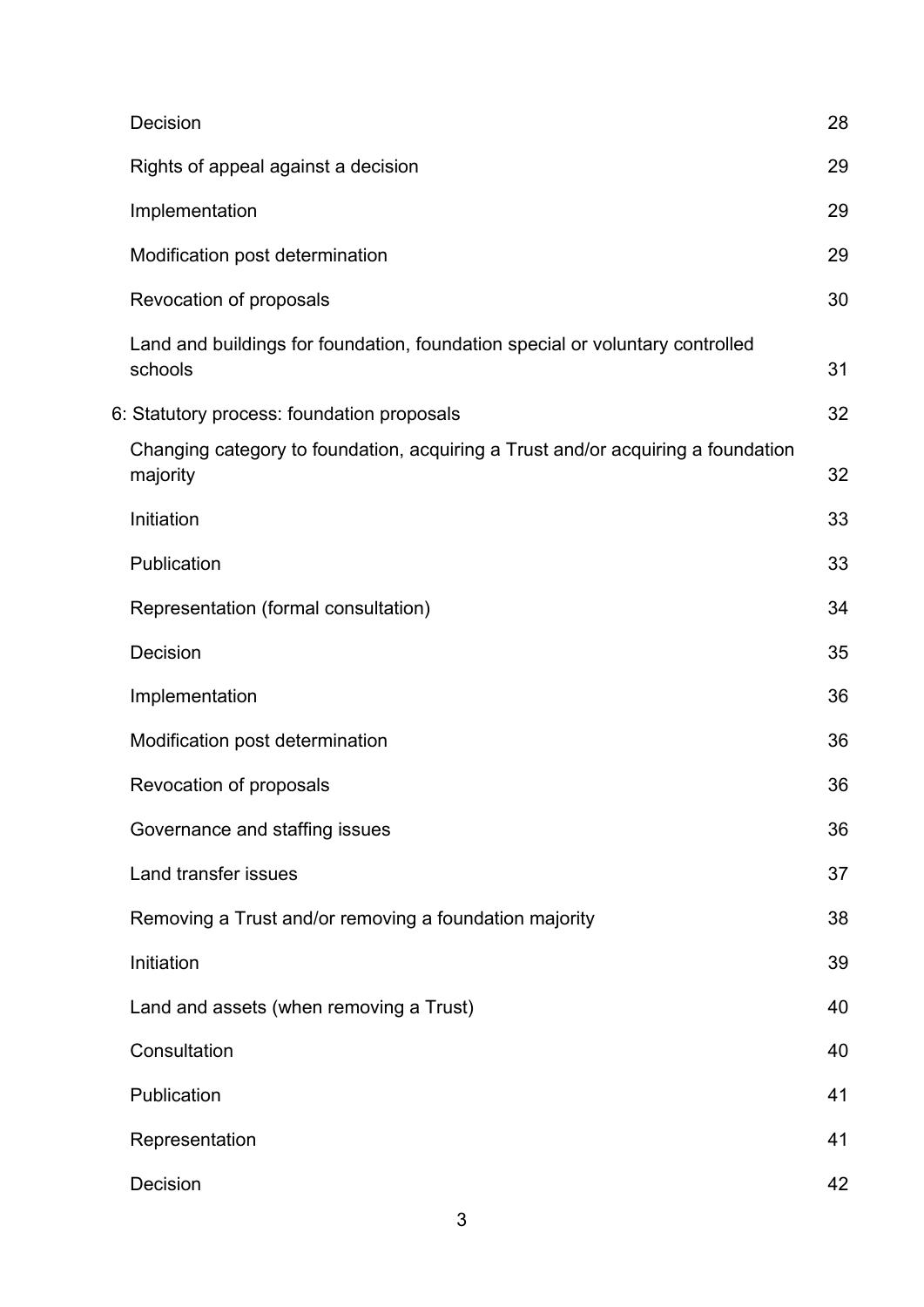| Implementation                                                                     | 42 |
|------------------------------------------------------------------------------------|----|
| Modification of proposals                                                          | 43 |
| Annex A: Information to be included in a prescribed alteration statutory proposal  | 44 |
| Annex B: Information that must be included in foundation proposals                 | 45 |
| Annex C: Information to be included in proposals to remove a Trust                 | 46 |
| Annex D: Information to be included in proposal to reconstitute the governing body | 47 |
| Annex E: Further Information                                                       | 48 |
| Annex F: Contact details for RSC offices                                           | 49 |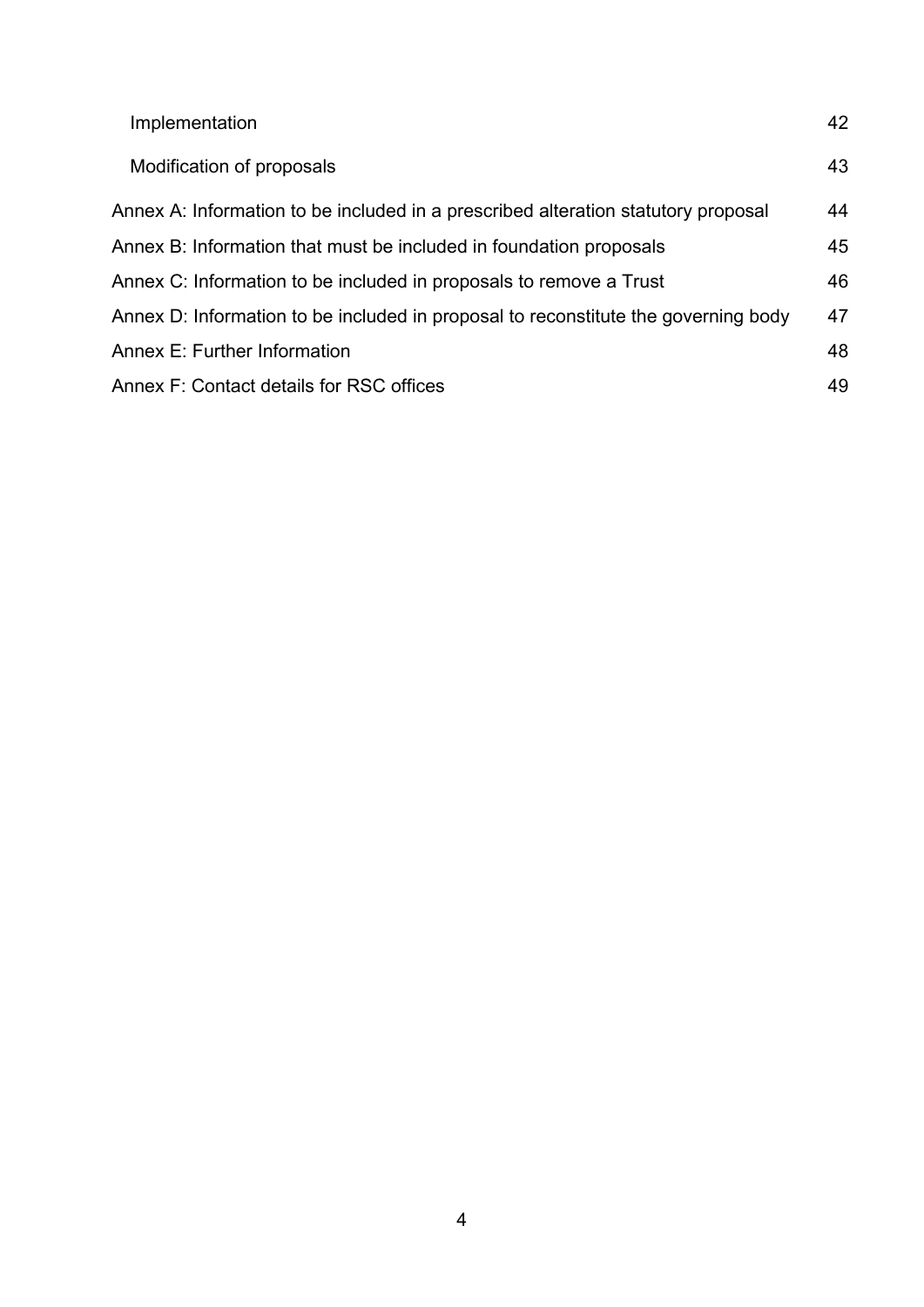# <span id="page-4-0"></span>**1: Summary**

#### <span id="page-4-1"></span>**About this guidance**

This is statutory guidance from the Department for Education. This means that recipients must have regard to it when carrying out functions relating to making 'prescribed alterations' to maintained schools.

The purpose of this guidance is to ensure that additional good quality school places can be provided quickly where they are needed; that local authorities and governing bodies do not take decisions that will have a negative impact on other schools in the area, and that changes can be implemented quickly and effectively where there is a strong case for doing so. In line with these aims it is expected that, where possible, additional new places will only be provided at schools that have an overall Ofsted rating of 'good' or 'outstanding'.

A governing body, LA or the [Schools Adjudicator](https://www.gov.uk/government/organisations/office-of-the-schools-adjudicator) must have regard to this guidance when exercising functions under *[The School Organisation \(Prescribed Alterations to](http://www.legislation.gov.uk/uksi/2013/3110/contents/made)  [Maintained Schools\) \(England\) Regulations 2013](http://www.legislation.gov.uk/uksi/2013/3110/contents/made)* ('the Prescribed Alterations Regulations') and *[The School Organisation \(Establishment and Discontinuance of](http://www.legislation.gov.uk/uksi/2013/3109/contents/made)  [Schools\) Regulations 2013](http://www.legislation.gov.uk/uksi/2013/3109/contents/made)* (' the Establishment and Discontinuance Regulations'). It should be read in conjunction with Parts 2 and 3 and Schedule 3 of the *[Education](http://www.legislation.gov.uk/ukpga/2006/40/contents)  [and Inspections Act \(EIA\) 2006](http://www.legislation.gov.uk/ukpga/2006/40/contents)* (as amended by the *[Education Act \(EA\) 2011\)](http://www.legislation.gov.uk/ukpga/2011/21/contents)* and *the Prescribed Alterations Regulations*. It also relates to *the Establishment and Discontinuance Regulations* and *[The School Organisation \(Removal of Foundation,](http://www.legislation.gov.uk/uksi/2007/3475/contents/made)  [Reduction in the Number of Foundation Governors and Ability of Foundation to Pay](http://www.legislation.gov.uk/uksi/2007/3475/contents/made)  [Debts\) \(England\) Regulations \(2007\).](http://www.legislation.gov.uk/uksi/2007/3475/contents/made)*

It is the responsibility of LAs and governing bodies to ensure that they act in accordance with the relevant legislation when making changes to a maintained school and they are advised to seek independent legal advice where appropriate.

#### <span id="page-4-2"></span>**Review date**

This guidance will be reviewed in April 2017.

## <span id="page-4-3"></span>**Who is this guidance for?**

Those proposing to make changes to maintained schools (e.g. governing bodies and LAs), decision-makers (LAs, the Schools Adjudicator and governing bodies), and for information purposes for those affected by a proposal (dioceses, trustees, parents etc.)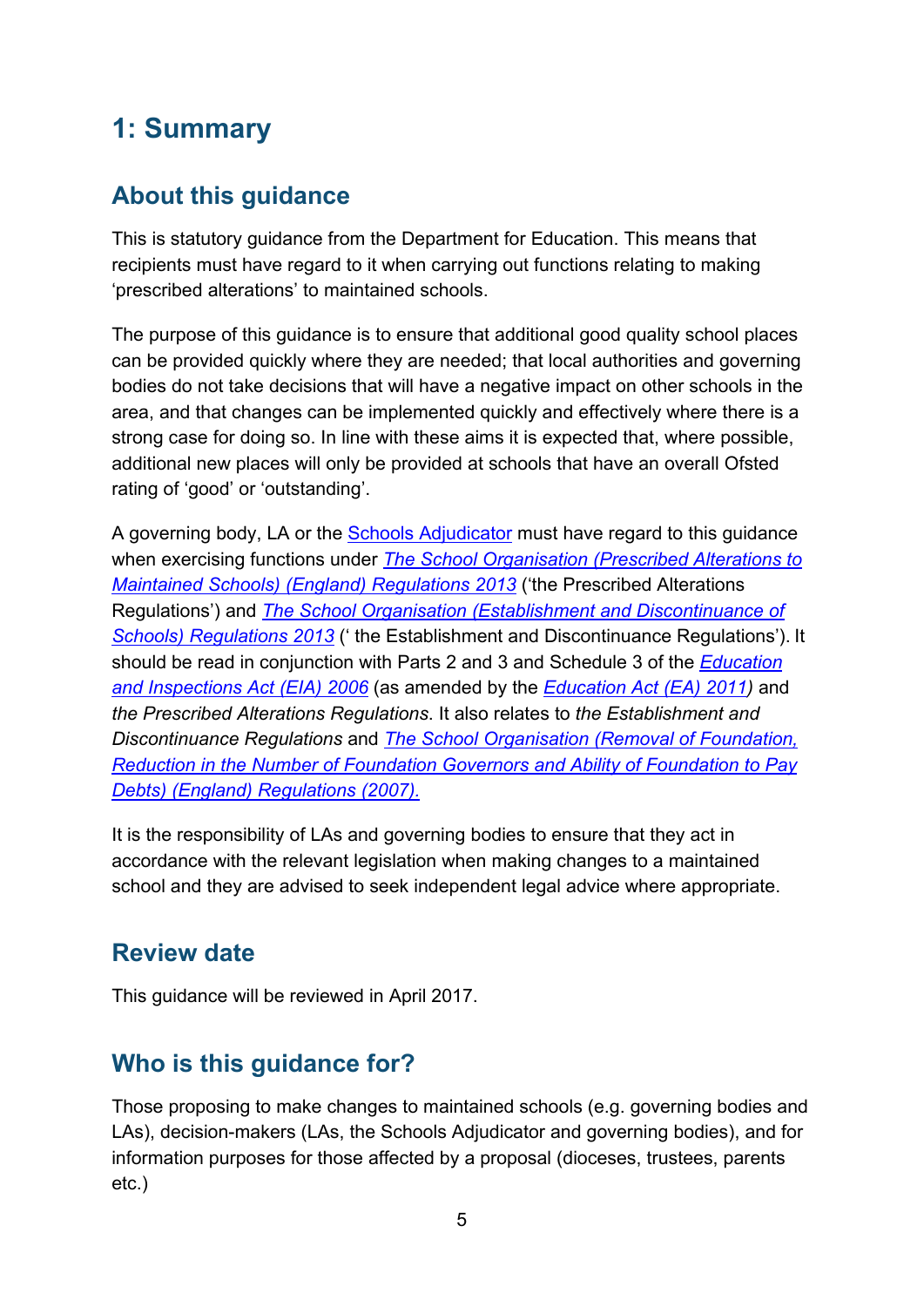This guidance is relevant to all categories of maintained schools (as defined in section 20 of the [School Standards and Framework Act \(SSFA\) 1998\)](http://www.legislation.gov.uk/ukpga/1998/31/contents), unless explicitly stated. It is not relevant to **Pupil Referral Units**. Separate advice on making [significant changes to an academy,](https://www.gov.uk/government/publications/making-significant-changes-to-an-existing-academy) [opening and closing a maintained school](https://www.gov.uk/government/publications/school-organisation-maintained-schools) and the [guidance for decision-makers](https://www.gov.uk/government/publications/school-organisation-maintained-schools) is available.

#### <span id="page-5-0"></span>**Main points**

- All proposals for prescribed alterations must follow the processes set out in this guidance.
- Where a LA proposes to expand a school that is eligible for intervention they should copy the proposal to the relevant [Regional Schools Commissioner](#page-48-0)
- To enable the department to monitor potentially [controversial proposals,](#page-21-0) the proposer should copy any proposal which falls within the definitions set out in part 3 to the School Organisation mailbox – [schoolorganisation.notrifications@education.gsi.gov.uk.](mailto:schoolorganisation.notrifications@education.gsi.gov.uk)
- Where a LA is the decision maker, it must make a decision within a period of two months of the end of the representation period, taking into account the factors outlined in the quidance for decision-makers. Where a decision is not made within this time frame, the proposal must be referred to the Schools' Adjudicator for a decision.
- It is not possible for any school to gain, lose or change religious character through a change of category. Information on the process to be followed is available in the opening and closing maintained school guidance.
- It is the department's view that governing bodies should convert to academy status rather than change category to a foundation. Governing bodies wishing to discuss this issue should email [schoolorganisation.notifications@education.gsi.gov.uk](mailto:schoolorganisation.notifications@education.gsi.gov.uk) and a member of the school organisation team will contact them to discuss the proposed change of category.
- **Once a decision** has been made the proposer (school governing body or LA) should make the necessary changes to the school's record in the department's [EduBase](http://www.education.gov.uk/edubase/home.xhtml) system and MUST have done so by the date the change is implemented.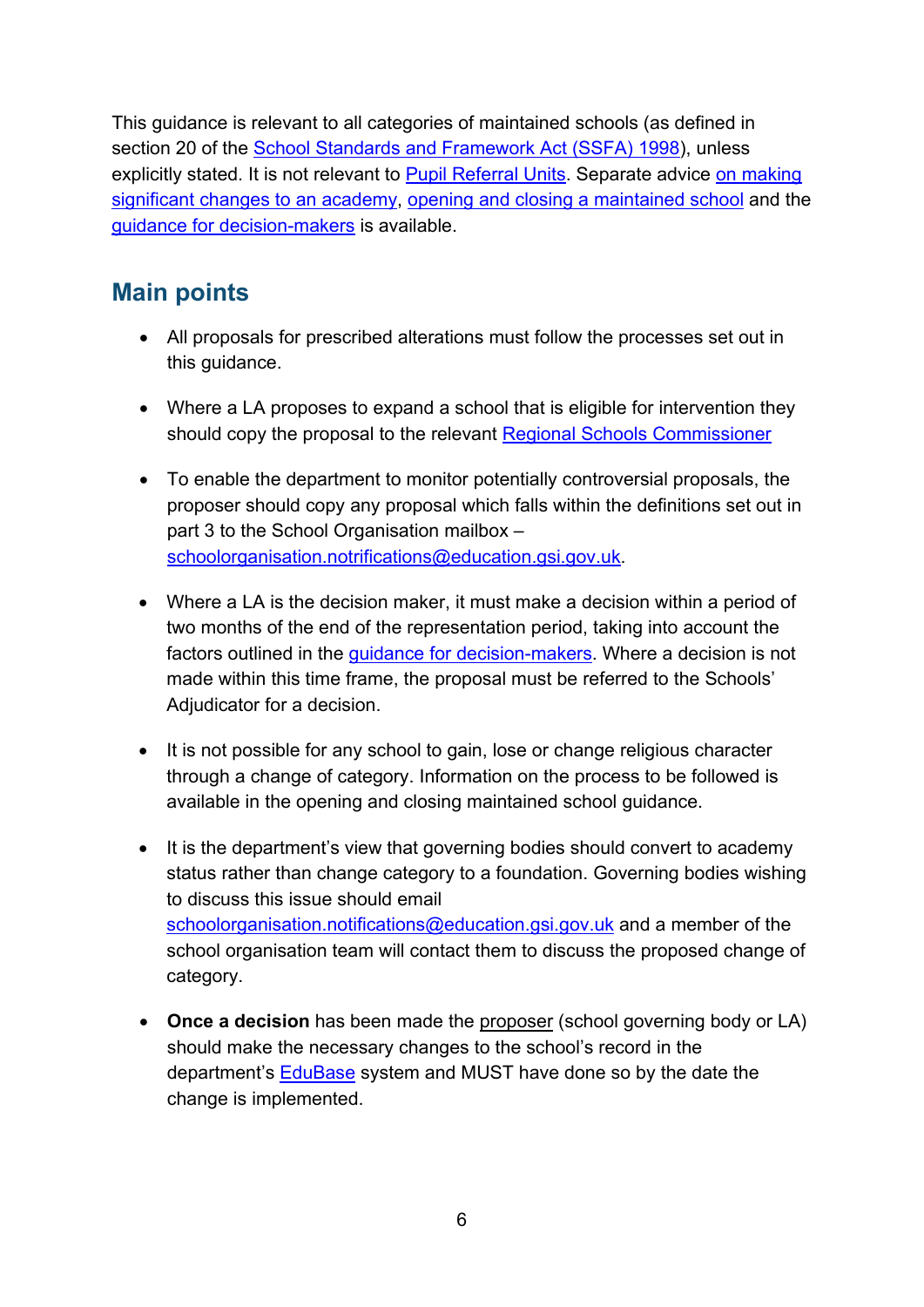# <span id="page-6-0"></span>**2: Prescribed alteration changes**

## <span id="page-6-1"></span>**Enlargement of premises**

Details of how [special schools can increase their intake](#page-8-0) are covered below.

**Local authorities** are under a statutory duty to ensure the sufficiency of school places in their area. They can propose an enlargement of the premises of community foundation and voluntary schools. When doing so they must follow the statutory process as set out in the [Prescribed Alterations Regulations](http://www.legislation.gov.uk/uksi/2013/3110/contents/made) (see [part 5\)](#page-24-0) if:

- the proposed enlargement of the premises of the school is permanent (longer than three years) and would increase the capacity of the school by:
	- o more than 30 pupils; **and**
	- o 25% or 200 pupils (whichever is the lesser).
- the proposal involves the making permanent of any temporary enlargement (that meets the above threshold).

Where a proposal seeks to increase the school's pupil number to over 2,000 or would result in an increase of over 50% of the school's current capacity, the LA should copy the proposal to [schoolorganisation.notifications@education.gsi.gov.uk](mailto:schoolorganisation.notifications@education.gsi.gov.uk) for monitoring purposes.

**Governing bodies of all categories** of mainstream schools and LAs can propose smaller expansions that do not meet the thresholds above without the need to follow the formal statutory process in [part 4.](#page-21-1) In many cases this can be achieved solely by increasing the school's published admissions number (PAN); please see [the School](https://www.gov.uk/government/publications/school-admissions-code--2)  [Admissions Code.](https://www.gov.uk/government/publications/school-admissions-code--2)

The table below sets out who can propose an enlargement of premises and what process must be followed:

| Proposer     | Type of     | <b>Process</b> | Decision-maker | Right of appeal      |
|--------------|-------------|----------------|----------------|----------------------|
|              | proposal    |                |                | to the adjudicator   |
| LA for       | Enlargement | Statutory      | LA             | <b>CofE Diocese</b>  |
| community    | of premises | process        |                | <b>RC Diocese</b>    |
| LA for       | Enlargement | Statutory      | LA             | <b>CofE Diocese</b>  |
| voluntary or | of premises | process        |                | <b>RC Diocese</b>    |
| foundation   |             |                |                | <b>GB</b> / Trustees |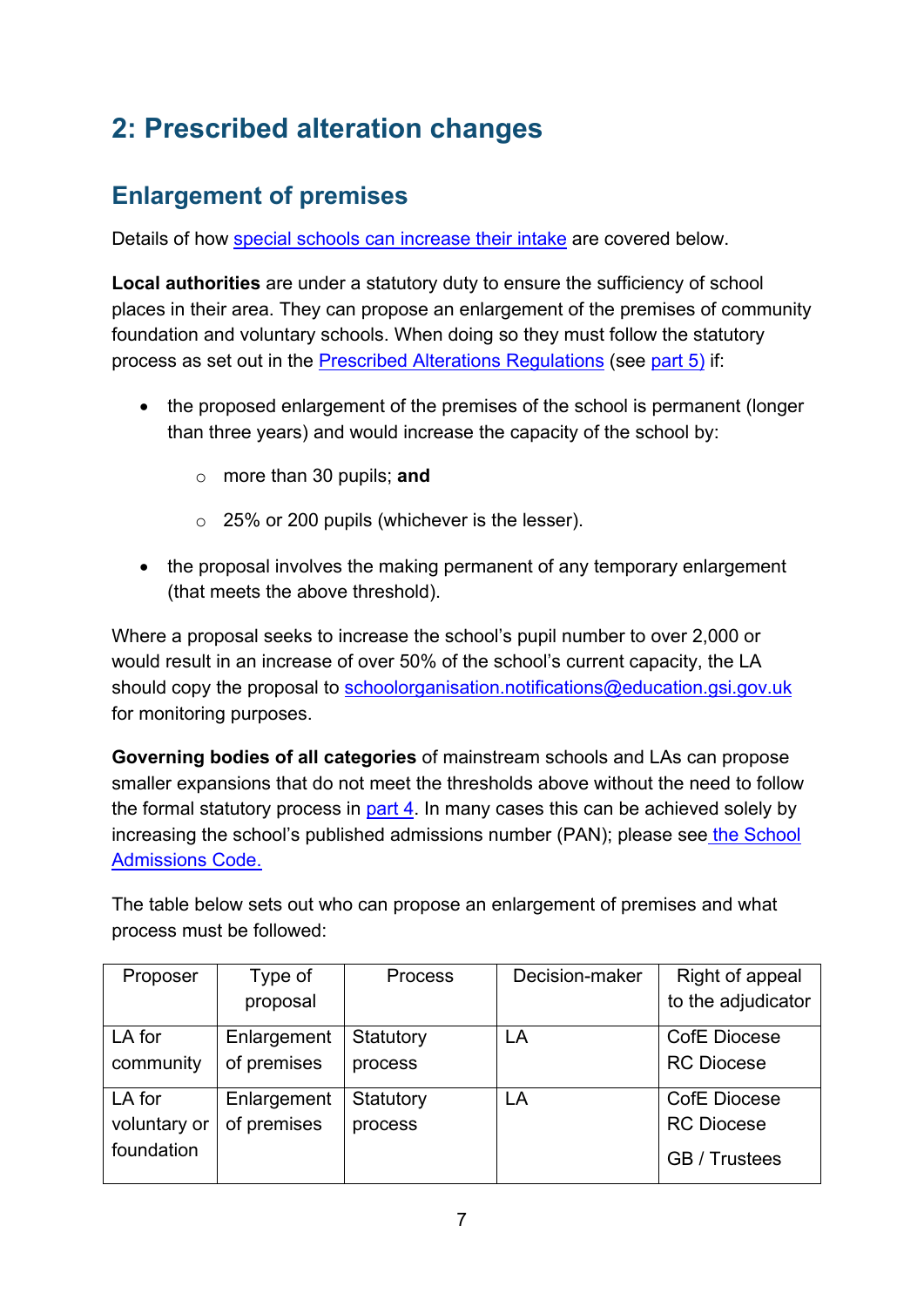| Proposer                                 | Type of                                                         | <b>Process</b>           | Decision-maker | Right of appeal    |
|------------------------------------------|-----------------------------------------------------------------|--------------------------|----------------|--------------------|
|                                          | proposal                                                        |                          |                | to the adjudicator |
| LA for<br>voluntary<br>and<br>foundation | Enlargement<br>of premises<br>(on small<br>scale<br>expansions) | Non statutory<br>process | LA             | N/A                |
| GB of all<br>categories<br>mainstream    | Enlargement<br>of premises<br>(on small<br>scale<br>expansions) | Non statutory<br>process | <b>GB</b>      | N/A                |

#### <span id="page-7-0"></span>**Expansion onto an additional site ('or satellite sites')**

Where proposers seek to expand onto an additional site they will need to ensure that the new provision is genuinely a change to an existing school and not in reality the establishment of a new school. Where a LA decides that a new school is need to meet basic need the free school presumption process must be followed. Other proposals seeking to establish a new school should follow the free school application process.

Decisions about whether a proposal represents a genuine expansion will need to be taken on a case-by-case basis, but proposers and decision makers will need to consider this non-exhaustive list of factors:

#### **The reasons for the expansion**

• What is the rationale for this approach and this particular site?

#### **Admission and curriculum arrangements**

- How will the new site be used (e.g. which age groups/pupils will it serve)?
- What will the admission arrangements be?
- Will there be movement of pupils between sites?

#### **Governance and administration**

• How will whole school activities be managed?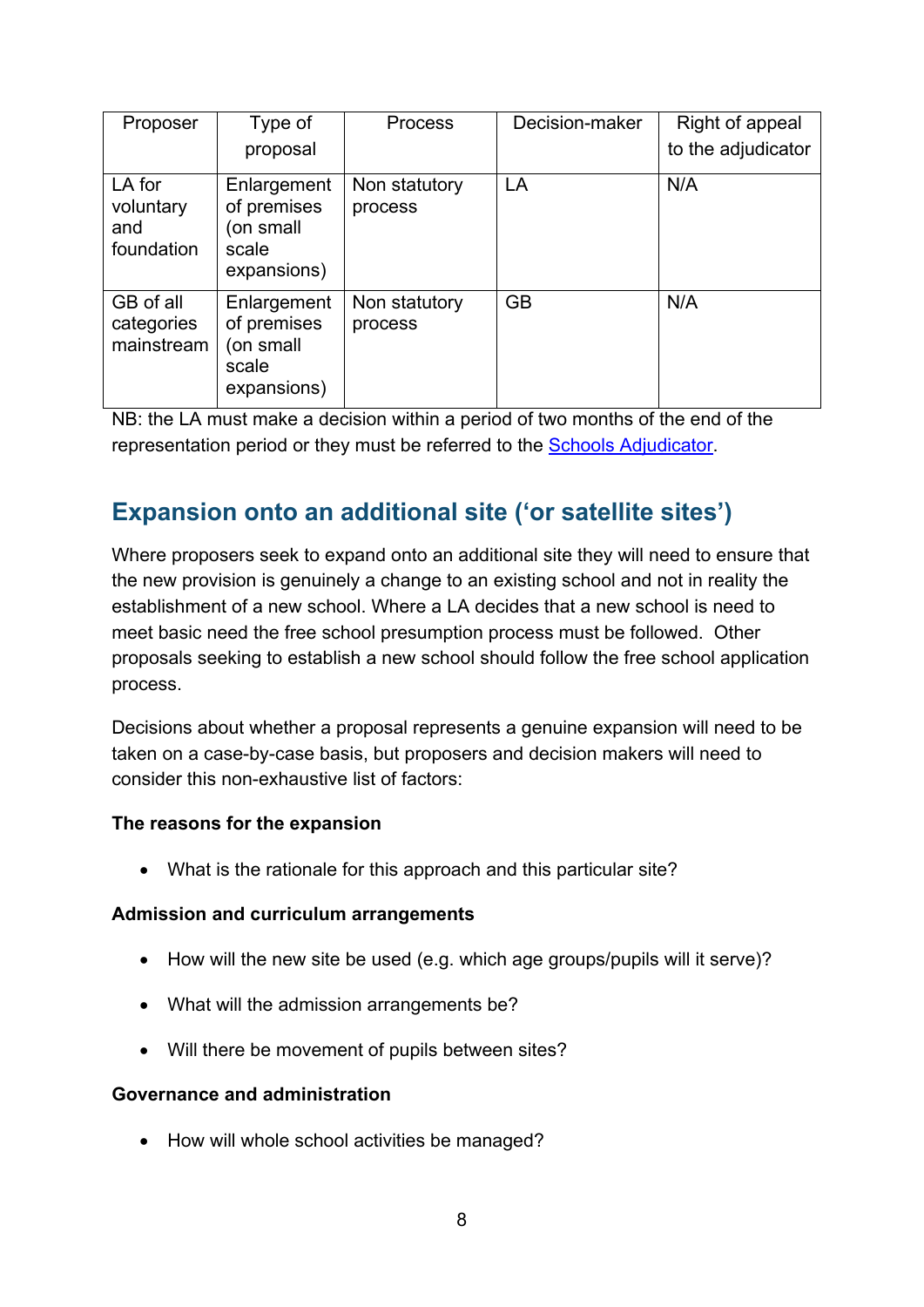- Will staff be employed on contracts to work on both sites? How frequently will they do so?
- What governance, leadership and management arrangements will be put in place to oversee the new site (e.g. will the new site be governed by the same governing body and the same school leadership team)?

#### **Physical characteristics of the school**

- How will facilities across the two sites be used (e.g. sharing of the facilities and resources available at the two sites, such as playing fields)?
- Is the new site in an area that is easily accessible to the community that the current school serves?

The purpose of considering these factors is to determine the level of integration between the two sites; the more integration, the more likely the change will be considered as an expansion. Where a LA considers there is a need for a new school to address basic need for school places it must<sup>[1](#page-8-1)</sup> seek proposals to establish a free school under the free school presumption.

LAs should copy any proposal to expand a school onto a satellite site to [schoolorganisation.notifications@education.gsi.gov.uk](mailto:schoolorganisation.notifications@education.gsi.gov.uk) for monitoring purposes.

#### **Quality of new places created by expansions**

Where schools are underperforming, the quality of new places provided may be compromised by expansion. The department expects that schools should not generally expand if they are eligible for intervention by the local Regional Schools Commissioner ('RSC'). There will be exceptional cases where there is no viable alternative to ensuring sufficient school places locally. In cases where there is a proposal for a school that is eligible for intervention to expand, we expect LAs to send a copy of the proposals to the [RSC](#page-48-0) so that they can ensure appropriate intervention strategies are agreed or, where appropriate, that there is a robust improvement plan in place.

#### <span id="page-8-0"></span>**Change in number of pupils in a special school**

**Governing bodies of all categories of special school and LAs for community special schools** may seek to increase the number of places by following the statutory process in [part 5,](#page-24-0) if the increase is by:

<span id="page-8-1"></span><sup>&</sup>lt;sup>1</sup> Under section 6A of Education and Inspections Act 2006  $\overline{a}$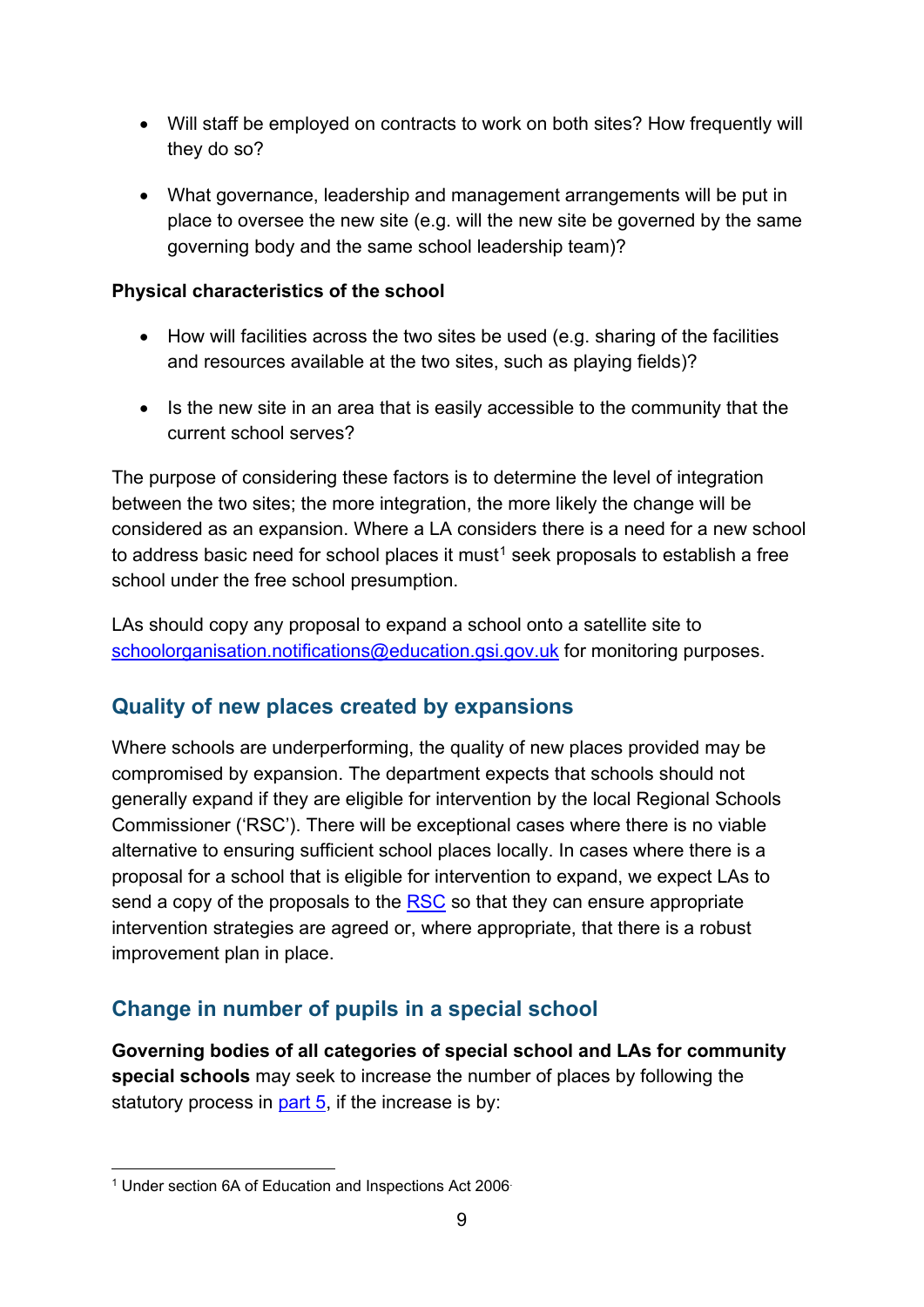- 10%; or
- 20 pupils (five for all boarding special schools) (whichever is the lesser).

The exception to this is where a special school is established in a hospital.

**Governing bodies of all categories of special school and LAs for community special schools** may seek to decrease the number of pupils, by following the statutory process in [part 5.](#page-24-0)

The table below sets out who can propose a change in the number of pupils in a special school and what process must be followed:

| Proposer                           | Type of<br>proposal                                                                         | <b>Process</b>       | Decision-maker | Right of appeal<br>to the adjudicator                            |
|------------------------------------|---------------------------------------------------------------------------------------------|----------------------|----------------|------------------------------------------------------------------|
| <b>GB</b><br>foundation<br>special | Increase by<br>10% or 20<br>pupils (5 for<br>boarding<br>special: or<br>Decrease<br>numbers | Statutory<br>process | LA             | <b>CofE Diocese</b><br><b>RC Diocese</b><br><b>GB</b> / Trustees |
| <b>GB</b><br>community<br>special  | Increase by<br>10% or 20<br>pupils (5 for<br>boarding<br>special: or<br>Decrease<br>numbers | Statutory<br>process | LA             | <b>CofE Diocese</b><br><b>RC Diocese</b>                         |
| LA for<br>community<br>special     | Increase by<br>10% or 20<br>pupils (5 for<br>boarding<br>special: or<br>Decrease<br>numbers | Statutory<br>process | LA             | <b>CofE Diocese</b><br><b>RC Diocese</b>                         |

NB: the LA must make a decision within a period of two months of the end of the representation period or they must be referred to the [Schools Adjudicator.](https://www.gov.uk/government/organisations/office-of-the-schools-adjudicator)

## <span id="page-9-0"></span>**Reducing pupil numbers in mainstream schools**

Reductions in pupil numbers at maintained mainstream schools which result in a decrease to the Published Admission Number (PAN) are not covered by the [Prescribed Alterations Regulations.](http://www.legislation.gov.uk/uksi/2013/3110/contents/made) Where this is proposed the admissions authority (the LA in the case of community and voluntary controlled (VC) schools or the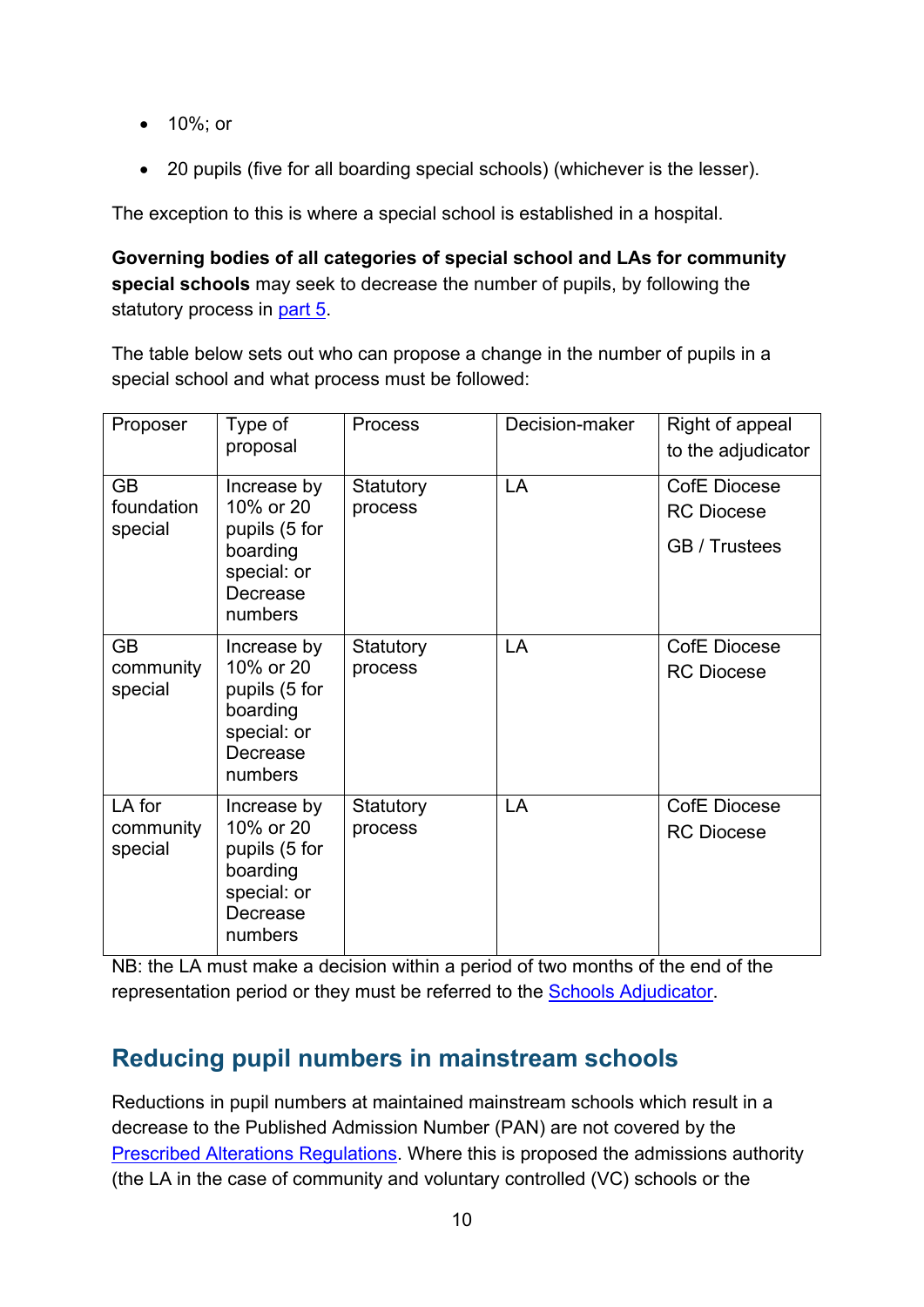governing body in the case of voluntary aided (VA) and foundation schools) must consult on the proposed change in accordance with [the School Admissions Code.](https://www.gov.uk/government/publications/school-admissions-code--2) Community and VC schools have the right to object to the Schools' Adjudicator if the PAN proposed is lower than they would wish.

## <span id="page-10-0"></span>**Change of age range**

For changes that are expected to be in place for more than 2 years (as these are considered permanent increases):

**Local authorities** can propose:

- a change of age range of up to 2 years (except for adding or removing a sixth-form) for voluntary and foundation schools by following the non-statutory process, see [part 4.](#page-21-1)
- a change of age range of 1 year or more for community schools (including the adding or removal of sixth-form or nursery provision) and community special schools or alter the upper age limit of a foundation or voluntary school to add sixth-form provision by following the statutory process, see [part 5.](#page-24-0)

**Governing bodies** of foundation and voluntary schools can propose

- an age range change of up to 2 years (except for adding or removing a sixthform) by following the non-statutory process, see [part 4.](#page-21-1)
- an age range change of 3 years or more or alter the upper age limit of the school to add or remove sixth form provision by following the statutory process, see [part 5.](#page-24-0)

**Governing bodies** of community schools can propose the alteration of their upper age limit to add sixth-form provision following the statutory process, see [part 5](#page-24-0)

**Governing bodies** of community special and foundation special schools can propose a change of age range of 1 year or more following the statutory process, see [part 5.](#page-24-0)

Where a proposed age range change would also require an expansion of the school's premises, the LA or governing body must also ensure that they act in accordance with the requirements relating to proposals for the [enlargement of](#page-6-1)  [premises.](#page-6-1)

Where a proposal seeks to change the age range of a primary school to make it an all-through (cross phase) school the proposer (as set out below) should copy the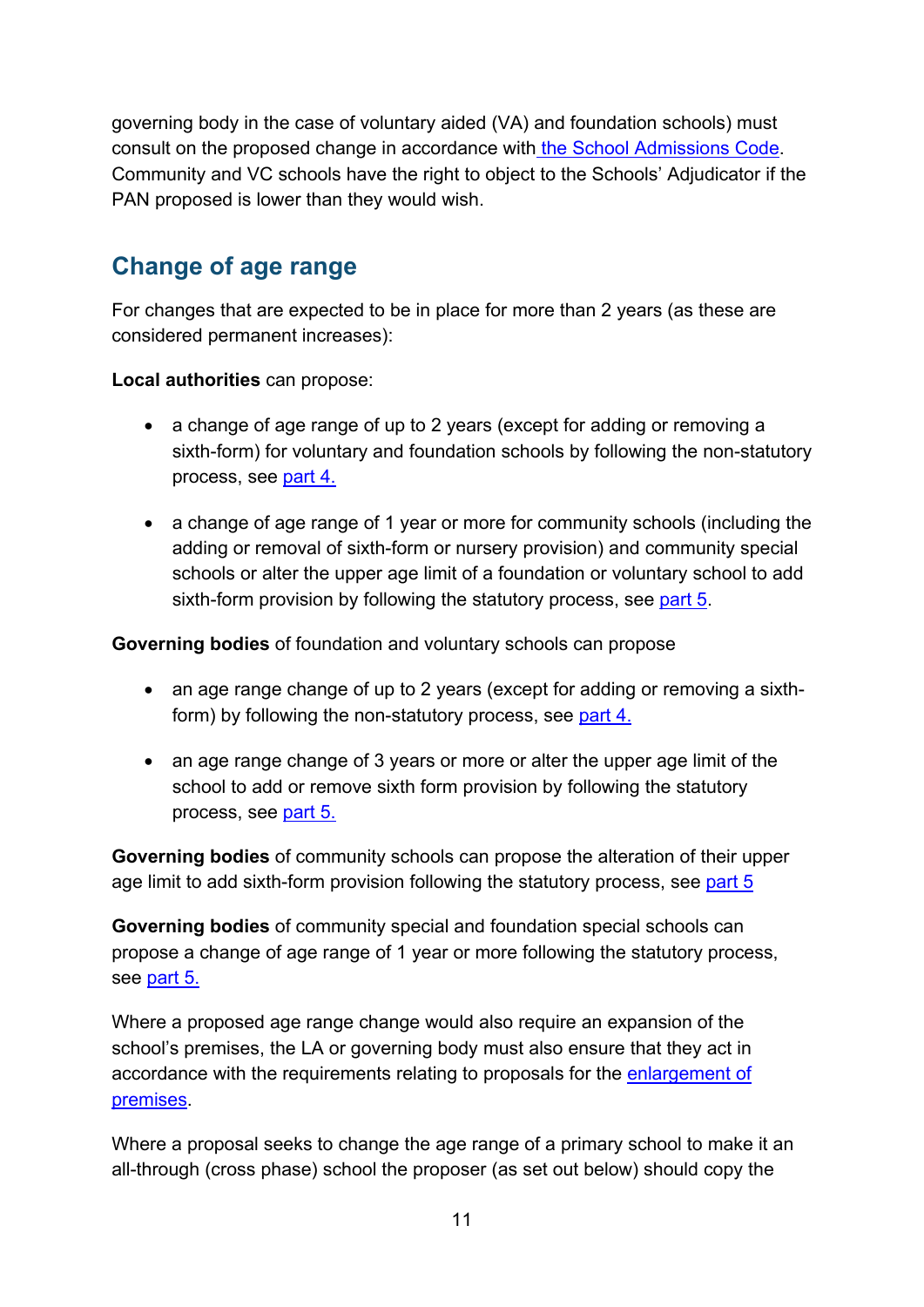proposal to [schoolorganisation.notifications@education.gov.uk](mailto:schoolorganisation.notifications@education.gov.uk) for monitoring purposes.

The table below sets out who can propose a change of age range and what process must be followed:

| Proposer                                           | Type of                                                                                                                                                                            | <b>Process</b>                     | Decision- | Right of appeal to                                        |
|----------------------------------------------------|------------------------------------------------------------------------------------------------------------------------------------------------------------------------------------|------------------------------------|-----------|-----------------------------------------------------------|
|                                                    | proposal                                                                                                                                                                           |                                    | maker     | the adjudicator                                           |
| LA for<br>voluntary and<br>foundation              | Alteration of<br>upper or lower<br>age range of<br>up to 2 years<br>(excluding<br>adding or<br>removing a<br>sixth form)                                                           | <b>Non</b><br>statutory<br>process | LA        | <b>NA</b>                                                 |
| GB of<br>voluntary and<br>foundation               | Alteration of<br>upper or lower<br>age range by<br>up to 2 years<br>(excluding<br>adding or<br>removing a<br>sixth-form)                                                           | <b>Non</b><br>statutory<br>process | <b>GB</b> | N/A                                                       |
| GB of<br>voluntary and<br>foundation               | Alteration of<br>upper or lower<br>age range by<br>three years or<br>more                                                                                                          | Statutory<br>process               | LA        | <b>CofE Diocese</b><br><b>RC Diocese</b><br>GB / Trustees |
| LA for<br>community<br>and<br>community<br>special | Alteration of<br>upper or lower<br>age range by<br>1 year or more<br>(for community<br>school<br>including the<br>adding or<br>removal of<br>sixth form or<br>nursey<br>provision) | Statutory<br>process               | LA        | <b>CofE Diocese</b><br><b>RC Diocese</b>                  |
| <b>GB</b> foundation<br>special                    | Alteration of<br>upper or lower<br>age range by<br>one year or<br>more                                                                                                             | Statutory<br>process               | LA        | <b>CofE Diocese</b><br><b>RC Diocese</b><br>GB / Trustees |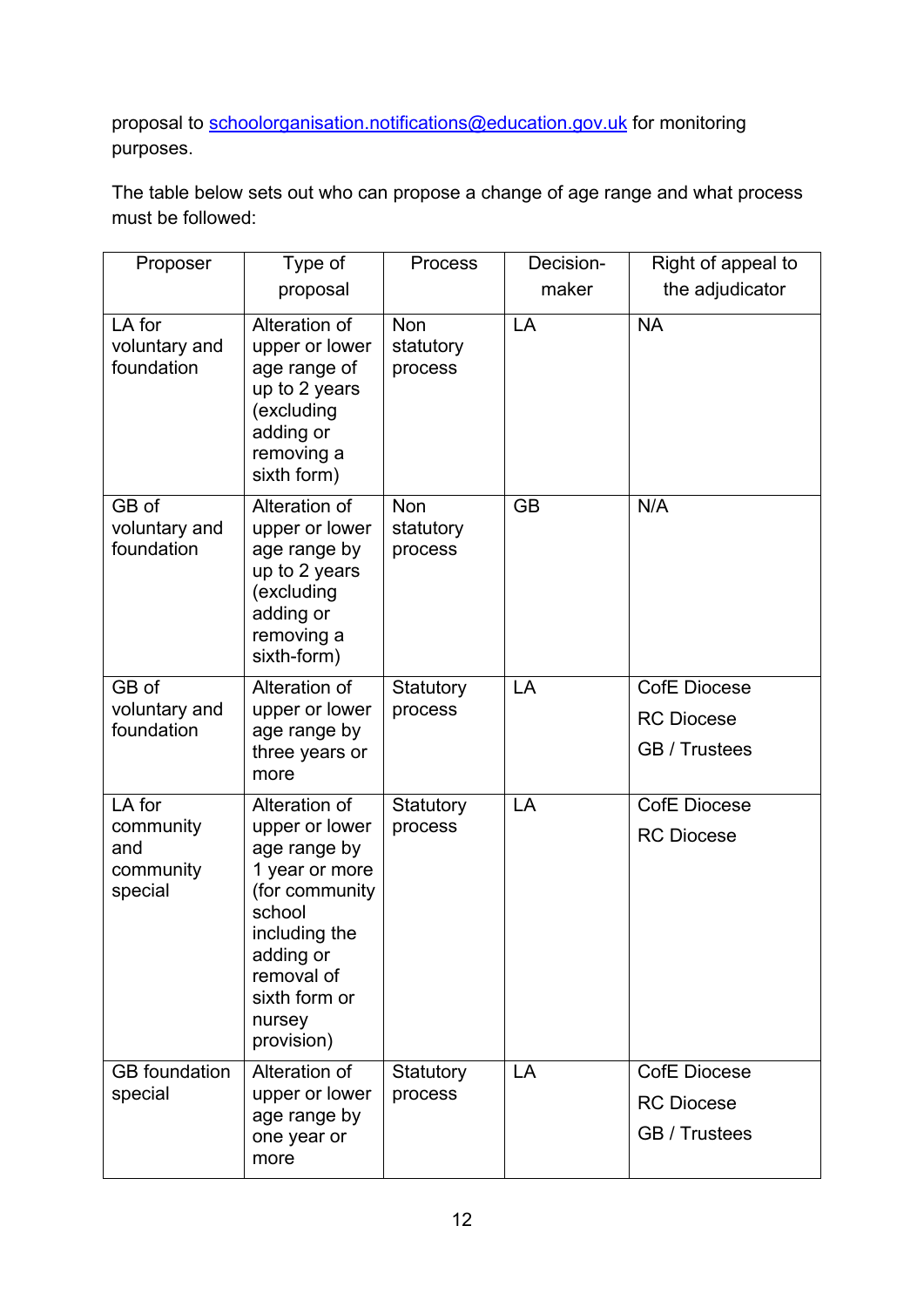| Proposer                              | Type of<br>proposal                                                                      | <b>Process</b>       | Decision-<br>maker | Right of appeal to<br>the adjudicator                     |
|---------------------------------------|------------------------------------------------------------------------------------------|----------------------|--------------------|-----------------------------------------------------------|
| <b>GB</b> community<br>special        | Alteration of<br>upper or lower<br>age range by<br>one year or<br>more                   | Statutory<br>process | LA                 | <b>CofE Diocese</b><br><b>RC</b> Diocese                  |
| LA for<br>community                   | Alteration of<br>upper age<br>range so as to<br>add or remove<br>sixth-form<br>provision | Statutory<br>process | LA                 | <b>CofE Diocese</b><br><b>RC Diocese</b>                  |
| LA for<br>voluntary and<br>foundation | Alteration of<br>upper age<br>range so as to<br>add sixth-form<br>provision.             | Statutory<br>process | LA                 | <b>CofE Diocese</b><br><b>RC Diocese</b><br>GB / Trustees |
| GB of<br>voluntary and<br>foundation  | Alteration of<br>upper age<br>range so as to<br>add sixth-form<br>provision              | Statutory<br>process | LA                 | CofE Diocese<br><b>RC</b> Diocese<br>GB / Trustees        |
| $\overline{G}B$ of<br>community       | Alteration of<br>upper age<br>range so as to<br>add sixth-form<br>provision              | Statutory<br>process | LA                 | <b>CofE Diocese</b><br><b>RC Diocese</b>                  |
| GB of<br>voluntary and<br>foundation  | Alteration of<br>upper age<br>range so as to<br>remove sixth-<br>form provision          | Statutory<br>process | LA                 | <b>CofE Diocese</b><br><b>RC Diocese</b><br>GB / Trustees |

#### <span id="page-12-0"></span>**Adding or removing a sixth-form**

The department wants to ensure that all new provision is of the highest quality and provides genuine value for money. There is a departmental expectation that proposals for the addition of sixth-form provision will only be put forward for secondary schools that are rated as 'good' or 'outstanding' by Ofsted. Proposers should also consider the supply of other local post-16 provision in the area and assess if there is a genuine need for the proposal.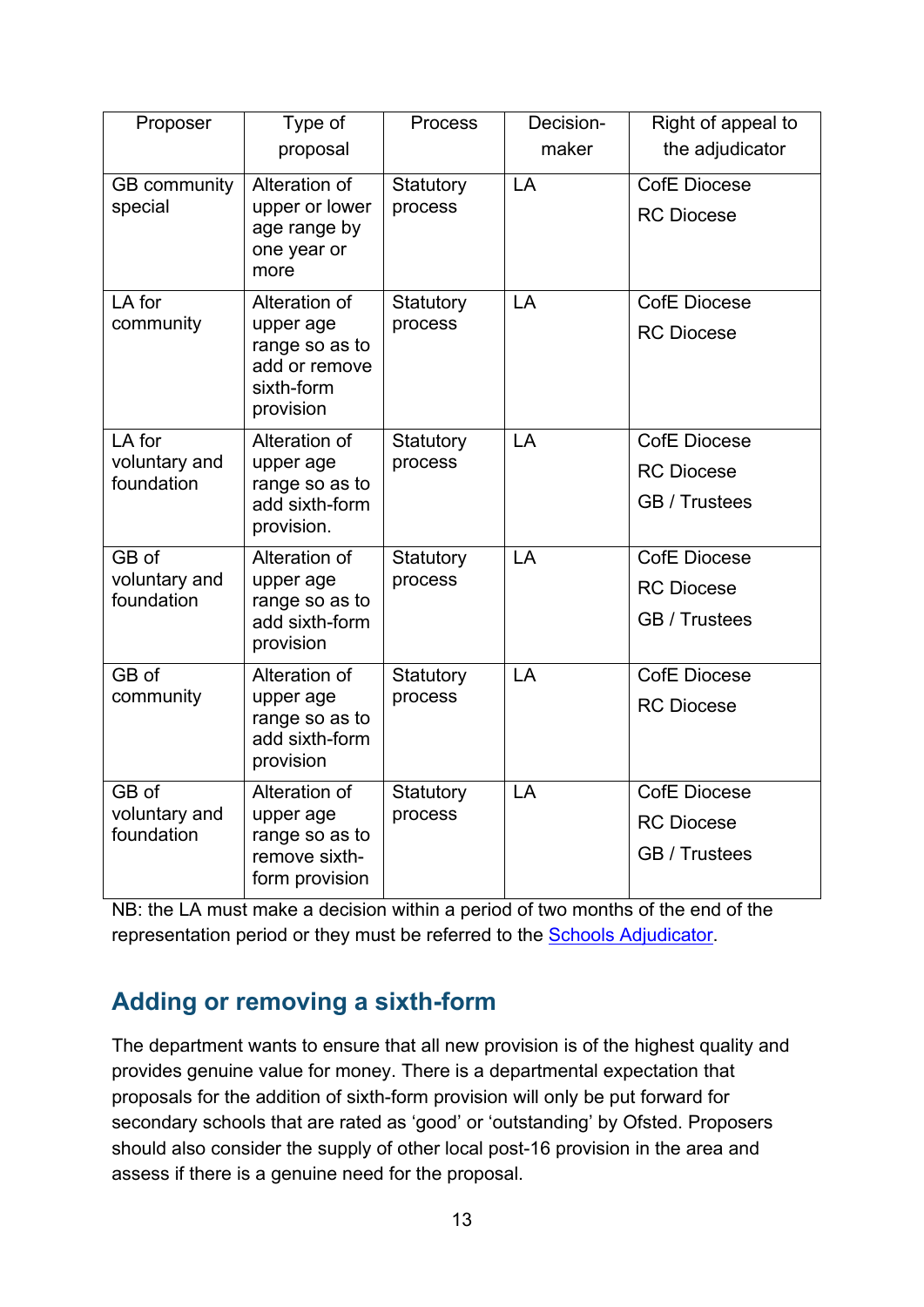In deciding whether new sixth-form provision would be appropriate, proposers and decision makers should consider the following guidelines:

- the quality of pre-16 education must be good or outstanding;
- the proposed sixth-form will provide places for a minimum of 200 students;
- the proposed sixth-form will, either directly or through partnership, offer a minimum of 15 A level subjects:
- there is a clear demand for the new sixth-form (including evidence of a shortage of post-16 places and a consideration of the quality of L3 provision in the area);
- the proposed sixth-form is financially viable (there is evidence of financial resilience should student numbers fall and the proposal will not impact negatively on 11-16 education or cross subsidisation of funding).

To admit external pupils to the sixth-form a request for a variation to admission arrangements, in line with the [Schools Admissions Code](https://www.gov.uk/government/publications/school-admissions-code--2) will be needed.

#### <span id="page-13-0"></span>**Closing an additional site**

For foundation and voluntary schools that are already operating on a satellite site, governing bodies must follow the statutory process in [part 5,](#page-24-0) if they are proposing the closure of one or more sites where the main entrance at any of the school's remaining sites is one mile or more from the main entrance of the site which is to be closed. The LA may make such a proposal for a community school following the statutory process in [part 5.](#page-24-0)

The table below sets out who can propose the closure of an additional site and what process must be followed:

| Proposer                             | Type of                                | <b>Process</b>       | Decision- | Right of appeal to the                                    |
|--------------------------------------|----------------------------------------|----------------------|-----------|-----------------------------------------------------------|
|                                      | proposal                               |                      | maker     | adjudicator                                               |
| LA for<br>community                  | Closure of<br>one or<br>multiple sites | Statutory<br>process | LA        | <b>CofE Diocese RC</b><br><b>Diocese</b>                  |
| <b>GB</b> voluntary<br>or foundation | Closure of<br>one or<br>multiple sites | Statutory<br>process | LA        | <b>CofE Diocese</b><br><b>RC</b> Diocese<br>GB / Trustees |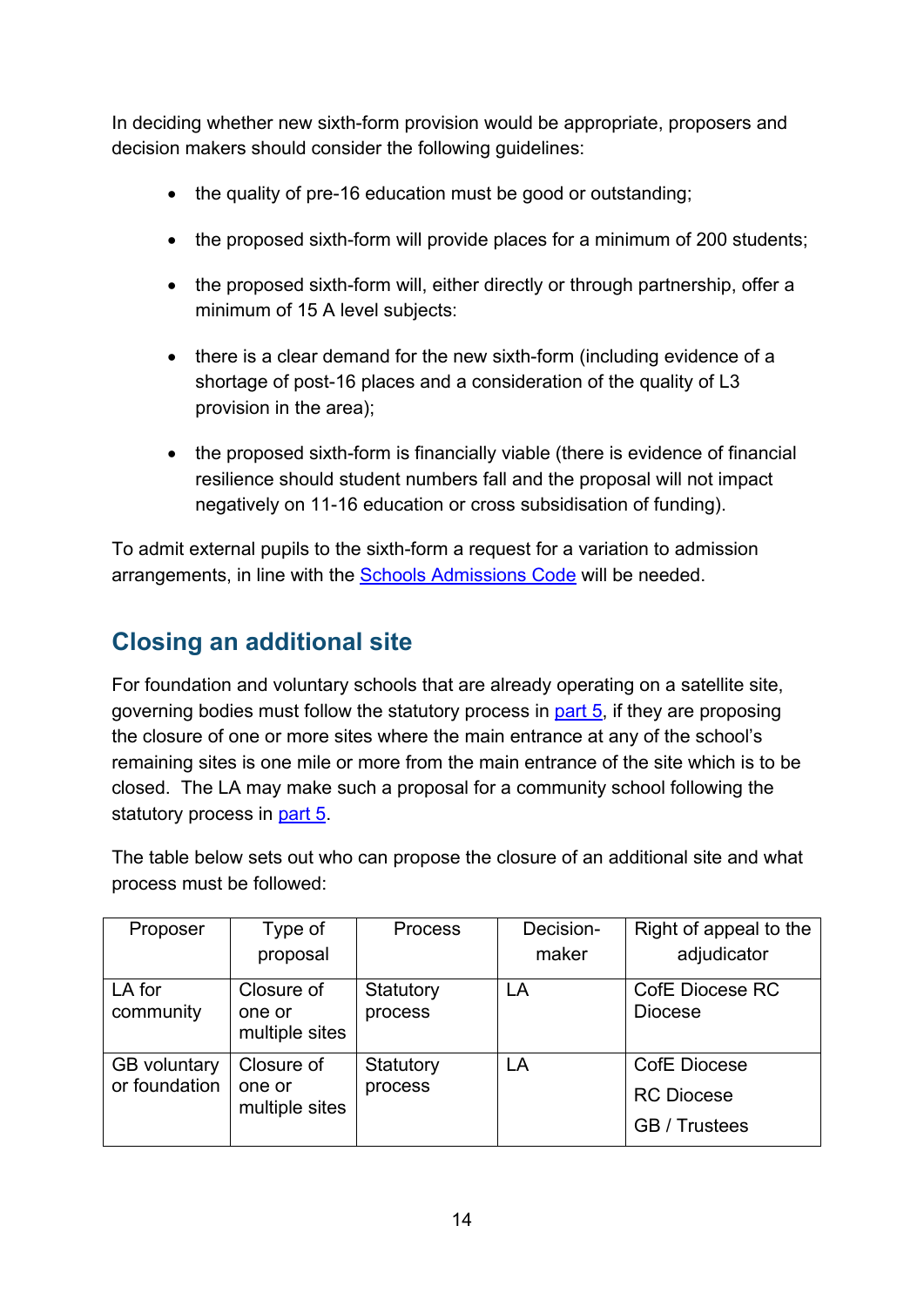#### <span id="page-14-0"></span>**Transfer to a new site**

Where the main entrance of the proposed new site for a school would be more than two miles from the main entrance of the current school site, or if the proposed new site is within the area of another local authority:

**Local authorities** can propose the transfer to an entirely new site for community schools, community special schools and maintained nursery schools following the statutory process in [part 5.](#page-24-0)

**Governing bodies of voluntary, foundation, foundation special and community special** schools can also propose a transfer to a new site following the statutory process in [part 5.](#page-24-0)

The table below sets out who can propose a transfer to a new site and what process must be followed:

| Proposer                                                                  | Type of<br>proposal     | <b>Process</b>       | Decision-<br>maker | Right of appeal to the<br>adjudicator                     |
|---------------------------------------------------------------------------|-------------------------|----------------------|--------------------|-----------------------------------------------------------|
| LA for<br>community,<br>community<br>special and<br>maintained<br>nursery | Transfer to<br>new site | Statutory<br>process | LA                 | <b>CofE Diocese</b><br><b>RC Diocese</b>                  |
| <b>GB</b> voluntary<br>foundation or<br>foundation<br>special             | Transfer to<br>new site | Statutory<br>process | LA                 | <b>CofE Diocese</b><br><b>RC</b> Diocese<br>GB / Trustees |
| <b>GB</b><br>community<br>special                                         | Transfer to<br>new site | Statutory<br>process | LA                 | <b>CofE Diocese</b><br><b>RC</b> Diocese                  |

NB: the LA must make a decision within a period of two months of the end of the representation period or the proposal must be referred to the [Schools Adjudicator](https://www.gov.uk/government/organisations/office-of-the-schools-adjudicator) for a decision.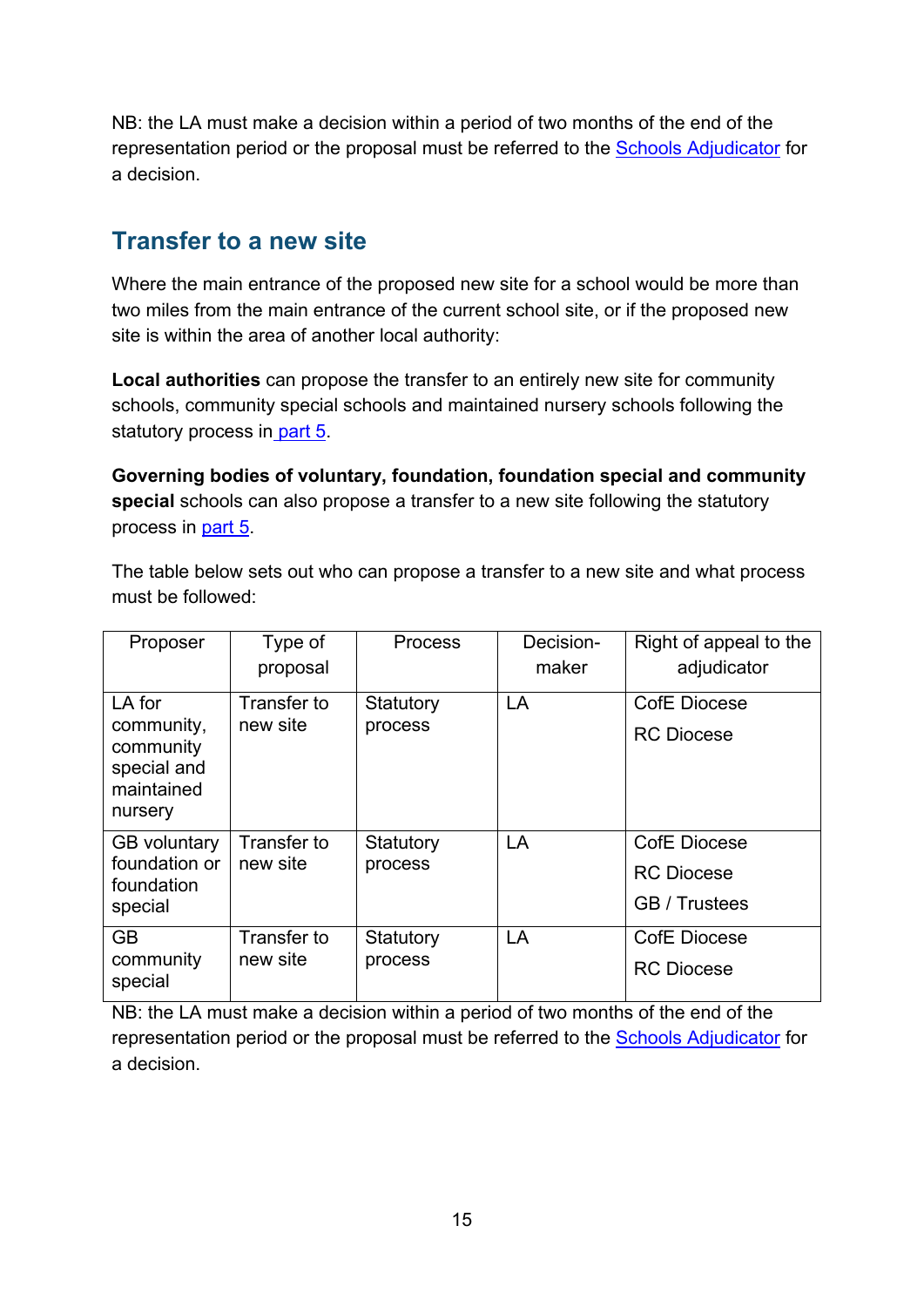## <span id="page-15-0"></span>**Changes of category**

The department has set out its intention to legislate to remove the option of making a change of category to a foundation. It is the department's view that schools considering foundation status should convert to academy status in order to gain these freedoms. Governing bodies wishing to discuss a change of category to a foundation should email [schoolorganisation.notifications@education.gsi.gov.uk](mailto:schoolorganisation.notifications@education.gsi.gov.uk) and a member of the school organisation team will contact them to discuss the proposed change of category.

**Governing bodies** of all categories of maintained schools may, exceptionally, propose to change category by following the statutory process. The [addition or](#page-31-0)  [removal of a foundation](#page-31-0) is set out [in part 6.](#page-31-0)

The table below sets out who can propose a change of category and what process must be followed:

| Proposer   | Type of proposal                                                       | <b>Process</b>                    | Decision-<br>maker | Right of appeal to<br>the adjudicator |
|------------|------------------------------------------------------------------------|-----------------------------------|--------------------|---------------------------------------|
| GB of      | VC to VA                                                               | Statutory                         | LA                 | <b>CofE Diocese</b>                   |
| voluntary  | VA to VC                                                               | process                           |                    | <b>RC</b> Diocese                     |
|            |                                                                        |                                   |                    | GB / Trustees                         |
| GB of      | VC or VA to<br>foundation                                              | Foundation                        | <b>GB</b>          | For proposals at a<br>VA school when  |
| voluntary  |                                                                        | proposals<br>statutory            |                    | decided by the                        |
|            | VC or VA to<br>foundation and                                          | process                           |                    | GB:                                   |
|            | acquire foundation                                                     |                                   |                    | LA                                    |
|            | VC or VA to                                                            |                                   |                    | <b>CofE Diocese</b>                   |
|            | foundation, acquire<br>foundation and                                  |                                   |                    | <b>RC Diocese</b>                     |
|            | majority foundation                                                    |                                   |                    |                                       |
|            | governors on GB                                                        |                                   |                    |                                       |
| GB of      | Foundation to VC or                                                    | Statutory                         | LA                 | <b>CofE Diocese</b>                   |
| foundation | <b>VA</b>                                                              | process                           |                    | <b>RC</b> Diocese                     |
|            |                                                                        |                                   |                    | GB / Trustees                         |
| GB of      | Acquire foundation                                                     | Foundation                        | <b>GB</b>          | N/A                                   |
| foundation | Acquire a majority of<br>foundation governors<br>on the GB             | proposals<br>statutory<br>process |                    |                                       |
|            | Removal of foundation<br>and/or reduction in<br>majority of foundation |                                   |                    |                                       |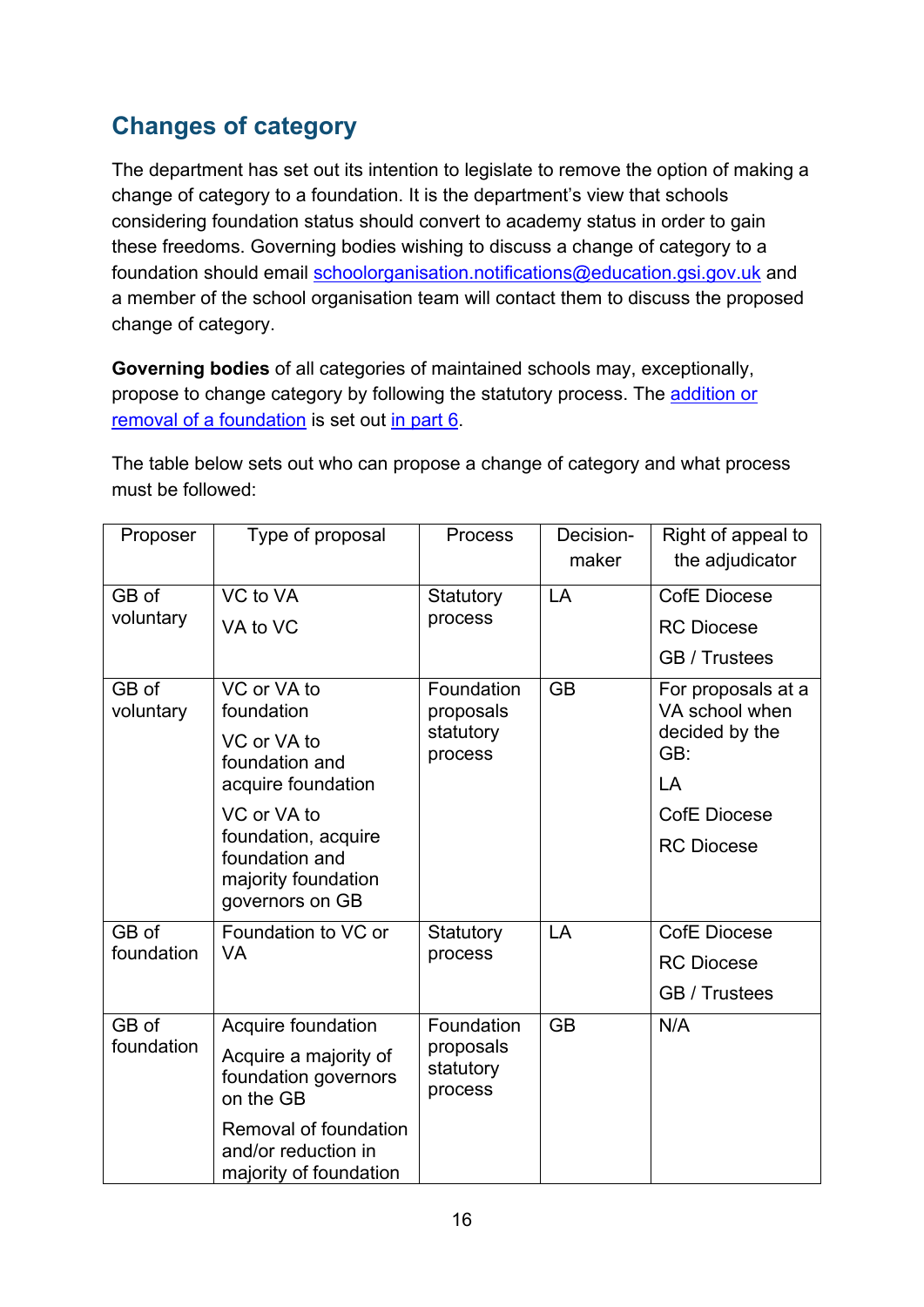| Proposer                       | Type of proposal                                                                       | <b>Process</b>                                  | Decision-<br>maker | Right of appeal to<br>the adjudicator |
|--------------------------------|----------------------------------------------------------------------------------------|-------------------------------------------------|--------------------|---------------------------------------|
|                                | governors on GB                                                                        |                                                 |                    |                                       |
| GB of                          | Community to VC or                                                                     | Statutory                                       | LA                 | <b>CofE Diocese</b>                   |
| community                      | VA                                                                                     | process                                         |                    | <b>RC Diocese</b>                     |
| GB of<br>community             | Community to<br>foundation                                                             | Statutory<br>process                            | <b>GB</b>          | N/A                                   |
|                                | Community to<br>foundation and<br>acquire foundation                                   |                                                 |                    |                                       |
|                                | Community to<br>foundation and<br>acquire majority of<br>foundation governors<br>on GB |                                                 |                    |                                       |
| GB of<br>foundation<br>special | Remove foundation<br>and/or reduce majority<br>of foundation<br>governors on GB        | Foundation<br>proposals<br>statutory<br>process | <b>GB</b>          | N/A                                   |

#### <span id="page-16-0"></span>**Single sex school becoming co-educational (or vice versa)**

Proposers can seek to change their school from single sex to co-educational (or vice versa) when they can show that this would better serve their local community. A coeducational school cannot change its nursery or post-16 provision to single sex.

The table below sets out who can change a school from single sex to co-educational (or vice versa) and what process must be followed:

| Proposer                           | Type of                   | Process              | Decision- | Right of appeal to  |
|------------------------------------|---------------------------|----------------------|-----------|---------------------|
|                                    | proposal                  |                      | maker     | the adjudicator     |
| LA for community                   | To co-ed or               | Statutory            | LA        | <b>CofE Diocese</b> |
| or community<br>special            | single sex<br>provision   | process              |           | <b>RC</b> Diocese   |
| GB of foundation.                  | To co-ed or               | Statutory            | LA        | <b>CofE Diocese</b> |
| foundation special<br>or voluntary | single sex<br>provision   | process              |           | <b>RC</b> Diocese   |
|                                    |                           |                      |           | GB / Trustees       |
| GB of community<br>special         | To co-ed or<br>single sex | Statutory<br>process | LA        | <b>CofE Diocese</b> |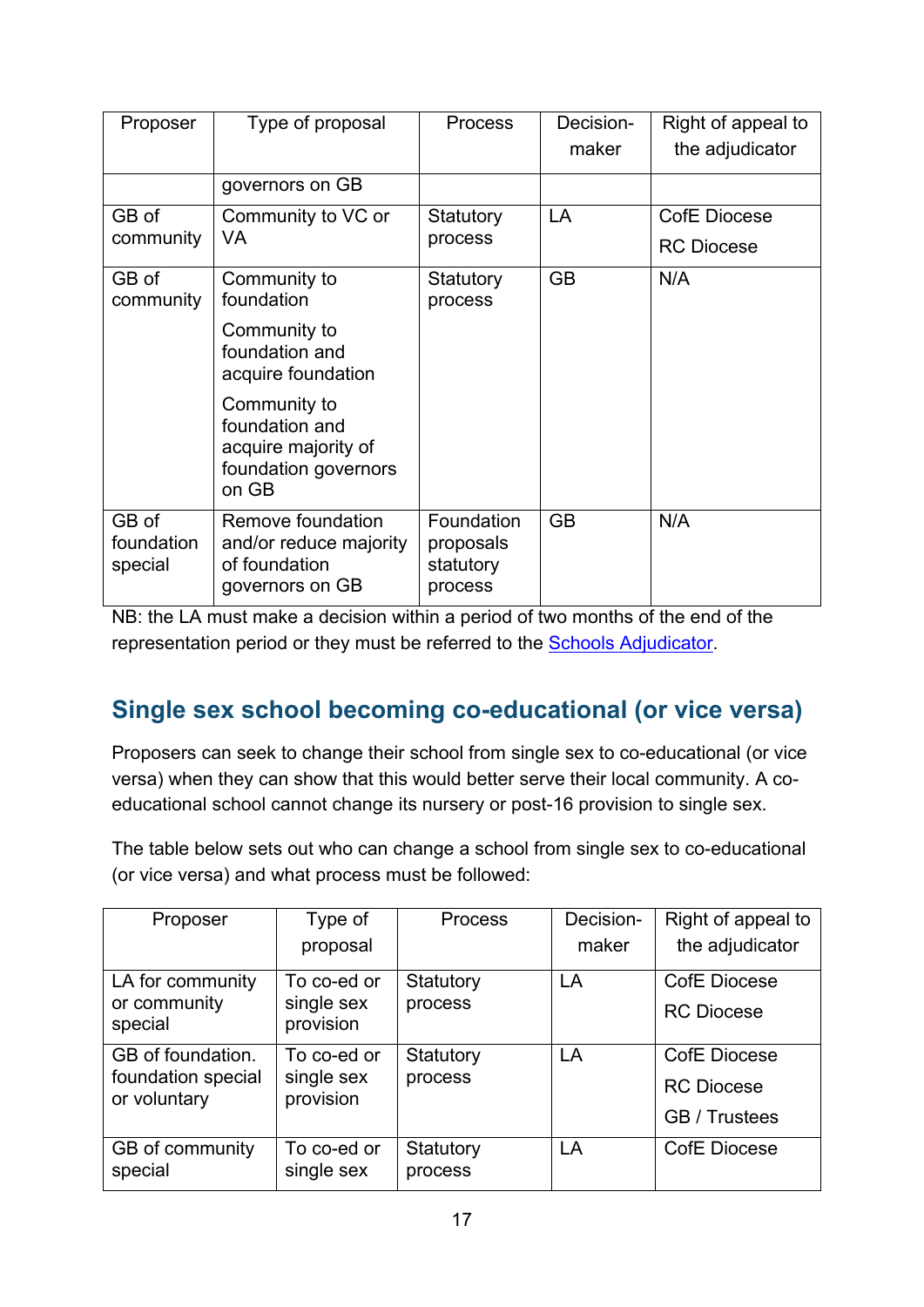| Proposer | Type of<br>proposal | <b>Process</b> | Decision-<br>maker | Right of appeal to<br>the adjudicator |
|----------|---------------------|----------------|--------------------|---------------------------------------|
|          | provision           |                |                    | <b>RC Diocese</b>                     |

#### <span id="page-17-0"></span>**Mainstream school: establish/remove/alter SEN provision**

The table below sets out who can propose to establish, remove or alter SEN provision and what process must be followed:

| Proposer                                 | Type of proposal                            | <b>Process</b>       | Decision-<br>maker | Right of appeal to<br>the adjudicator                     |
|------------------------------------------|---------------------------------------------|----------------------|--------------------|-----------------------------------------------------------|
| LA for<br>community                      | Establish, remove or<br>alter SEN provision | Statutory<br>process | LA                 | <b>CofE Diocese</b><br><b>RC</b> Diocese                  |
| LA for<br>voluntary<br>and<br>foundation | Establish or remove<br><b>SEN provision</b> | Statutory<br>process | LA                 | <b>CofE Diocese</b><br><b>RC</b> Diocese<br>GB / Trustees |
| GB of<br>foundation<br>and<br>voluntary  | establish, remove or<br>alter SEN provision | Statutory<br>process | LA                 | CofE Diocese<br><b>RC</b> Diocese<br>GB / Trustees        |

NB: the LA must make a decision within a period of two months of the end of the representation period or they must be referred to the [Schools Adjudicator.](https://www.gov.uk/government/organisations/office-of-the-schools-adjudicator)

#### <span id="page-17-1"></span>**Change the types of need catered for by a special school**

The table below sets out who can propose a change to the type of need catered for by a special school and what process must be followed:

| Proposer              | Type of proposal               | <b>Process</b> | Decision- | Right of appeal to   |
|-----------------------|--------------------------------|----------------|-----------|----------------------|
|                       |                                |                | maker     | the adjudicator      |
| LA for                | change designation and         | Statutory      | LA        | <b>CofE Diocese</b>  |
| community<br>special  | categories of SEN<br>provision | process        |           | <b>RC</b> Diocese    |
| LA for                | change designation and         | Statutory      | LA        | <b>CofE Diocese</b>  |
| foundation<br>special | categories of SEN<br>provision | process        |           | <b>RC</b> Diocese    |
|                       |                                |                |           | <b>GB</b> / Trustees |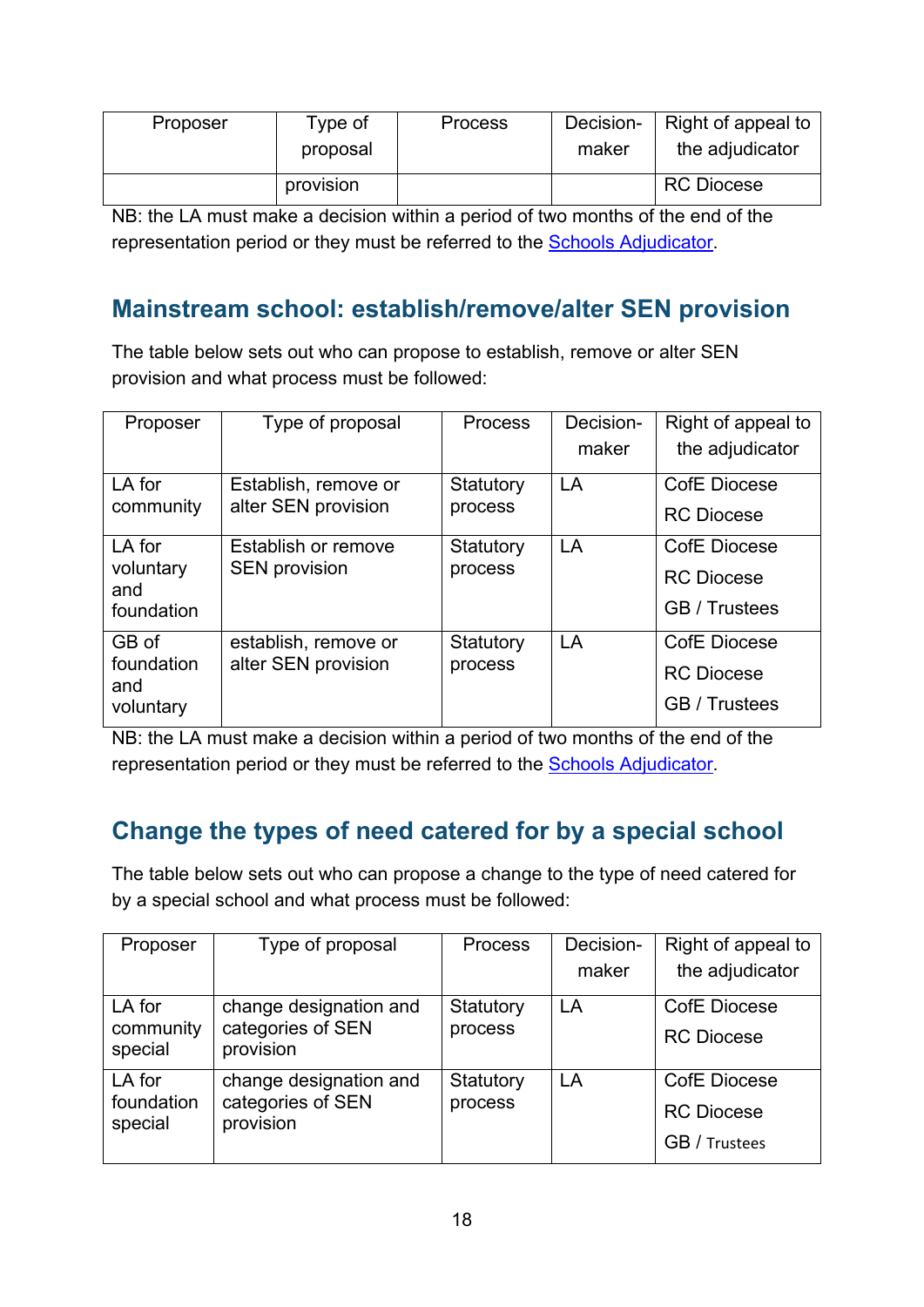| Proposer                       | Type of proposal                                         | <b>Process</b>       | Decision-<br>maker | Right of appeal to<br>the adjudicator              |
|--------------------------------|----------------------------------------------------------|----------------------|--------------------|----------------------------------------------------|
| GB of<br>community<br>special  | change designation and<br>categories of SEN<br>provision | Statutory<br>process | LA                 | CofE Diocese<br><b>RC</b> Diocese                  |
| GB of<br>foundation<br>special | change designation and<br>categories of SEN<br>provision | Statutory<br>process | LA                 | CofE Diocese<br><b>RC</b> Diocese<br>GB / Trustees |

#### <span id="page-18-0"></span>**Boarding provision**

**Local authorities** can propose for:

- community schools the establishment, removal or alteration (decrease by 50 pupils or 50% whichever is the greater) of boarding provision by following the statutory process in [part 5.](#page-24-0)
- community special schools the establishment, removal or alteration (increase or decrease by 5 places or more where there are both day and boarding places) of boarding provision following the statutory process in [part 5.](#page-24-0)

**Governing bodies** of voluntary and foundation schools can propose the establishment or increase of boarding provision following the non-statutory process  $\frac{\frac{1}{2}}{\frac{1}{2}}$  and the removal or alteration (decrease by 50 pupils or 50% whichever is the greater) of boarding provision by following the statutory process[\(part 5\)](#page-24-0).

**Governing bodies** of special schools can add or remove boarding provision or where the school makes provision for day and boarding pupils can increase or decrease boarding provision by five pupils or more following the statutory process in [part 5.](#page-24-0)

The table below sets out who can propose to establish, change or remove boarding provision and what process must be followed:

| Proposer  | Type of                   | <b>Process</b>           | Decision- | Right of appeal to |
|-----------|---------------------------|--------------------------|-----------|--------------------|
|           | proposal                  |                          | maker     | the adjudicator    |
| LA for    | Add, remove               | <b>Statutory process</b> | LA        | CofE Diocese       |
| community | or change<br>(decrease by |                          |           | <b>RC Diocese</b>  |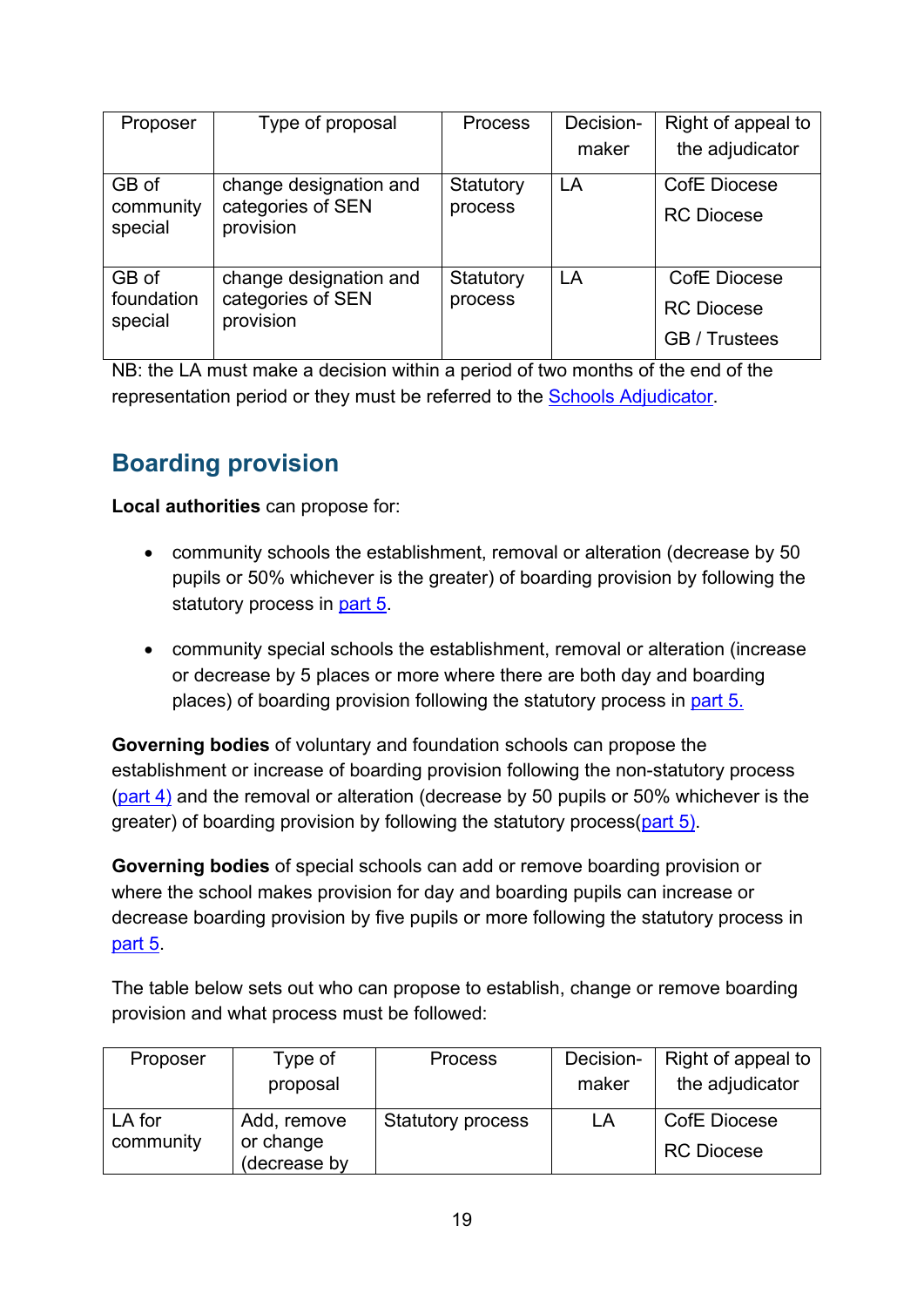| Proposer                            | Type of                                                                                                         | <b>Process</b>           | Decision- | Right of appeal to                                        |
|-------------------------------------|-----------------------------------------------------------------------------------------------------------------|--------------------------|-----------|-----------------------------------------------------------|
|                                     | proposal                                                                                                        |                          | maker     | the adjudicator                                           |
|                                     | 50 pupils or<br>50%<br>whichever is<br>greater)<br>boarding<br>provision.                                       |                          |           |                                                           |
| LA for<br>community<br>special      | Add, remove<br>or change<br>(increase or<br>decrease by 5<br>pupils or more)<br>boarding<br>provision.          | Statutory process        | LA        | <b>CofE Diocese</b><br><b>RC Diocese</b>                  |
| GB of<br>foundation or<br>voluntary | Add boarding<br>provision.                                                                                      | Non-statutory<br>process | <b>GB</b> | N/A                                                       |
| GB of<br>foundation or<br>voluntary | Remove or<br>change<br>(decrease by<br>50 pupils or<br>50%<br>whichever is<br>greater)<br>boarding<br>provision | <b>Statutory process</b> | LA        | <b>CofE Diocese</b><br><b>RC Diocese</b><br>GB / Trustees |
| GB of<br>foundation<br>special      | Add, remove<br>or change<br>(increase or<br>decrease by 5<br>pupils or more)<br>boarding<br>provision           | <b>Statutory process</b> | LA        | <b>CofE Diocese</b><br><b>RC Diocese</b><br>GB / Trustees |
| GB of<br>community<br>special       | Add, remove<br>or change<br>(increase or<br>decrease by 5<br>pupils or more)<br>boarding<br>provision           | <b>Statutory process</b> | LA        | <b>CofE Diocese</b><br><b>RC Diocese</b>                  |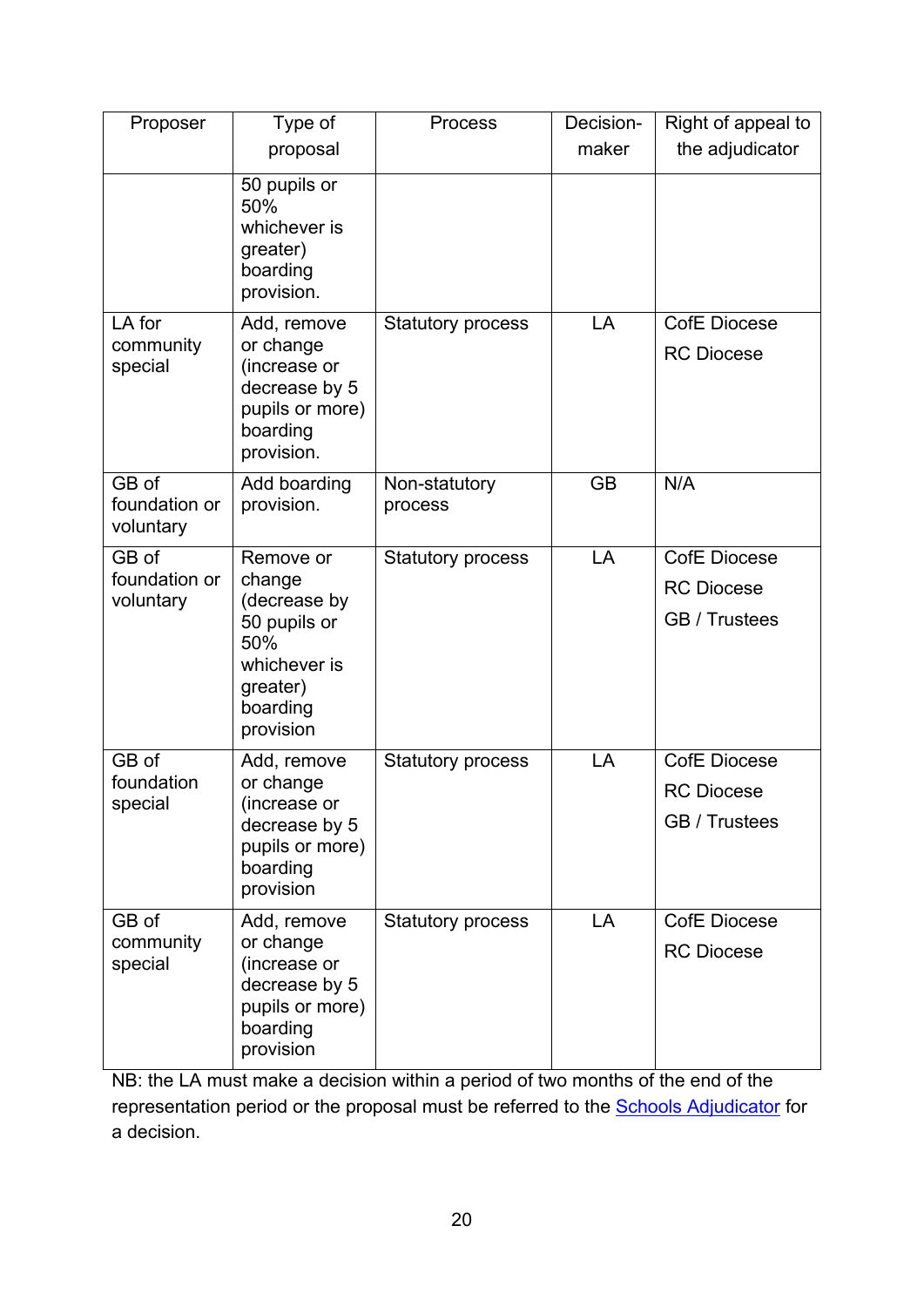#### <span id="page-20-0"></span>**Remove selective admission arrangements at a grammar school**

The table below sets out who can propose the removal of selective admission arrangements<sup>[2](#page-20-1)</sup> and what process must be followed:

| Proposer         | Type of proposal          | <b>Process</b>           | Decision- | Right of appeal     |
|------------------|---------------------------|--------------------------|-----------|---------------------|
|                  |                           |                          | maker     | to the adjudicator  |
| GB of            | Remove selective          | <b>Statutory process</b> | LA        | CofE Diocese        |
| voluntary        | admission                 |                          |           | <b>RC Diocese</b>   |
| or<br>foundation | arrangements              |                          |           | GB / Trustees       |
| GB of            | Remove selective          | <b>Statutory process</b> | LA        | <b>CofE Diocese</b> |
| community        | admission<br>arrangements |                          |           | <b>RC Diocese</b>   |

NB: the LA must make a decision within a period of two months of the end of the representation period or the proposal must be referred to the [Schools Adjudicator](https://www.gov.uk/government/organisations/office-of-the-schools-adjudicator) for a decision.

<span id="page-20-1"></span> $2$  In accordance with s.109 (1) of the School Standards and Frameworks Act 1998.  $\overline{a}$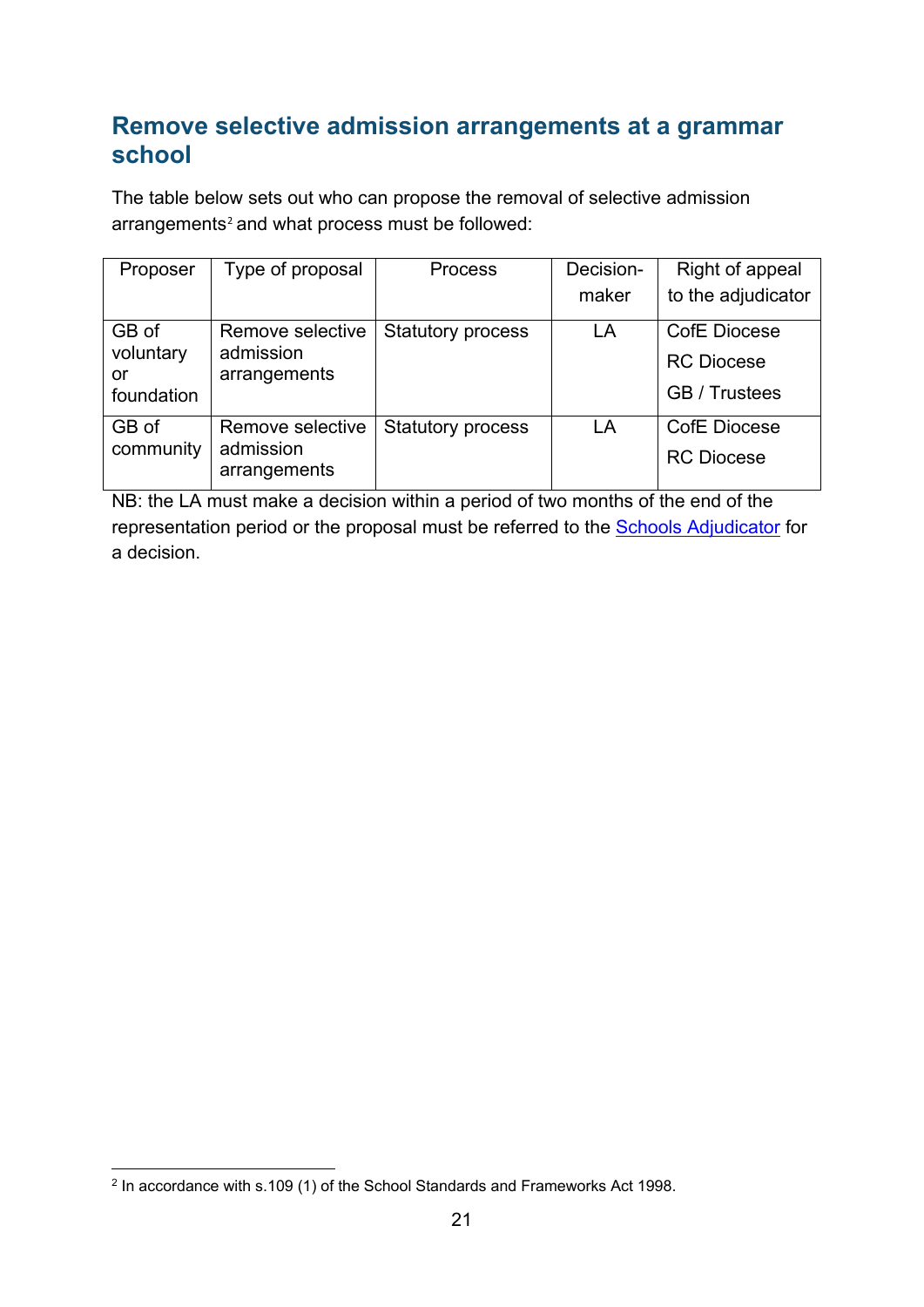# <span id="page-21-0"></span>**3: Contentious / controversial proposals**

The department is keen to ensure that, when proposing:

- enlargement of premises;
- changes to a school's age range, and / or
- adding a sixth form.

LA's and governing bodies act reasonably, in line with the principles of public law, to ensure that the changes do not to have a negative impact on the education of pupils in the area.

It is the department's expectation that, in the majority of cases, it would not be appropriate for a primary school to change its age range to meet the need for new secondary provision. Where the level of basic need is such that a new secondary school is needed, this will trigger the free school presumption process.

To enable the department to monitor potentially controversial proposals, LAs and governing bodies should notify

[schoolorganisation.notifications@education.gsi.gov.uk](mailto:schoolorganisation.notifications@education.gsi.gov.uk) of the publication of, any proposals which would:

- result in an [existing primary school becoming an all-though school](#page-10-0) / cross [phase school;](#page-10-0)
- result in an [increase of over 50% in the school's capacity;](#page-6-1)
- [increase the school's pupil numbers to over 2,000;](#page-6-1)
- propose [expansion onto a separate 'satellite' site;](#page-7-0) or
- <span id="page-21-1"></span>• have received objections from the LA and / or neighbouring school that the proposed change will undermine the quality of education.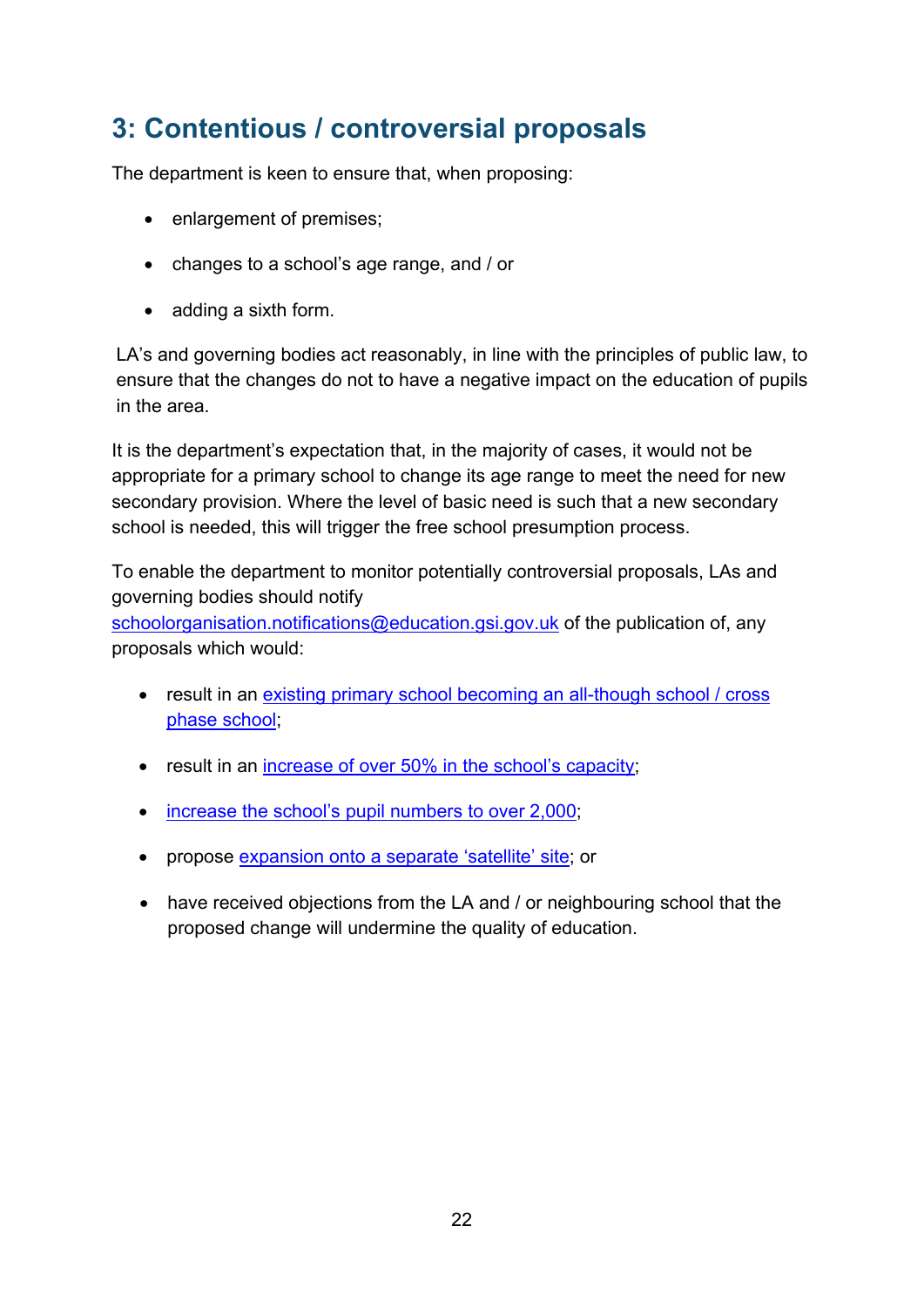# <span id="page-22-0"></span>**4: Changes that can be made outside of the statutory process**

Local authorities and governing bodies of mainstream maintained schools can make limited changes (see [section 2](#page-6-0) for the exact detail) to their schools without following a statutory process; they are nevertheless required to adhere to the usual principles of public law. They MUST:

- act rationally;
- take into account all relevant and no irrelevant considerations; and
- follow a fair procedure.

The department **expects** that in making these changes LA's and governing bodies will:

- liaise with the LA and trustees/diocese (as appropriate) to ensure that, a proposal is aligned with wider place planning/organisational arrangements, and that any necessary consents have been gained;
- not undermine the quality of education provided or the financial viability of other 'good' and 'outstanding' schools in the local area; or
- not create additional places in a local planning area where there is already surplus capacity in schools rated as 'good' or 'outstanding' and
- ensure open and fair consultation with parents and other interested parties to gauge demand for their proposed changes and to provide them with sufficient opportunity to give their views. The [consultation principles guidance](https://www.gov.uk/government/publications/consultation-principles-guidance) can be referenced for examples of good practice.

Before making any changes governing bodies should ensure that:

- they have consulted with the LA to ensure the proposal is aligned with local place planning arrangements
- they have secured any necessary funding;
- they have identified suitable accommodation and sites;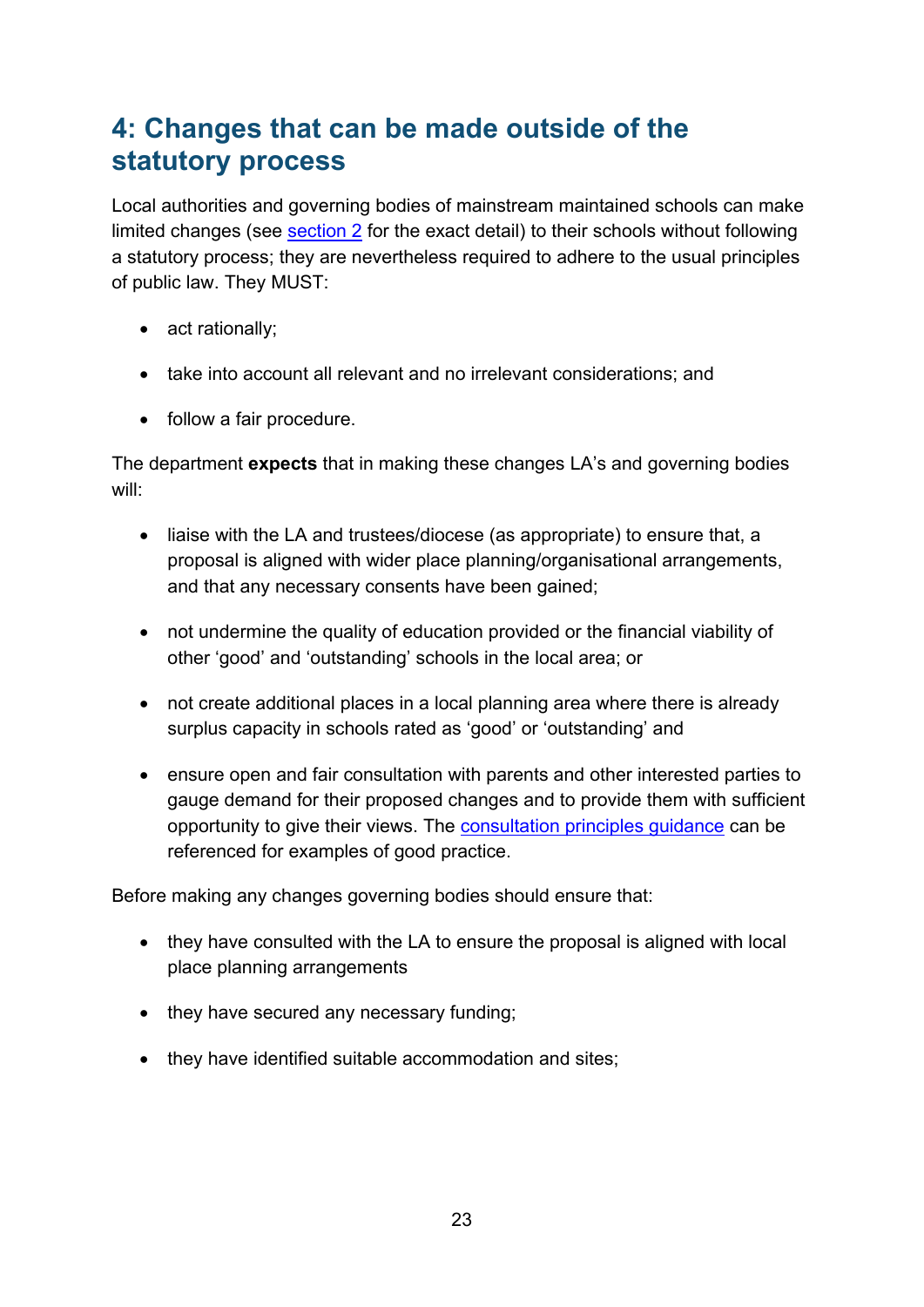- they have secured planning permission and/or agreement on the transfer of land where necessary $3$ ;
- they have the consent of the site trustees or other land owner where the land is not owned by the governing body;
- they have the consent of the relevant religious authority (as required); and
- the admissions authority is content for the published admissions number (PAN) to be changed where this forms part of expansion plans, in accordance with the School Admissions Code.

**Once a decision** on the change has been made the proposer (i.e. LA or governing body) is responsible for making arrangements for the necessary changes to be made to the school's record in the department's [EduBase](http://www.education.gov.uk/edubase/home.xhtml) system. These changes must be made no later than the date of implementation for the change.

<span id="page-23-0"></span><sup>&</sup>lt;sup>3</sup> Including, where necessary, approval from the Secretary of State for change to the use of playing field land under Section 77(1) of the SSFA 1998. **.**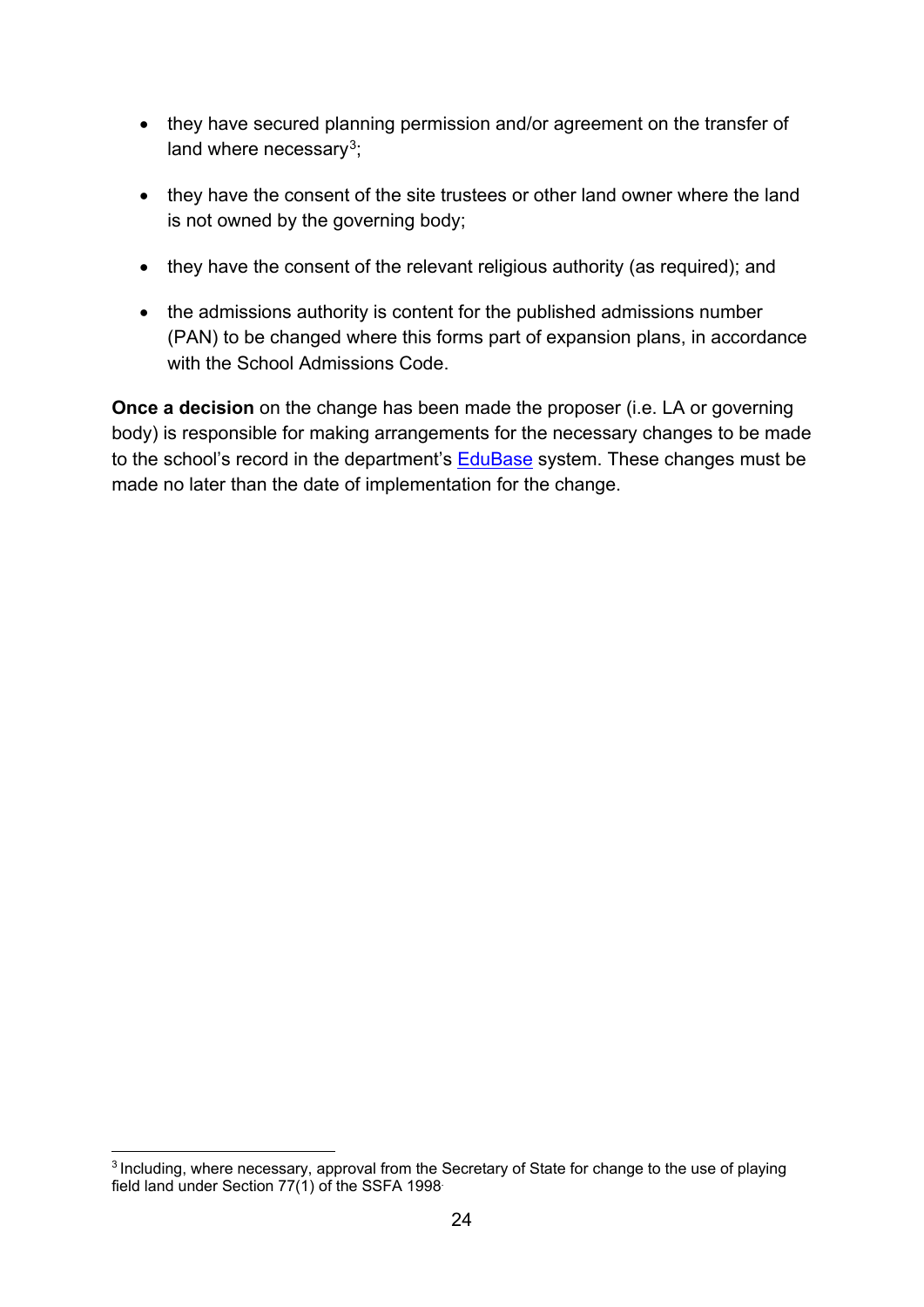# <span id="page-24-0"></span>**5: Statutory process: prescribed alterations**

The statutory process for making prescribed alterations to schools has four stages:

| Stage   | Description                                     | Timescale                                                                                                  | Comments                                                                                                                                  |
|---------|-------------------------------------------------|------------------------------------------------------------------------------------------------------------|-------------------------------------------------------------------------------------------------------------------------------------------|
| Stage 1 | Publication<br>(statutory<br>proposal / notice) |                                                                                                            |                                                                                                                                           |
| Stage 2 | Representation<br>(formal<br>consultation)      | Must be at least 4<br>weeks                                                                                | As prescribed in the<br>'Prescribed Alteration'<br>regulations.                                                                           |
| Stage 3 | Decision                                        | LA should decide a<br>proposal within 2<br>months otherwise it<br>will fall to the Schools<br>Adjudicator. | Any appeal to the adjudicator<br>must be made within 4 weeks<br>of the decision.                                                          |
| Stage 4 | Implementation                                  | No prescribed<br>timescale                                                                                 | However it must be as<br>specified in the published<br>statutory notice, subject to<br>any modifications agreed by<br>the decision-maker. |

Although there is no longer a statutory 'pre-publication' consultation period for prescribed alteration changes, there is a strong expectation that schools and LAs will consult interested parties, in developing their proposal prior to publication, as part of their duty under public law to act rationally and take into account all relevant considerations. Schools will also need to ensure that they have the consent of the site trustees and other relevant religious authorities<sup>[4](#page-24-1)</sup> (where necessary).

When considering making a prescribed alteration change, it is best practice to take timing into account, for example:

- by holding consultations and public meetings either formal or informal during term time, rather than school holidays;
- plan where any public and stakeholder meetings are held to maximise response: and

<span id="page-24-1"></span><sup>4</sup> Including under the CofE Diocesan Board of Education (DBE) Measure 1991.  $\overline{a}$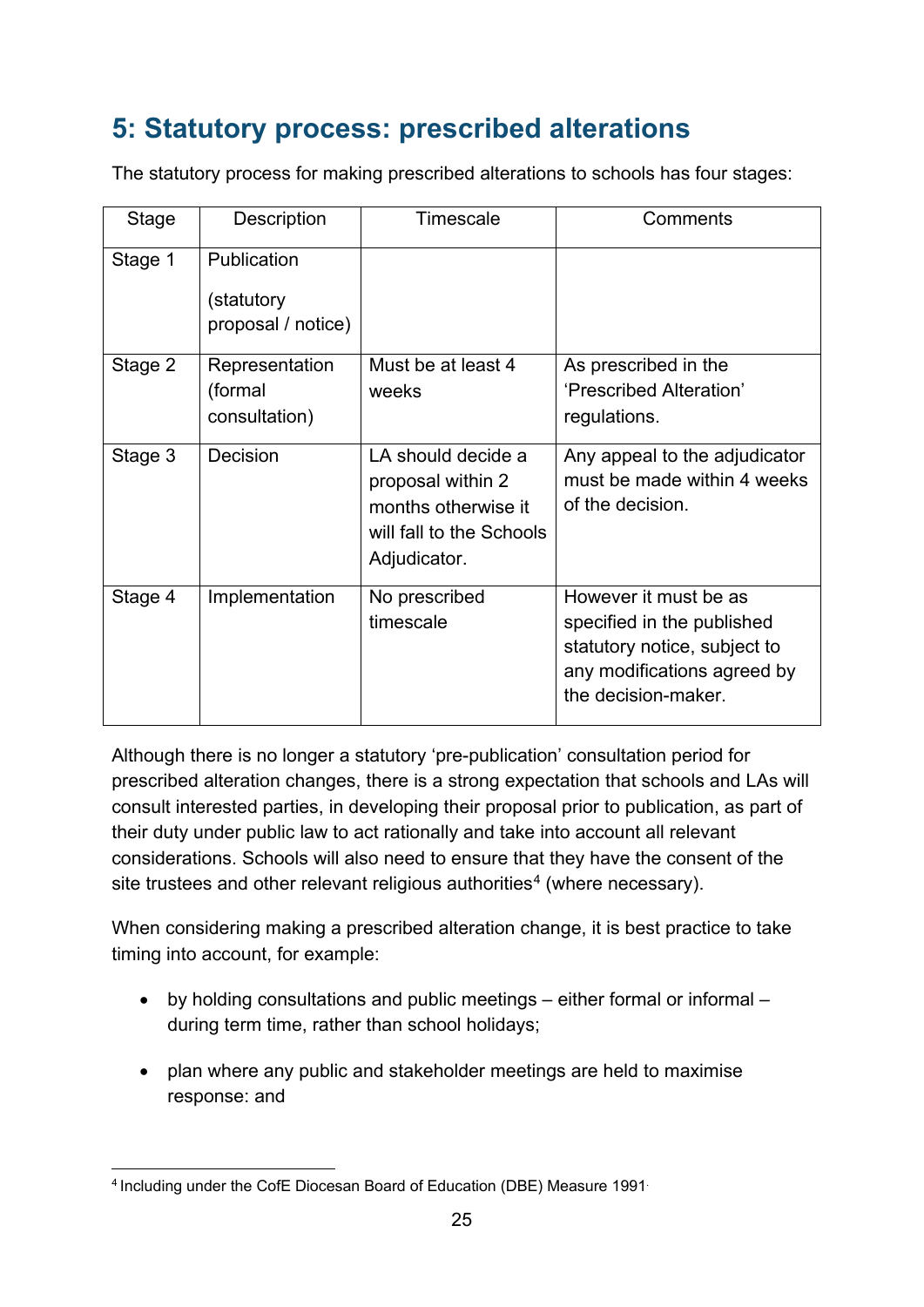• take into account the admissions cycle for changes that will impact on the school's admission arrangements.

A number of changes can impact on admissions, necessitating reductions in PAN, new relevant age groups for admission or the adoption of revised admission criteria. Changes to admission arrangements can be made by the admission authority in one of two ways:

- the consultation on changing the admission arrangements (as set out in the [School Admissions Code\)](https://www.gov.uk/government/publications/school-admissions-code--2) takes place sufficiently in advance of a decision on the prescribed alteration so that the change to admissions can be implemented at the same time as the proposals; or
- a variation is sought, where necessary in view of a major change in circumstances, from the [Schools Adjudicator](https://www.gov.uk/government/organisations/office-of-the-schools-adjudicator) so that the changes to the admission policy can be implemented at the same time as the prescribed alteration is implemented.

Decision-makers should, so far as is possible, co-ordinate with the admission authority, if different, to ensure they avoid taking decisions that will reduce a PAN or remove a relevant age group for admission after parents have submitted an application for the following September (e.g. 31 October for secondary admissions or 15 January for primary admissions.

#### <span id="page-25-0"></span>**Publication**

A statutory proposal must contain sufficient information for interested parties to make a decision on whether to support or challenge the proposed change. [Annex A](#page-43-0) sets out the minimum that this should include. The proposal should be accessible to all interested parties and should therefore use 'plain English'.

Where the proposal for one change is linked to another, this should be made clear in any notices published. Where a proposal by a LA is 'related' to a proposal by other proposers (e.g. where one school is to be enlarged because another is being closed) a single notice could be published.

The full proposal must be published on a website (e.g. the school or LA's website) along with a statement setting out:

- how copies of the proposal may be obtained;
- that anybody can object to, or comment on, the proposal;
- the date that the representation period ends; and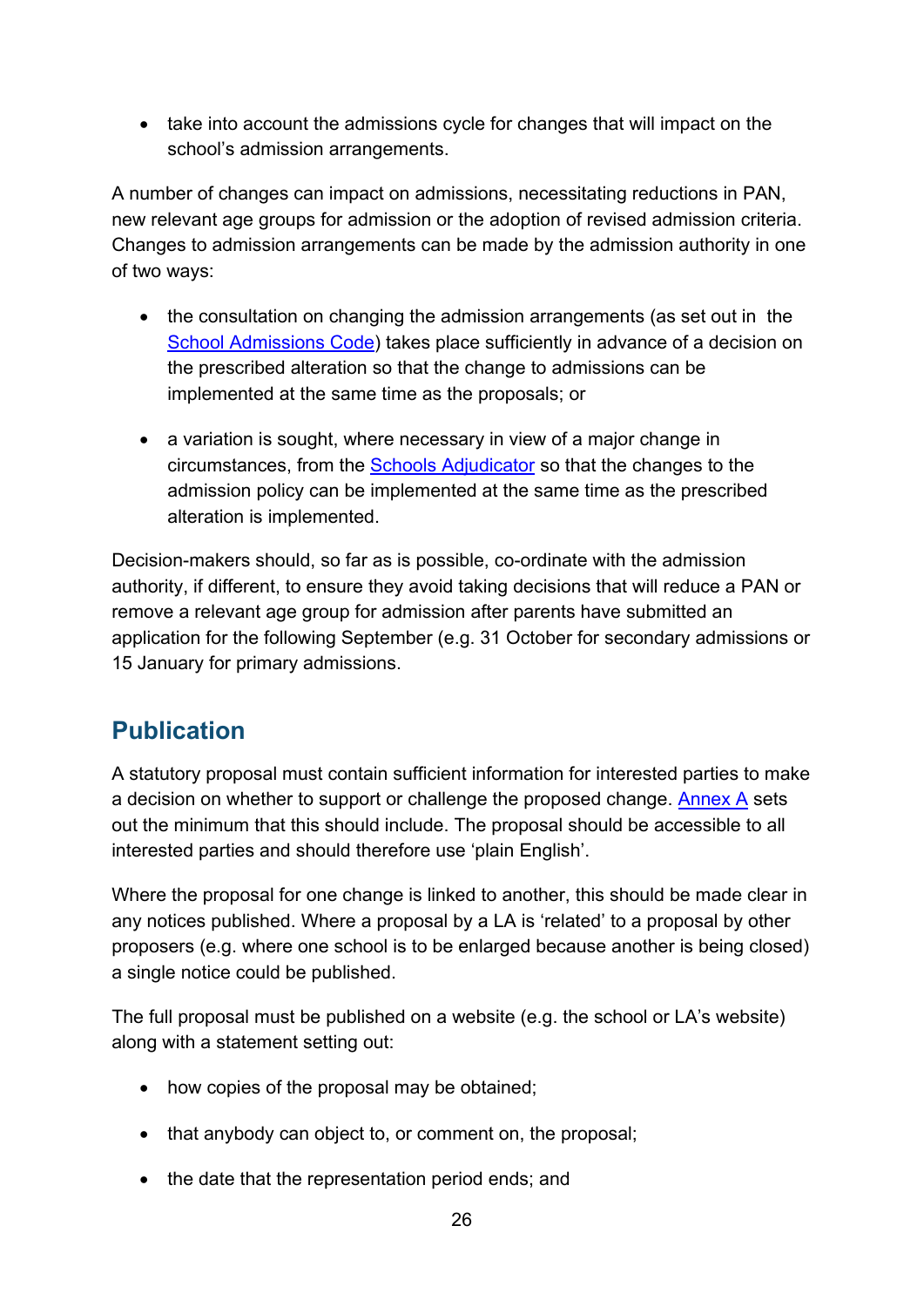• the address to which objections or comments should be submitted.

A brief notice (including details on how the full proposal can be accessed e.g. the website address) must be published in a local newspaper. If the proposal is published by a governing body then notification must also be posted in a conspicuous place on the school premises and at all of the entrances to the school.

Within one week of the date of publication on the website, the proposer must send a copy of the proposal and the information set out in the paragraph above to:

- the governing body/LA (as appropriate);
- the parents of every registered pupil at the school where the school is a special school;
- if it involves or is likely to affect a school which has a religious character:
	- the local Church of England diocese;
	- the local Roman Catholic diocese; or
	- the relevant faith group in relation to the school; and
- any other body or person that the proposer thinks is appropriate.

Within one week of receiving a request for a copy of the proposal the proposer must send a copy to the person requesting it.

There is no maximum limit on the time between the publication of a proposal and its proposed date of implementation. However, proposers will be expected to show good reason (for example an authority-wide reorganisation) if they propose a timescale longer than three years.

#### <span id="page-26-0"></span>**Representation (formal consultation)**

The representation period starts on the date of the publication of the proposal and must last four weeks. During this period, any person or organisation can submit comments on the proposal to the LA to be taken into account by the decision-maker. It is also good practice for representations to be forwarded to the proposer to ensure that they are aware of local opinion.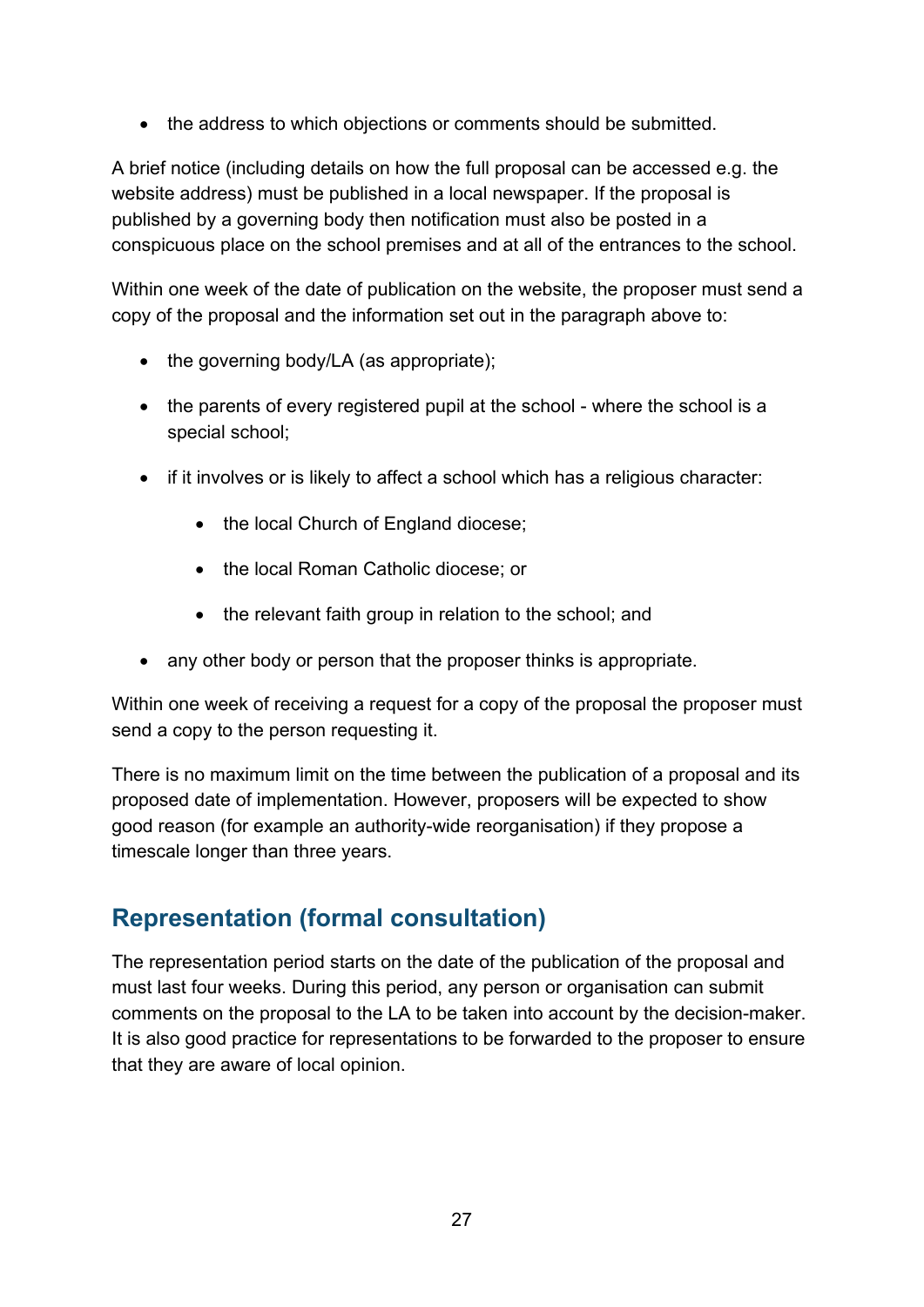#### <span id="page-27-0"></span>**Decision**

The LA will be the decision-maker in all cases except where a proposal is 'related' to another proposal that must be decided by the [Schools Adjudicator](https://www.gov.uk/government/organisations/office-of-the-schools-adjudicator)<sup>[5](#page-27-1)</sup>.

Decisions must be made within a period of two months of the end of the representation period or they must be referred to the Schools Adjudicator.

However, the body or individual that takes the decision must have regard to the statutory [guidance for decision-makers.](https://www.gov.uk/government/publications/school-organisation-maintained-schools)

When issuing a decision, the decision-maker can:

- reject the proposal;
- approve the proposal without modification;
- approve the proposal with modifications, having consulted the LA and/or governing body (as appropriate); or
- approve the proposal  $-$  with or without modification  $-$  subject to certain conditions<sup>[6](#page-27-2)</sup> (such as the granting of planning permission) being met.

A proposal can be withdrawn by the proposer at any point before a decision is taken. When doing so the proposer must send written notice to the LA or the governing body (as appropriate); or the Schools Adjudicator (if the proposal has been sent to them). A notice must also be placed on the website where the original proposal was published.

Within one week of making a decision the LA must publish their decision and the reasons for it, on the website where the original proposal was published and send copies to:

- the LA (where the Schools Adjudicator is the decision-maker);
- the Schools Adjudicator (where the LA is the decision-maker);
- the governing body/proposers (as appropriate);
- the trustees of the school (if any);
- the local Church of England diocese;

<span id="page-27-1"></span><sup>5</sup> For example where a change is conditional on the establishment of a new school under section 10 or 11 of EIA 2006 (where the Schools Adjudicator may be the default decision maker).  $\overline{a}$ 

<span id="page-27-2"></span><sup>&</sup>lt;sup>6</sup> The prescribed events are those listed in paragraph 8 of Schedule 3 to the Prescribed Alterations **Requlations**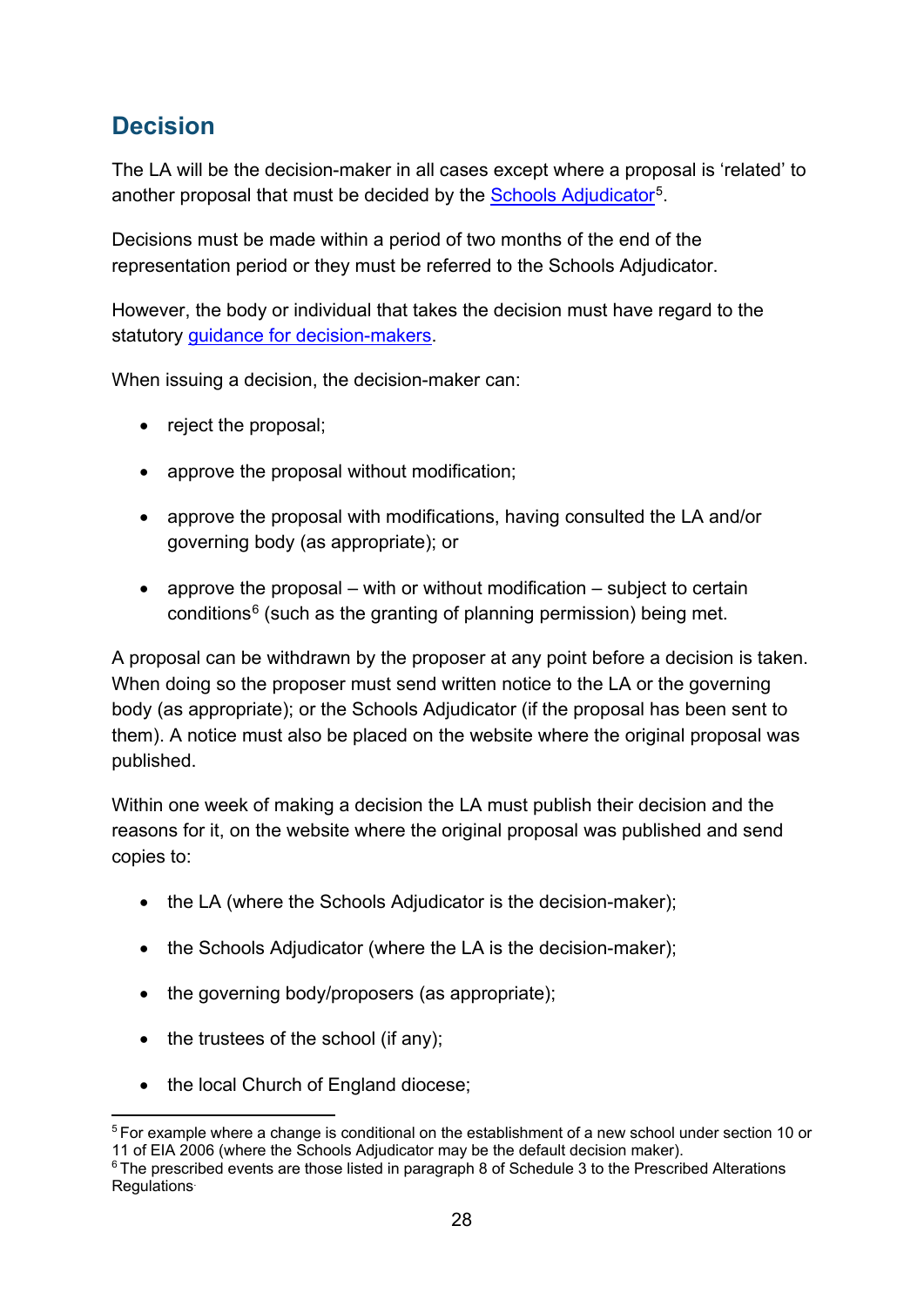- the local Roman Catholic diocese;
- the parents of every registered pupil at the school where the school is a special school; and
- any other body that they think is appropriate (e.g. other relevant faith organisation).

If the **Schools Adjudicator** is the decision-maker they must notify the persons above of their decision, together with the reasons, within one week of making the decision. Within one week of receiving this notification the LA must publish the decision, with reasons, on the website where the original proposal was published.

**Within one week** of the decision being made the proposer (i.e. governing body or LA) should make the necessary changes to the school's record in the department's [EduBase](http://www.education.gov.uk/edubase/home.xhtml) system and must make the change by the date of implementation.

#### <span id="page-28-0"></span>**Rights of appeal against a decision**

The following bodies may appeal to the Schools Adjudicator against a decision made by a LA decision-maker, within four weeks of the decision being made:

- the local Church of England diocese;
- the local Roman Catholic diocese: and
- the governors and trustees of a foundation, foundation special or voluntary school that is subject to the proposal.

On receipt of an appeal, an LA decision-maker must then send the proposal, representations received and the reasons for their decision to the Schools Adjudicator within one week of receipt. There is no right of appeal on determinations made by the Schools Adjudicator.

#### <span id="page-28-1"></span>**Implementation**

The proposer must implement a proposal in the form that it was approved, taking into account any modifications made by the decision-maker.

#### <span id="page-28-2"></span>**Modification post determination**

If it proves necessary, due to a major change in circumstance, or unreasonably difficult to implement a proposal as approved, the proposer can seek modifications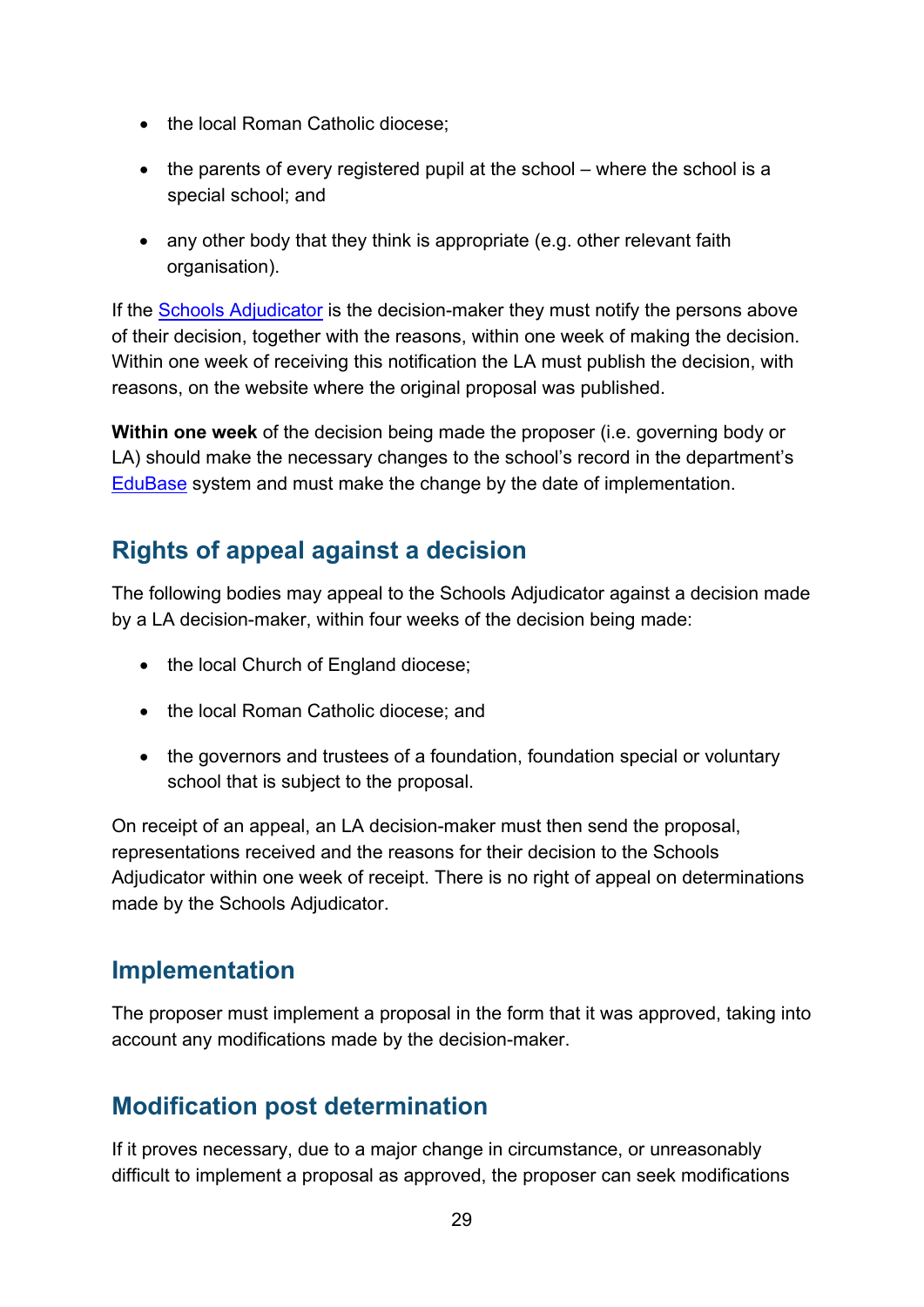(e.g. to the implementation date) from the decision-maker before the approved implementation date. However, proposals cannot be modified to the extent that new proposals are substituted for those that have been published.

Details of the modification must be published on the website where the original proposals were published.

#### <span id="page-29-0"></span>**Revocation of proposals**

If the proposer cannot implement an approved proposal because circumstances have changed so that implementation would be inappropriate or implementation of the proposal would be unreasonably difficult, the proposer must publish a revocation proposal, to be determined by the decision-maker, to be relieved of the duty to implement. A revocation proposal must contain:

- a description of the original proposal as published;
- the date of the publication of the original proposal; and
- a statement as to why the duty to implement the original proposal should not apply.

The proposer must publish the revocation proposal on the website and a brief notice of the proposal, including the website address where the proposal is published in a local newspaper. The proposal must contain details of how copies can be obtained; details of where to send comments to; and the date by which comments must be sent.

Where the proposer is the governing body it must send the revocation proposal to the LA within one week of the date of publication on the website. Where the original proposal was decided by the [Schools Adjudicator](https://www.gov.uk/government/organisations/office-of-the-schools-adjudicator) the LA must refer the revocation proposal together with any comments or objections within two weeks of the end of the representation period to the Schools Adjudicator.

The LA decision-maker, who must determine the revocation proposal within two months of the end of the representation period, must arrange for the revocation determination to be published on the website where the original proposal and revocation proposal were published. The LA decision-maker must also arrange for the following persons to be notified of the revocation decision together with reasons:

- the local Church of England diocese;
- the local Roman Catholic diocese; and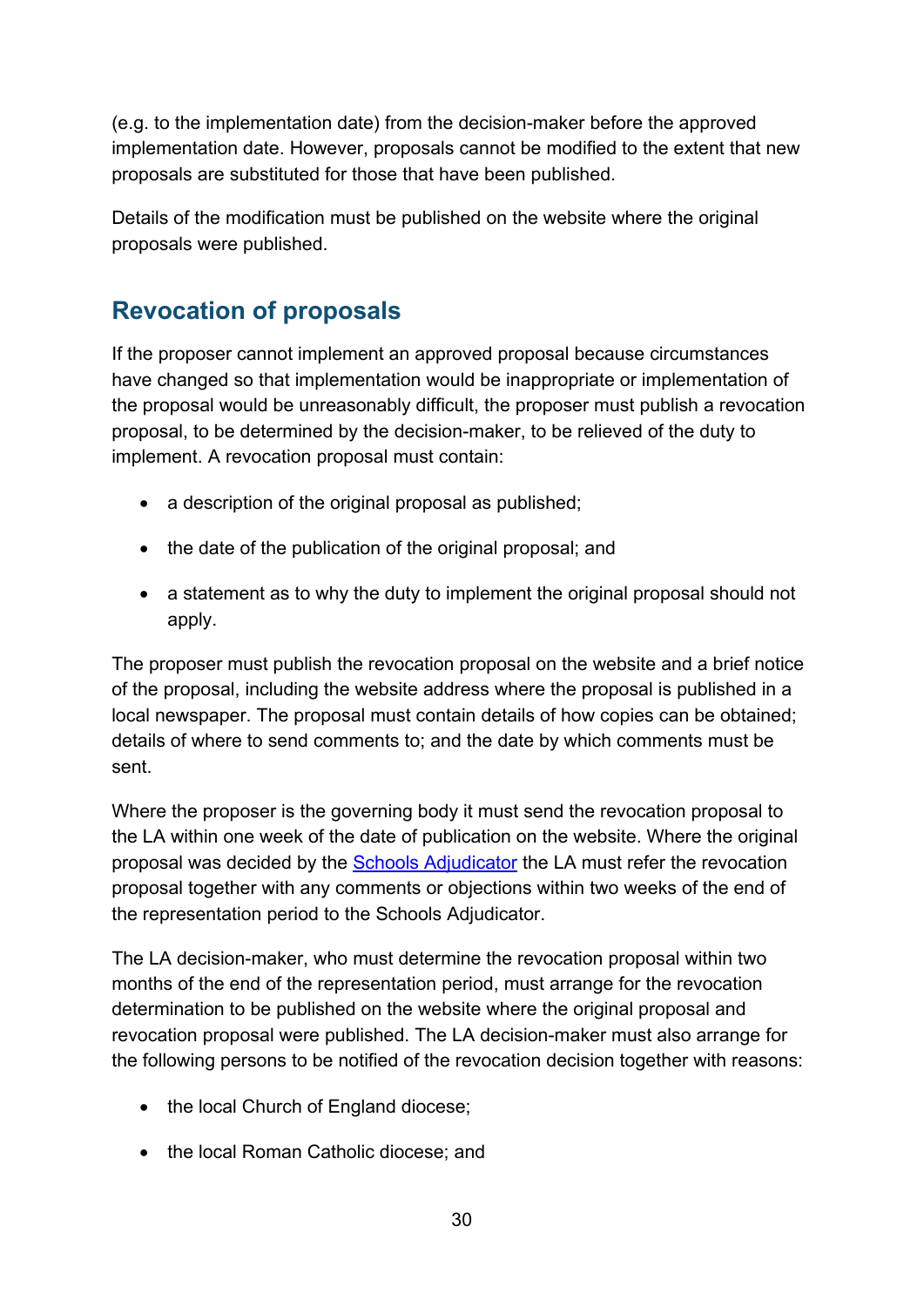• the governors and trustees of a foundation, foundation special or voluntary school that is subject to the proposal.

The same persons also have the right of appeal to the **Schools Adjudicator** (within four weeks of determination of the revocation proposal) if they disagree with the decision to revoke the proposal.

#### <span id="page-30-0"></span>**Land and buildings for foundation, foundation special or voluntary controlled schools**

Where a LA is required to provide a site for a foundation, foundation special or voluntary controlled school, the LA must:

- transfer their interest in the site and in any buildings on the site which are to form part of the school's premises to the trustees of the school, to be held by them on trust for the purposes of the school; or
- if the school has no trustees, to the governing body, to be held by that body for the purposes of the school.

In the case of a dispute as to the persons to whom the LA is required to make the transfer, the adjudicator will make a decision.

Further details on land and buildings can be found in paragraphs 17 and 18 of Schedule 3 of the Prescribed Alteration Regulations.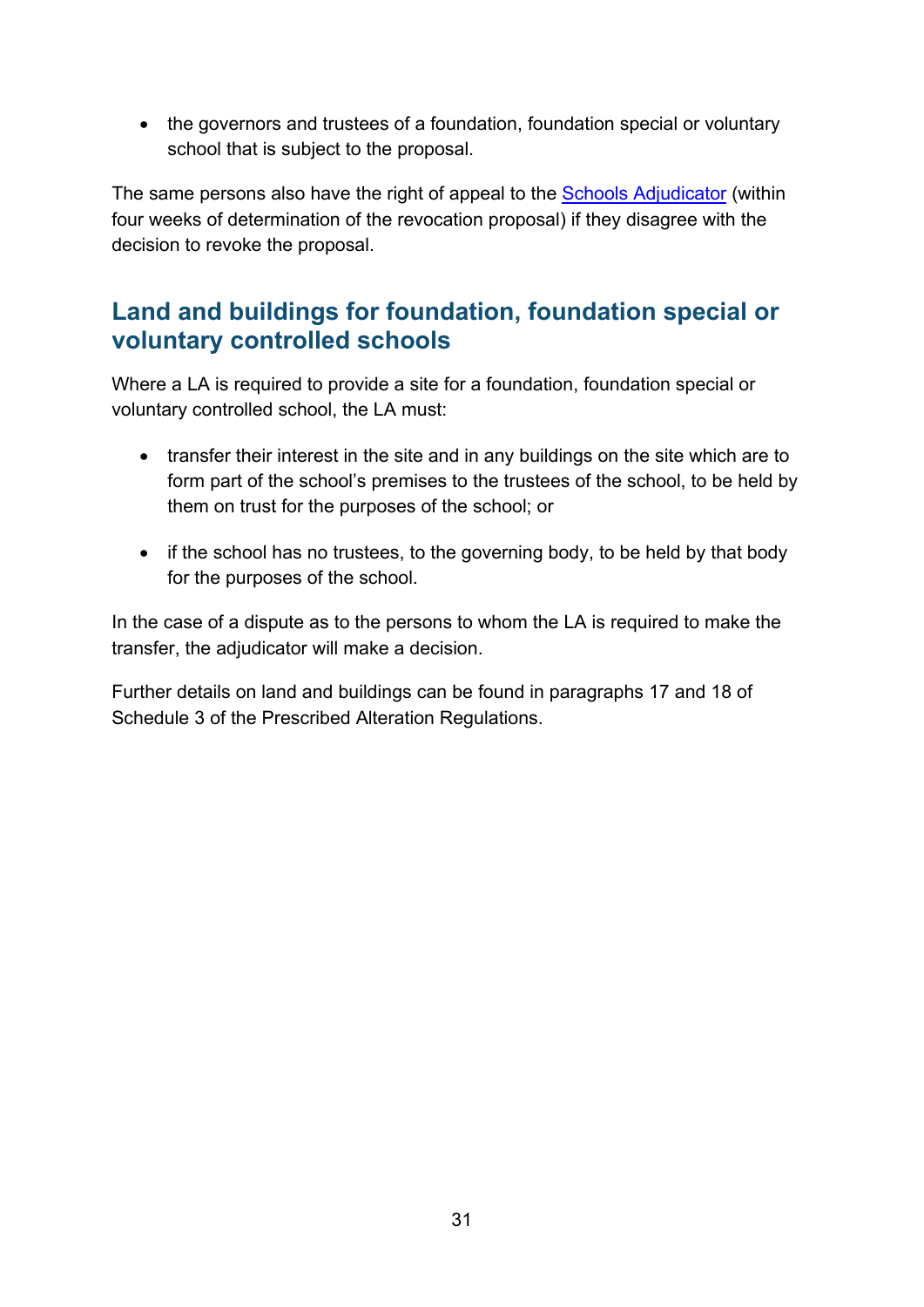# <span id="page-31-0"></span>**6: Statutory process: foundation proposals**

#### <span id="page-31-1"></span>**Changing category to foundation, acquiring a Trust and/or acquiring a foundation majority**

It is the department's view that governing bodies should convert to academy status rather than change category to a foundation. Governing bodies wishing to discuss this issue should email [schoolorganisation.notifications@education.gsi.gov.uk](mailto:schoolorganisation.notifications@education.gsi.gov.uk) and a member of the school organisation team will contact them to discuss the proposed change of category.

A 'Trust school' is a foundation school with a charitable foundation complying with the requirements set out in SSFA 1998[7.](#page-31-2) These include that the Trust must have a charitable purpose of advancing education and must promote community cohesion.

The term 'acquire a foundation majority' means acquiring an instrument of government whereby the school's Trust has the power to appoint a majority of governors on the governing body.

Where exceptionally a school's governing body considers changing category:

- from community, VA or VC to foundation: or
- from community special to foundation special,

acquiring a Trust and / or acquiring a foundation majority on the school's governing body, the following five-stage statutory process must be followed:

<span id="page-31-2"></span>

| Stage   | Description                                | Timescale       | Comments                                                                                                                                        |
|---------|--------------------------------------------|-----------------|-------------------------------------------------------------------------------------------------------------------------------------------------|
| Stage 1 | Initiation                                 |                 | The governing body<br>considers a change of<br>category to foundation /<br>acquisition of a trust /<br>acquisition of a<br>foundation majority. |
| Stage 2 | Publication                                |                 | Having gained consent<br>where appropriate.                                                                                                     |
| Stage 3 | Representation<br>(formal<br>consultation) | Must be 4 weeks | As set out in the<br>prescribed alteration<br>regulations.                                                                                      |
|         |                                            |                 | The LA may refer a<br>Trust proposal to the                                                                                                     |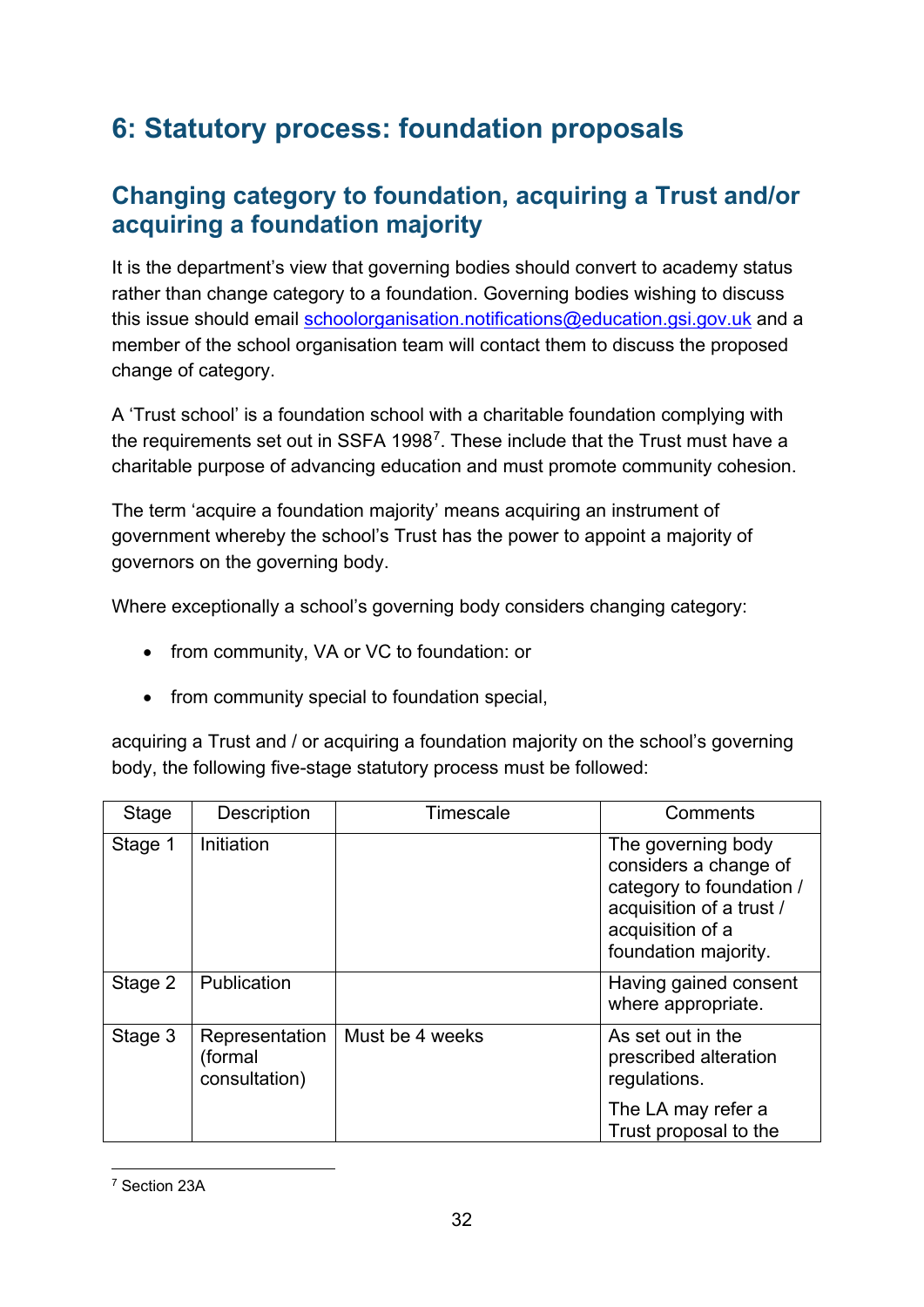| Stage   | Description    | Timescale                                                                        | Comments                                                                                                                                        |
|---------|----------------|----------------------------------------------------------------------------------|-------------------------------------------------------------------------------------------------------------------------------------------------|
|         |                |                                                                                  | <b>Schools Adjudicator</b><br>during this period if it<br>considers the proposal<br>to have a negative effect<br>on standards at the<br>school. |
| Stage 4 | Decision       | The governing body must<br>decide within 12 months of<br>the date of publication | Unless the LA has<br>referred the proposal to<br>Schools Adjudicator at<br>Stage 3.                                                             |
| Stage 5 | Implementation | No prescribed timescale.                                                         | Must be as specified in<br>the statutory notice,<br>subject to any<br>modifications agreed by<br>the decision-maker.                            |

#### <span id="page-32-0"></span>**Initiation**

For a proposal to change the category of a school to foundation, the governing body should inform the LA in writing, at least seven days in advance of a meeting, if a motion to consult on a change of category proposal is to be discussed.

Before the governing body can publish a proposal to change category from a voluntary school to a foundation school, the existing trustees and whoever appoints the foundation governors must give their consent.

## <span id="page-32-1"></span>**Publication**

A statutory proposal must contain sufficient information for interested parties to make a decision on whether to support or challenge the proposed change. Annex B specifies the information that the statutory proposal must contain.

Where a proposal is 'related' to another proposal, details of this should be made clear in the notice.

The full proposal must be published on a website (e.g. the school or LA's website) along with a statement setting out:

- how copies of the proposal may be obtained;
- that anybody can object to, or comment on, the proposal;
- the date that the representation period ends; and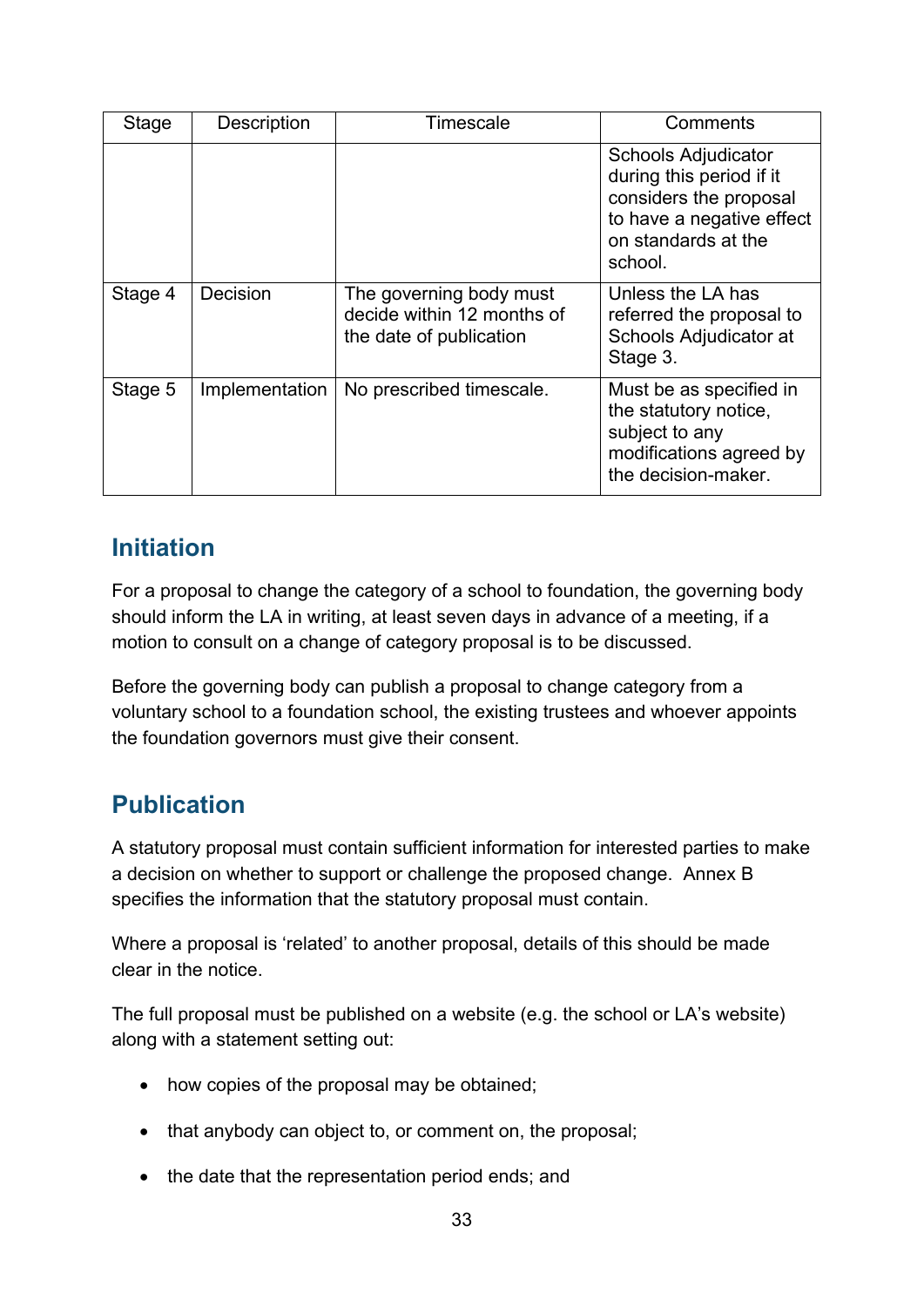• the address to which objections or comments should be submitted.

A brief notice (including details on how the full proposal can be accessed e.g. the website address) must be published in a local newspaper, and posted in a conspicuous place on the school premises and at all of the entrances to the school.

Within one week of the date of publication on the website, the governing body must send a copy of the proposal and notification information to:

- the LA:
- the parents of every registered pupil at the school where the school is a special school;
- if it involves or is likely to affect a school which has a religious character:
	- the local Church of England diocese;
	- the local Roman Catholic diocese; or
	- the relevant faith group in relation to the school; and
- any other body or person that the proposer thinks is appropriate.

Within one week of receiving a request for a copy of the proposal the proposer must send a copy to the person requesting it.

#### <span id="page-33-0"></span>**Representation (formal consultation)**

The representation period starts on the date of the publication of the proposal and must last four weeks. During this period, any person or organisation can submit comments on the proposal to the governing body, to be taken into account when the decision is made.

During the representation period, the LA has the power to require the referral of a proposal to acquire a Trust/foundation majority to the [Schools Adjudicator](https://www.gov.uk/government/organisations/office-of-the-schools-adjudicator) for decision if they consider it will have a negative impact on standards at the school. The specific circumstances in which a referral can be made are if the proposed alteration would result in a community, community special, foundation, foundation special or VC school becoming either or both: a foundation or foundation special school having a foundation; or a foundation or foundation special school whose instrument of government provides for the majority of governors to be foundation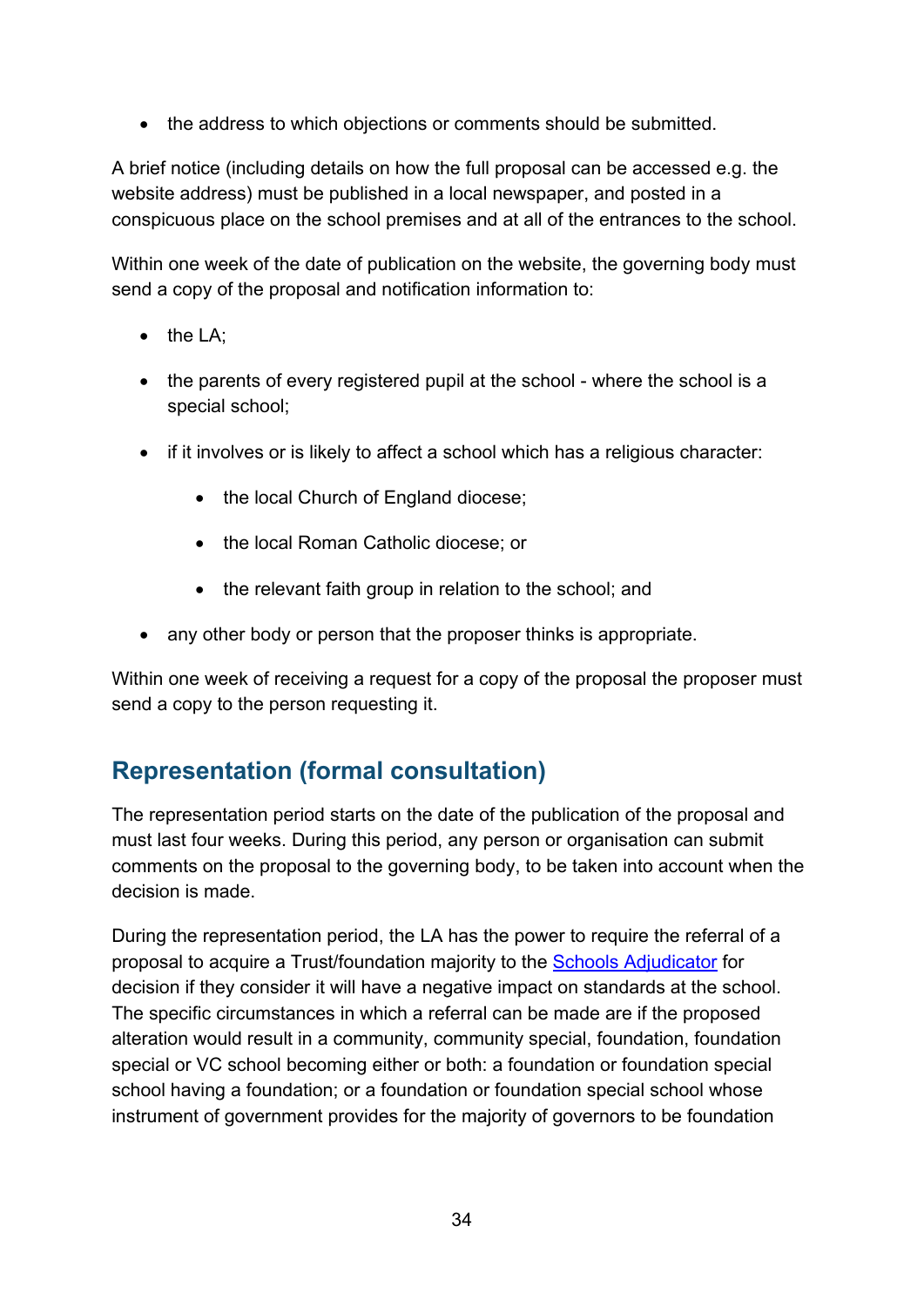governors. The LA does not have this power in respect of a proposal solely to change category to foundation<sup>[8](#page-34-1)</sup>.

Where a proposal is referred to the **Schools Adjudicator**, the governing body must forward any objections or comments it has received to the Schools Adjudicator within one week of the end of the representation period.

#### <span id="page-34-0"></span>**Decision**

Unless a proposal has been referred to the Schools Adjudicator (as set out above), the governing body will be the decision-maker and must make a decision on the proposal within 12 months of the date of publication of the proposal.

Where a proposal to acquire a Trust or a foundation majority is linked to a proposal to change category to foundation, they will fall to be decided together.

When issuing a decision, the decision-maker can:

- reject the proposal;
- approve the proposal without modification; or
- approve the proposal with modifications, having consulted the LA.
- approve the proposal with or without modifications but conditional upon:
	- o the making of any scheme relating to any charity connected with the school; and
	- $\circ$  the establishment of a foundation<sup>9</sup>

Where the LA has referred a proposal to acquire a Trust/foundation majority to the Schools Adjudicator for decision, any related proposal(s) (including a change of category to foundation) will also fall to be decided by the Schools Adjudicator.

Within one week of making a decision the governing body must publish a copy of the decision (together with reasons) on the website where the original proposal was published and send copies to:

• the LA

**.** 

• the local Church of England diocese; and

<span id="page-34-1"></span><sup>&</sup>lt;sup>8</sup> However, where such a proposal is related to a proposal to acquire a Trust, then the whole set of proposals will be referred to the Schools Adjudicator.

<span id="page-34-2"></span><sup>&</sup>lt;sup>9</sup> As defined in section 23A of the School Standards and Framework Act 1998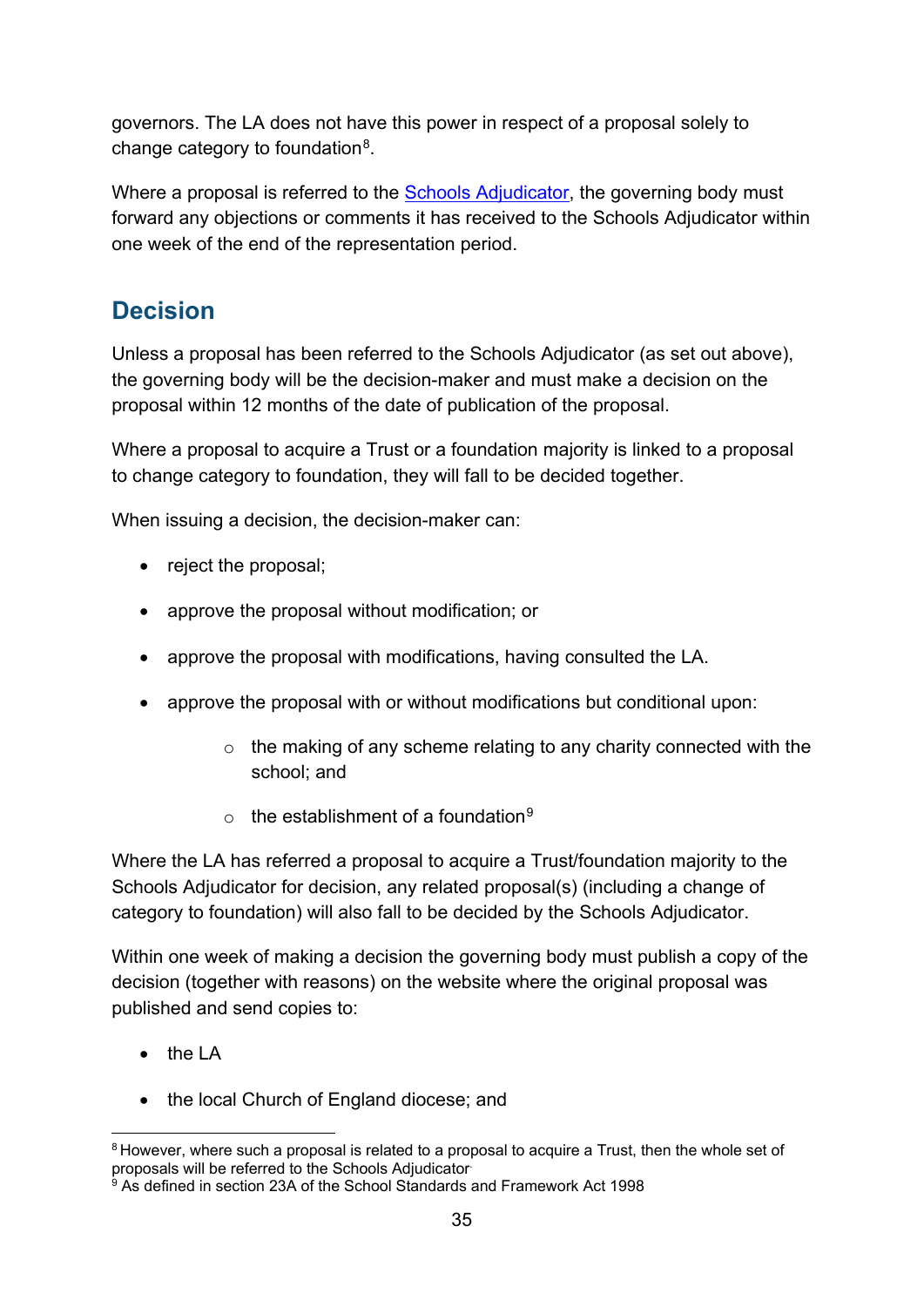• the local Roman Catholic diocese.

**Within one week** of the decision being made the proposer (i.e. governing body or LA) should make the necessary changes to the school's record in the department's [EduBase](http://www.education.gov.uk/edubase/home.xhtml) system and must make the change by the date of implementation.

Where a proposal has been decided by the governing body and is to change the category of a VA school to foundation (with or without the acquisition of a Trust/foundation majority), the following bodies have the right of appeal to the [Schools Adjudicator](https://www.gov.uk/government/organisations/office-of-the-schools-adjudicator)<sup>[10](#page-35-4)</sup>:

- the LA:
- the local Church of England diocese; and
- the local Roman Catholic diocese.

#### <span id="page-35-0"></span>**Implementation**

The governing body must implement any approved proposal by the approved implementation date, taking into account any modifications made by the decisionmaker.

#### <span id="page-35-1"></span>**Modification post determination**

Modifications can be made to a proposal by the governing body after determination but before implementation.

#### <span id="page-35-2"></span>**Revocation of proposals**

See the advice set out for prescribed alteration changes.

#### <span id="page-35-3"></span>**Governance and staffing issues**

Schedule 4 to the Prescribed Alterations Regulations provides further information on the requirements about:

• the revision or replacement of the school's instrument of government;

<span id="page-35-4"></span><sup>&</sup>lt;sup>10</sup>The specific circumstances in which a referral can be made are prescribed under paragraphs 15 of Schedule 1 to the Prescribed Alterations Regulations. **.**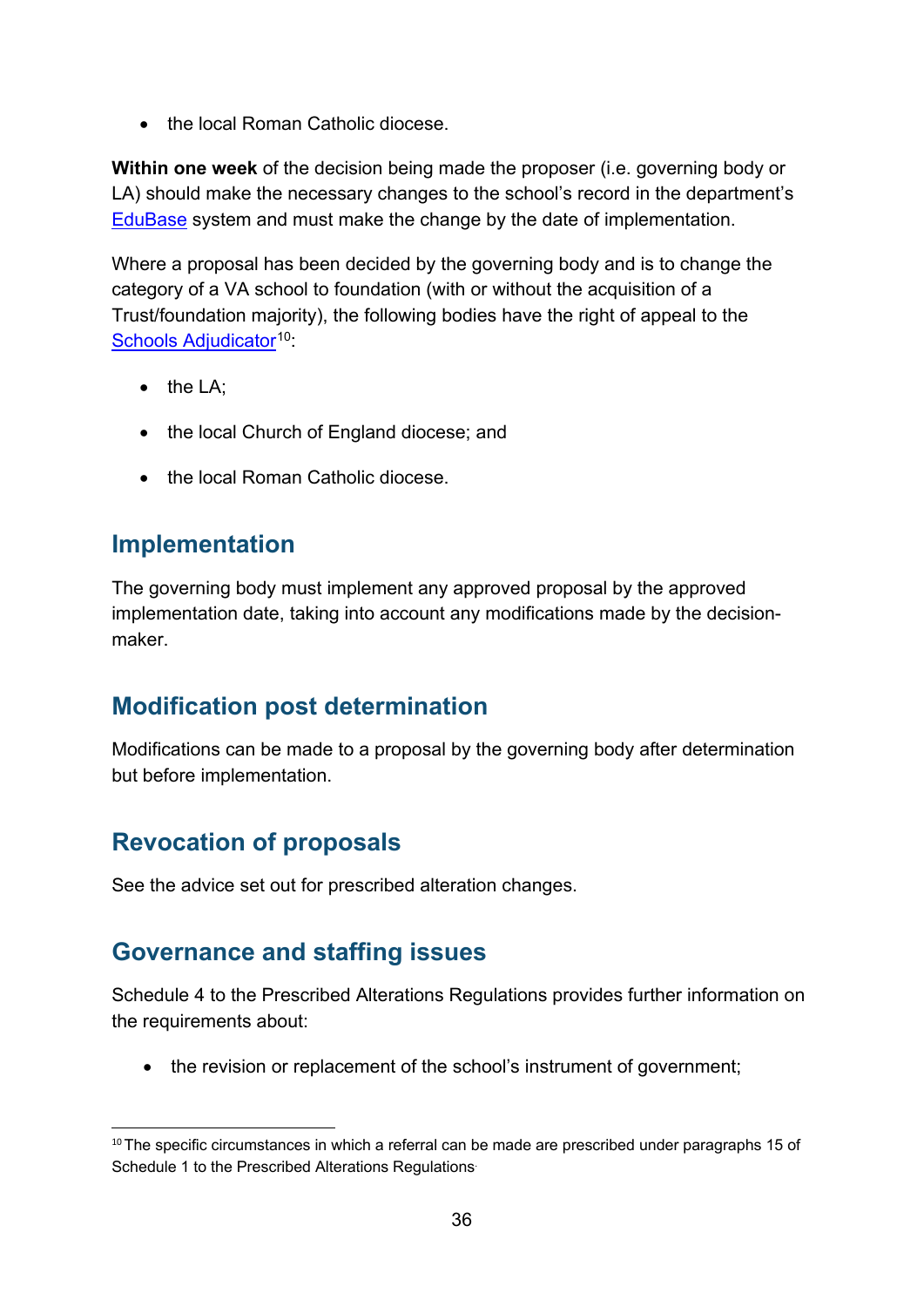- reconstitution or replacement of the governing body;
- current governors continuing in office;
- Surplus governors;
- transfer of staff; and
- transitional admission arrangements.

#### <span id="page-36-0"></span>**Land transfer issues**

Requirements as to land transfers, when a school changes category or acquires a Trust, are prescribed in Schedule 5 to the Prescribed Alterations Regulations.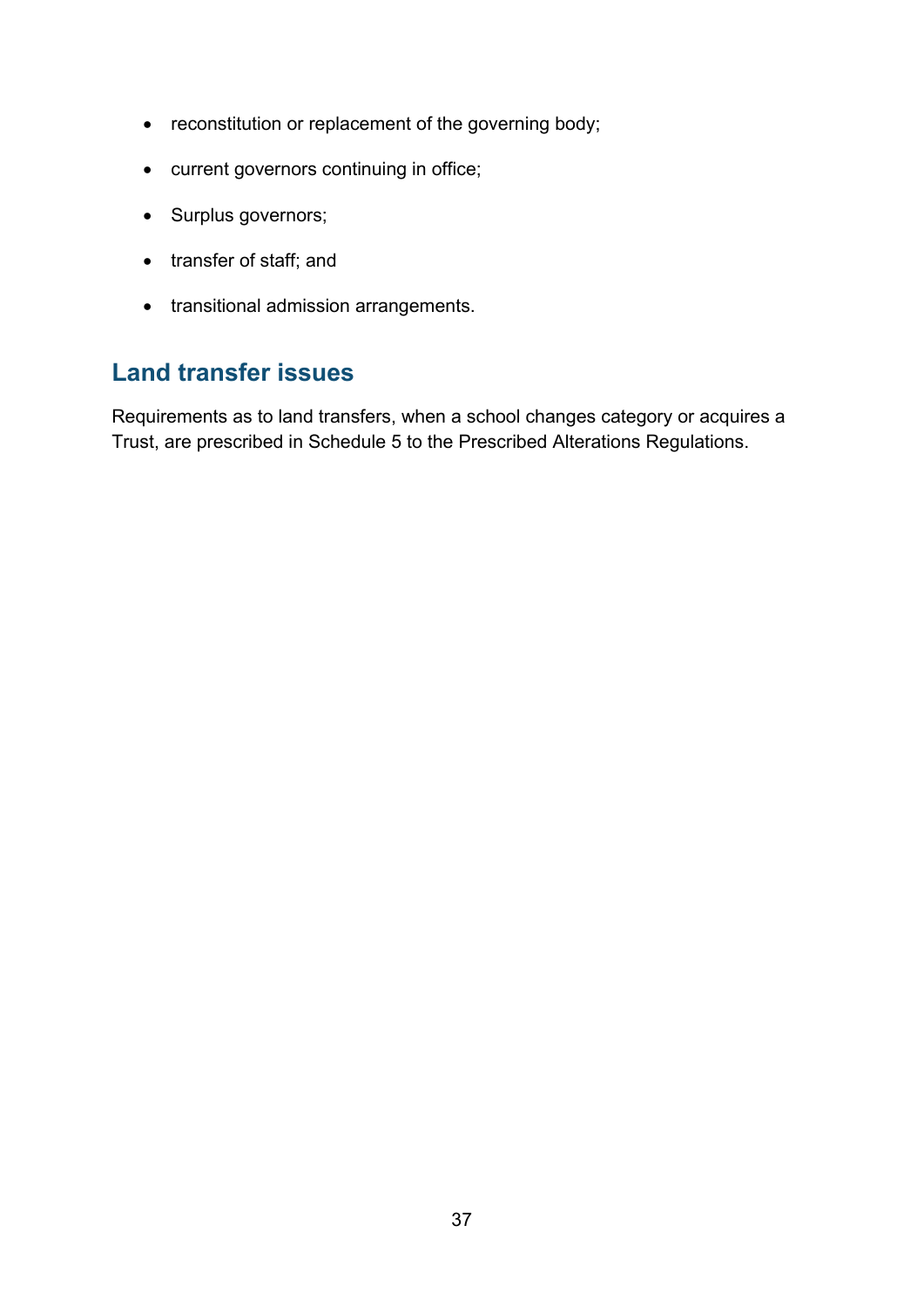## <span id="page-37-0"></span>**Removing a Trust and/or removing a foundation majority**

There are five or six statutory stages (depending on the proposal and circumstances) to remove a Trust and/or to reduce a Trust majority. It may be triggered in two different ways – either by a majority or a minority of the governing body:

| <b>Stage</b> | Description                                                     | Timescale                                                                                       | Comments                                                                                                                                                                                                                              |
|--------------|-----------------------------------------------------------------|-------------------------------------------------------------------------------------------------|---------------------------------------------------------------------------------------------------------------------------------------------------------------------------------------------------------------------------------------|
| Stage 1      | Initiation                                                      |                                                                                                 | <b>Majority</b>                                                                                                                                                                                                                       |
|              |                                                                 |                                                                                                 | A majority of<br>governors considers<br>publishing a proposal<br>to remove a<br>Trust/reduce the<br>number of governors<br>appointed by the<br>Trust.                                                                                 |
|              |                                                                 |                                                                                                 | or                                                                                                                                                                                                                                    |
|              |                                                                 |                                                                                                 | <b>Minority</b>                                                                                                                                                                                                                       |
|              |                                                                 |                                                                                                 | A minority (of not less<br>than a third of the<br>governors) notify the<br>clerk of the governing<br>body of their wish to<br>publish a proposal to<br>remove a Trust/reduce<br>the number of<br>governors appointed<br>by the Trust. |
| Stage 2      | <b>Land Issues</b><br>(applicable only to<br>removal of Trusts) | If not resolved within 3<br>months, disputes must be<br>referred to the Schools<br>Adjudicator. | In cases of removing<br>Trusts, the governing<br>body, Trustees and<br>the LA must resolve<br>issues related to land<br>and assets before a<br>proposal is published.                                                                 |
| Stage 3      | Consultation                                                    | <b>Majority</b>                                                                                 | <b>Majority</b>                                                                                                                                                                                                                       |
|              |                                                                 | A minimum of 4 weeks is<br>recommended.<br>or                                                   | It is for the governing<br>body to determine the<br>length of consultation.                                                                                                                                                           |
|              |                                                                 | <b>Minority</b>                                                                                 |                                                                                                                                                                                                                                       |
|              |                                                                 | No consultation required.                                                                       |                                                                                                                                                                                                                                       |
| Stage 4      | Publication and                                                 | <b>Majority</b>                                                                                 |                                                                                                                                                                                                                                       |
|              | representation                                                  | 6 week representation                                                                           |                                                                                                                                                                                                                                       |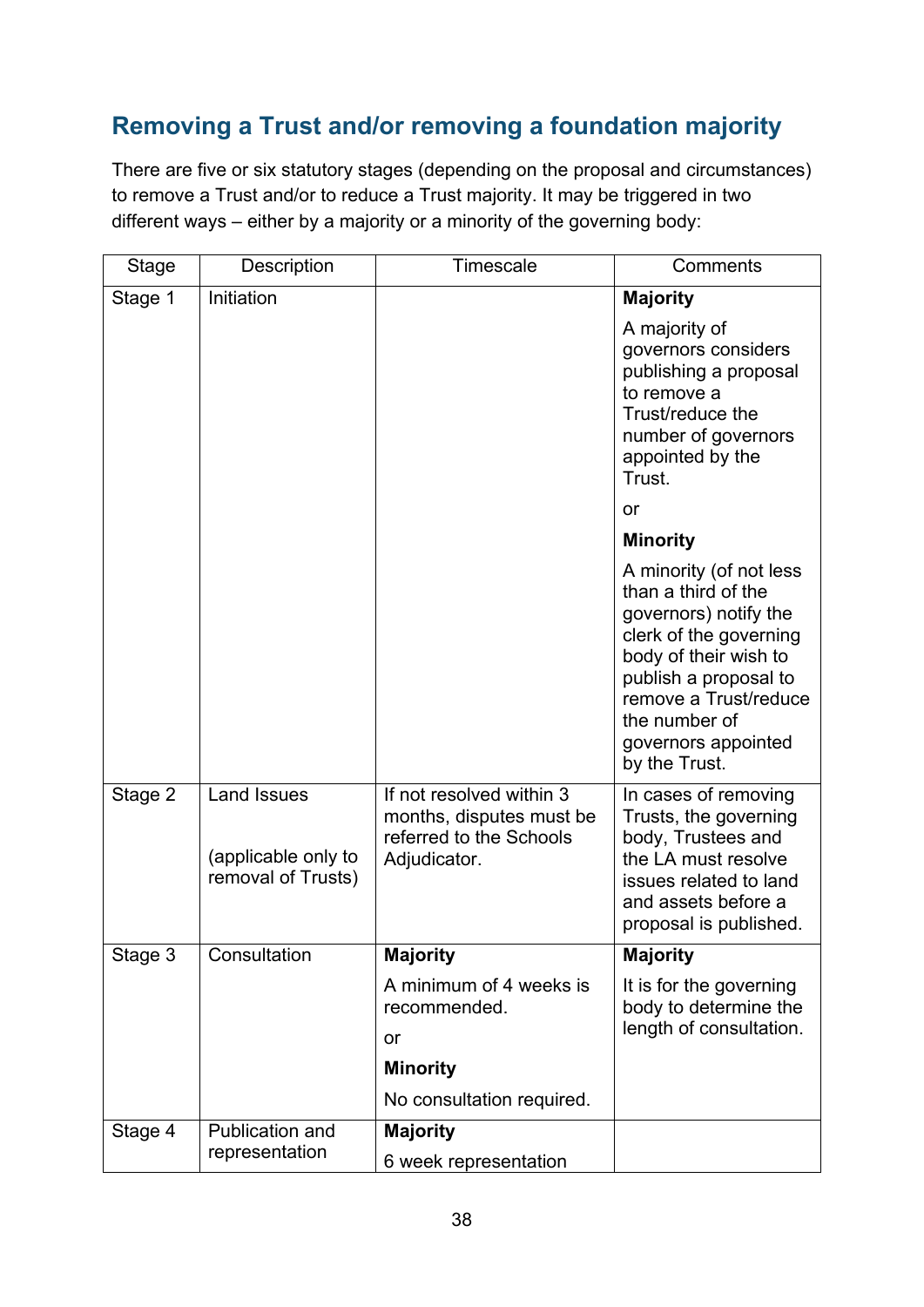| <b>Stage</b> | Description    | <b>Timescale</b>                                                                                                                                                               | Comments                                                                                                                                                                    |
|--------------|----------------|--------------------------------------------------------------------------------------------------------------------------------------------------------------------------------|-----------------------------------------------------------------------------------------------------------------------------------------------------------------------------|
|              |                | period.<br>or                                                                                                                                                                  |                                                                                                                                                                             |
|              |                | <b>Minority</b>                                                                                                                                                                |                                                                                                                                                                             |
|              |                | Where there are no land<br>or asset issues - publish<br>within 3 months of receipt<br>of notice by governing<br>body clerk - followed by a<br>6-week representation<br>period. |                                                                                                                                                                             |
|              |                | Where there are land<br>issues, publish within 1<br>month of receipt of School<br>Adjudicator's<br>determination - followed<br>by a 6-week<br>representation period.           |                                                                                                                                                                             |
| Stage 5      | Decision       | Within 3 months.                                                                                                                                                               | (A proposal initiated<br>by a minority of<br>governors may not be<br>rejected unless at<br>least two-thirds of the<br>governing body are in<br>favour of the<br>rejection). |
| Stage 6      | Implementation | No prescribed timescale,                                                                                                                                                       | But must be as<br>specified in the<br>statutory notice,<br>subject to any<br>modifications agreed<br>by the decision-maker.                                                 |

## <span id="page-38-0"></span>**Initiation**

A proposal for removing a Trust and/or removing a foundation majority can be triggered by:

a) a majority<sup>[11](#page-38-1)</sup> of the governing body or a committee deciding to publish a proposal. The decision to publish must be confirmed by the whole governing body at a meeting held at least 28 days after the meeting at which the initial decision was made; or

<span id="page-38-1"></span><sup>&</sup>lt;sup>11</sup> Regulation 4 of the Removal Regulations  $\overline{a}$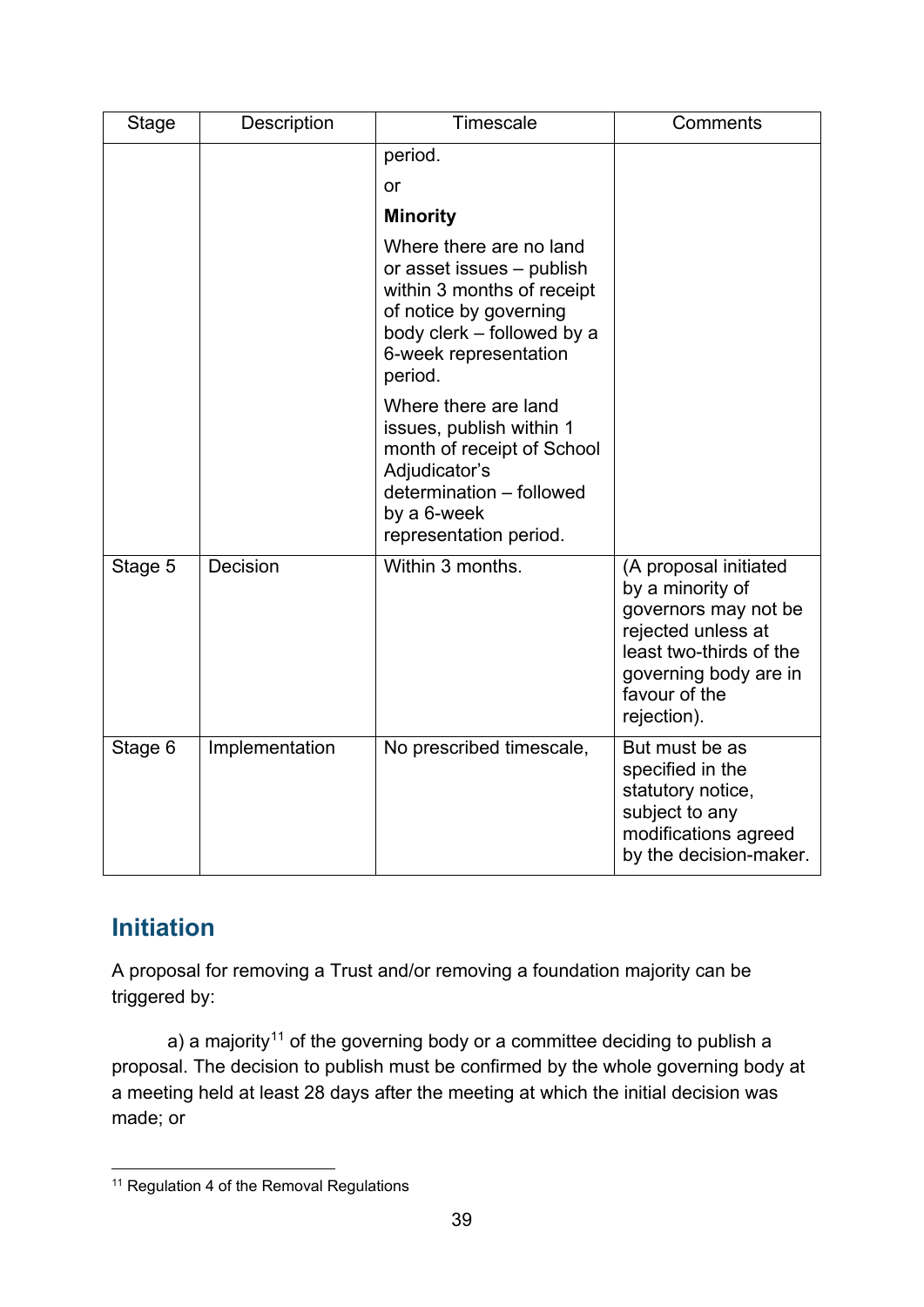b) at least one-third<sup>[12](#page-39-2)</sup> of the governors requesting in writing to the clerk of the governing body, that a proposal be published. No vote of the governing body is required as they are obliged to publish a proposal. To prevent on-going challenges there are a number of prescribed circumstances<sup>[13](#page-39-3)</sup> in which there is no obligation to follow the wishes of the minority of governors.

All decisions must be taken in accordance with the processes prescribed in Procedures Regulations<sup>14</sup>.

#### <span id="page-39-0"></span>**Land and assets (when removing a Trust)**

Before publishing proposals to remove a Trust the governing body must reach agreement with the trustees and LA on issues relating to the school's land and assets. Where such issues remain unresolved within three months of the initial decision (majority) or receipt of notice by the clerk (minority), they must be referred to the [Schools Adjudicator](https://www.gov.uk/government/organisations/office-of-the-schools-adjudicator) for determination.

On the removal of the Trust, all publicly provided land held by the Trust for the purposes of the school will transfer to the governing body<sup>15</sup>. Where the land originated from private sources (for example, where land was gifted on trust), the land will transfer to the governing body in accordance with a transfer agreement, providing for consideration to be paid by the governing body to the Trust where appropriate. However, there may be land which has benefited from investment from public funds which remains with the trustees under the transfer agreement.

Alternatively, there may have been investment by trustees in the publicly provided land or from public funding in the land provided by the trustees. In either of these cases, it may be appropriate for either the trustees or the public purse to be compensated. The possibility of stamp duty land tax may also need to be taken into account.

The Schools Adjudicator will announce its determination in writing to both parties.

#### <span id="page-39-1"></span>**Consultation**

 $\overline{a}$ 

Where a minority of governors initiated the process, this stage does not apply.

Where a majority of governors initiated the process, before publishing a proposal the governing body must consult:

<span id="page-39-2"></span><sup>&</sup>lt;sup>12</sup> See regulation 5 of the Removal Regulations

<span id="page-39-3"></span><sup>&</sup>lt;sup>13</sup> See regulation 5(4) of the Removal Regulations

<span id="page-39-4"></span><sup>&</sup>lt;sup>14</sup> Except as otherwise provided by the Removal Regulations.

<span id="page-39-5"></span><sup>&</sup>lt;sup>15</sup> By virtue of regulation 17(1) of the Removal Regulations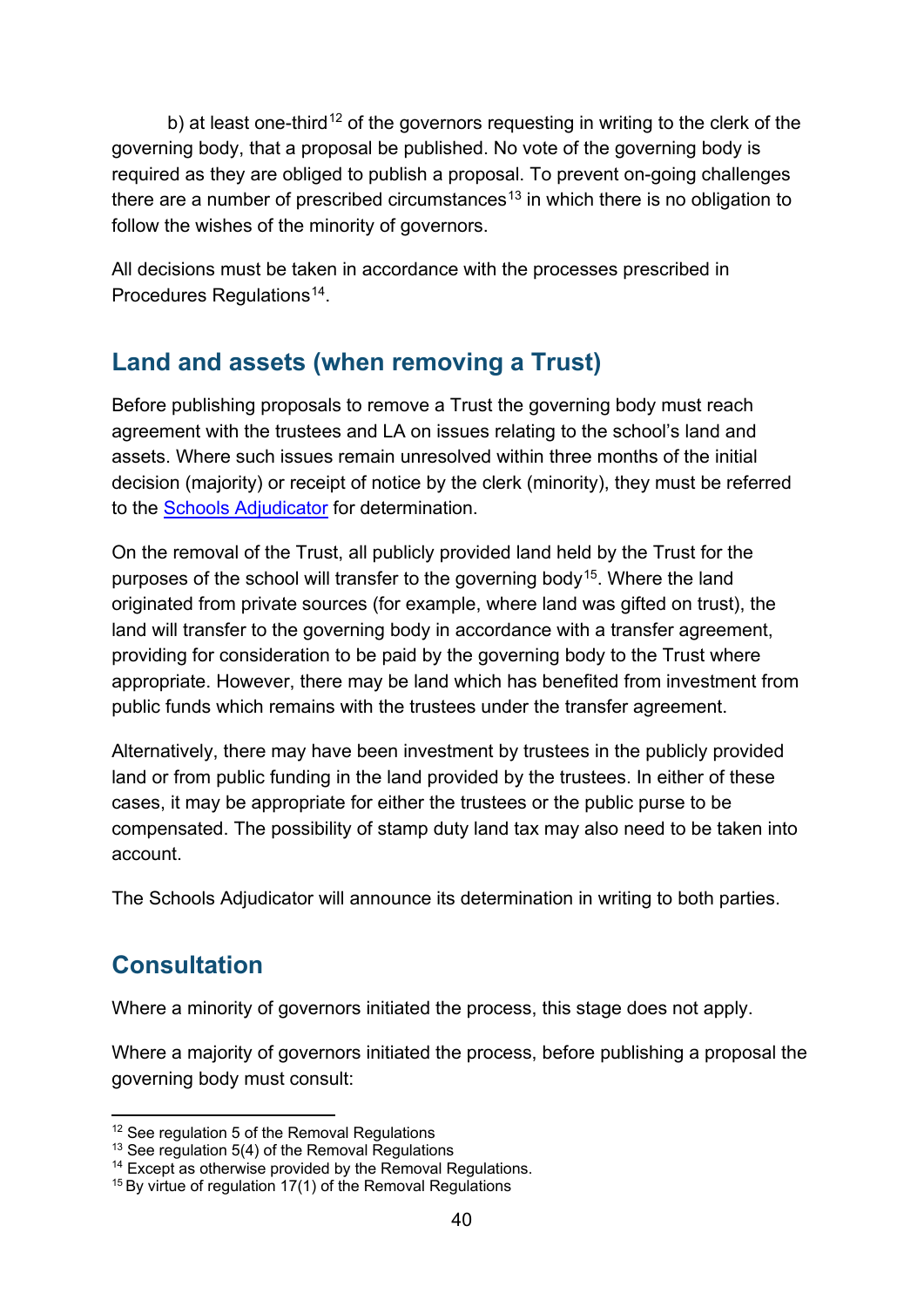- Families of pupils at the school;
- Teachers and other staff at the school;
- The trustees and, if different, whoever appoints foundation governors;
- The LA;
- The governing bodies of any other foundation or foundation special schools maintained by the same LA for which the foundation acts as a foundation;
- Any trade unions who represent school staff;
- If the school has a religious character, the appropriate diocesan authority or other relevant faith group;
- Any other person the governing body consider appropriate.

#### <span id="page-40-0"></span>**Publication**

Where the decision to publish a proposal was made by a majority of governors, the governing body at this stage must decide whether to go ahead with publishing the proposal.

Where the decision to publish a proposal was made by a minority of governors and there are no land issues to be determined, the governing body must publish the proposal within 3 months of the receipt of the notice by the clerk. If land issues were referred to the [Schools Adjudicator,](https://www.gov.uk/government/organisations/office-of-the-schools-adjudicator) the proposal must be published within 1 month of receipt of its determination.

Proposals to remove a Trust must contain the information at Annex C. Proposals to alter the instrument of government so that foundation governors cease to be the majority of governors must contain the information at Annex D.

#### <span id="page-40-1"></span>**Representation**

The representation period starts on the date of the publication of the proposal and must last six weeks. During this period, any person or organisation can submit comments on the proposal to the governing body to be taken into account when the decision is made.

Unlike the Trust acquisition process there is no power for the LA to refer to the Schools Adjudicator a proposal to remove a school's Trust or to reduce the number of governors appointed by the Trust. However, governing bodies must bear in mind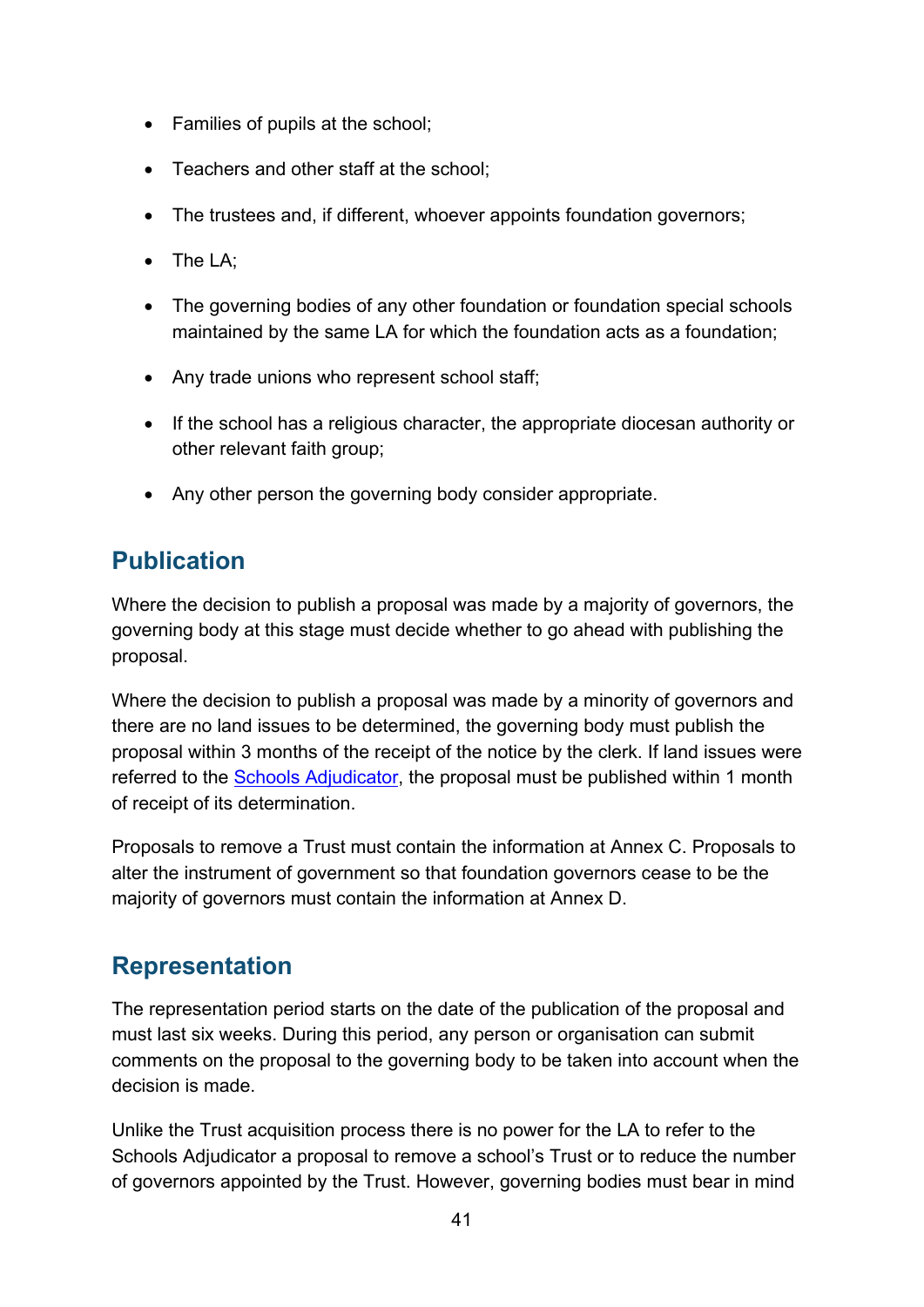that failure to follow the requirements of the statutory process could lead to a complaint to the Secretary of State under Section 496/497 of the Education Act 1996, and/or ultimately be challenged through judicial review.

#### <span id="page-41-0"></span>**Decision**

The governing body is the decision-maker for a removal proposal and must determine the proposal within 3 months of the date of its publication. Decisions must be taken in accordance with the [Decision-makers Guidance.](https://www.gov.uk/government/publications/school-organisation-maintained-schools)

If a proposal was brought forward by a majority of governors, then it may be determined by a majority vote of those governors present<sup>16</sup>.

If a proposal was brought forward by a minority of governors, then the governing body may not reject the proposal unless two thirds or more of the governors indicate that they are in favour of its rejection<sup>17</sup>.

The governing body must notify the relevant LA and Trustees of their decision.

**Within one week** of the decision being made the proposer (i.e. governing body or LA) should make the necessary changes to the school's record in the department's [EduBase](http://www.education.gov.uk/edubase/home.xhtml) system and must make the change by the date of implementation.

#### <span id="page-41-1"></span>**Implementation**

The governing body is under a statutory duty to implement any approved proposal, as published, by the approved implementation date, taking into account any modifications made.

Removal of a Trust must be implemented in accordance with regulations 14-18, and reconstitution of the governing body must be implemented as per regulation 14-16 of the Removal Regulations.

In changing category, an implementation period begins when the proposal is decided and ends on the date the proposal is implemented. During this period the LA and governing body are required to make a new instrument of government for the school, so enough time must be built into the timeframe for this to happen. The governing body must then be reconstituted in a form appropriate to the school's new category and also in accordance with the appropriate instrument of government taking into account the [School Governance \(Constitution\) \(England\) Regulations 2012.](http://www.legislation.gov.uk/uksi/2012/1034/contents/made)

<sup>&</sup>lt;sup>16</sup> As per the School Governance (Roles, Procedures and Allowances) (England) Regulations 2013 **.** 

<span id="page-41-3"></span><span id="page-41-2"></span> $17$  As per regulation 11(2) of the Removal Regulations.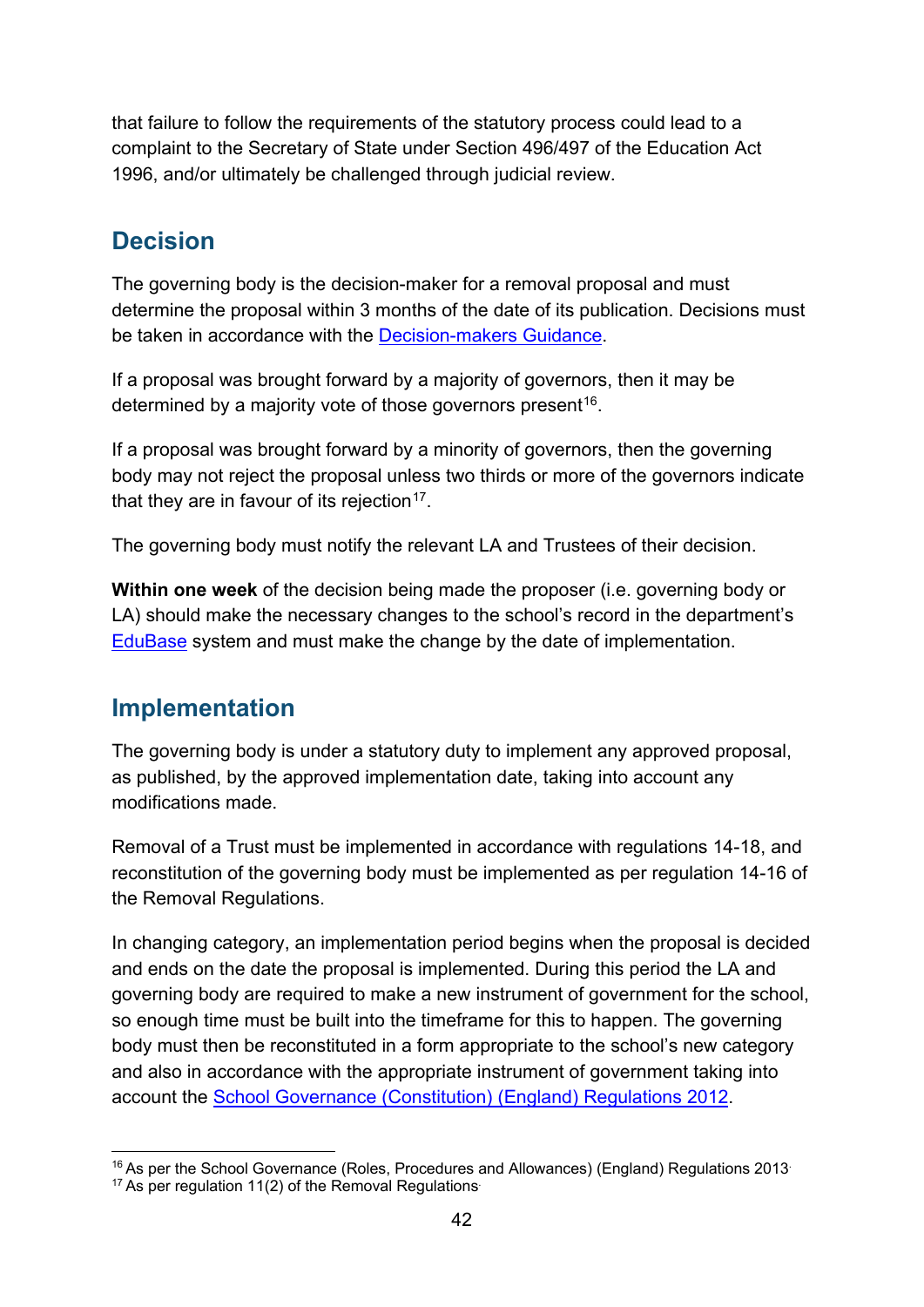When removing a Trust or a Trust majority, a governor may continue as a governor in the corresponding category (e.g. staff governor, parent governor) if that category remains under the new instrument of government. A member of a current governing body who continues as a governor on these grounds holds office for the remainder of the term for which he or she was originally appointed or elected. Where a school with a religious character has no foundation, the governing body must appoint partnership governors with a view to ensuring that the religious character of the school is preserved and developed in accordance with the School Governance (Constitution) (England) Regulations 2012. There is nothing to prevent the appointment of a former foundation governor being reappointed by the governing body as a partnership governor.

The Trust of a voluntary or foundation school often makes very specific provisions regarding the conduct of the school and the use of any fund held by the Trust for the use of the school and premises. When making a proposal to change category, proposers will need to consider whether the school's current Trust allows for the change in category proposed. If in doubt, or if a variation in the Trust is clearly necessary, promoters and the relevant site trustees are advised to make early contact with the Charity Commission to apply for the trust to be varied under the relevant trust law.

#### <span id="page-42-0"></span>**Modification of proposals**

Modifications can only be made to the implementation date and the proposed constitution of the governing body.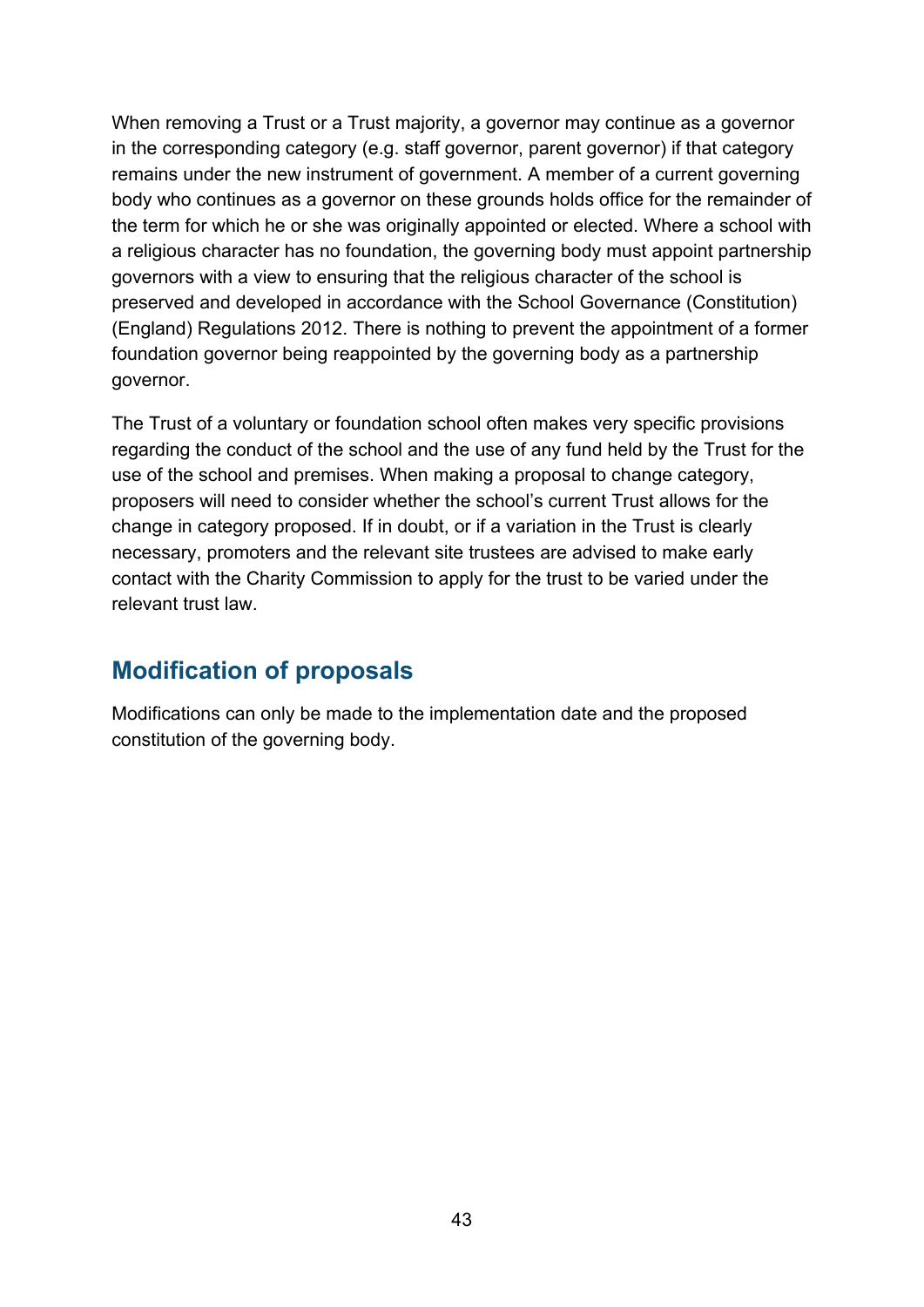# <span id="page-43-0"></span>**Annex A: Information to be included in a prescribed alteration statutory proposal**

A statutory proposal for making a prescribed alteration to a school must contain sufficient information for interested parties to make a decision on whether to support the proposed change. A proposal should be accessible to all interested parties and therefore use 'plain English'.

Proposers will need to be mindful of the factors that will inform the decision-makers assessment when determining the proposal.

As a minimum, the department would expect a proposal to include:

- School and LA details;
- Description of alteration and evidence of demand;
- Objectives (including how the proposal would increase educational standards and parental choice);
- The effect on other schools, academies and educational institutions within the area;
- Project costs and indication of how these will be met, including how long term value for money will be achieved;
- Implementation and any proposed stages for implementation; and
- A statement explaining the procedure for responses: support; objections and comments.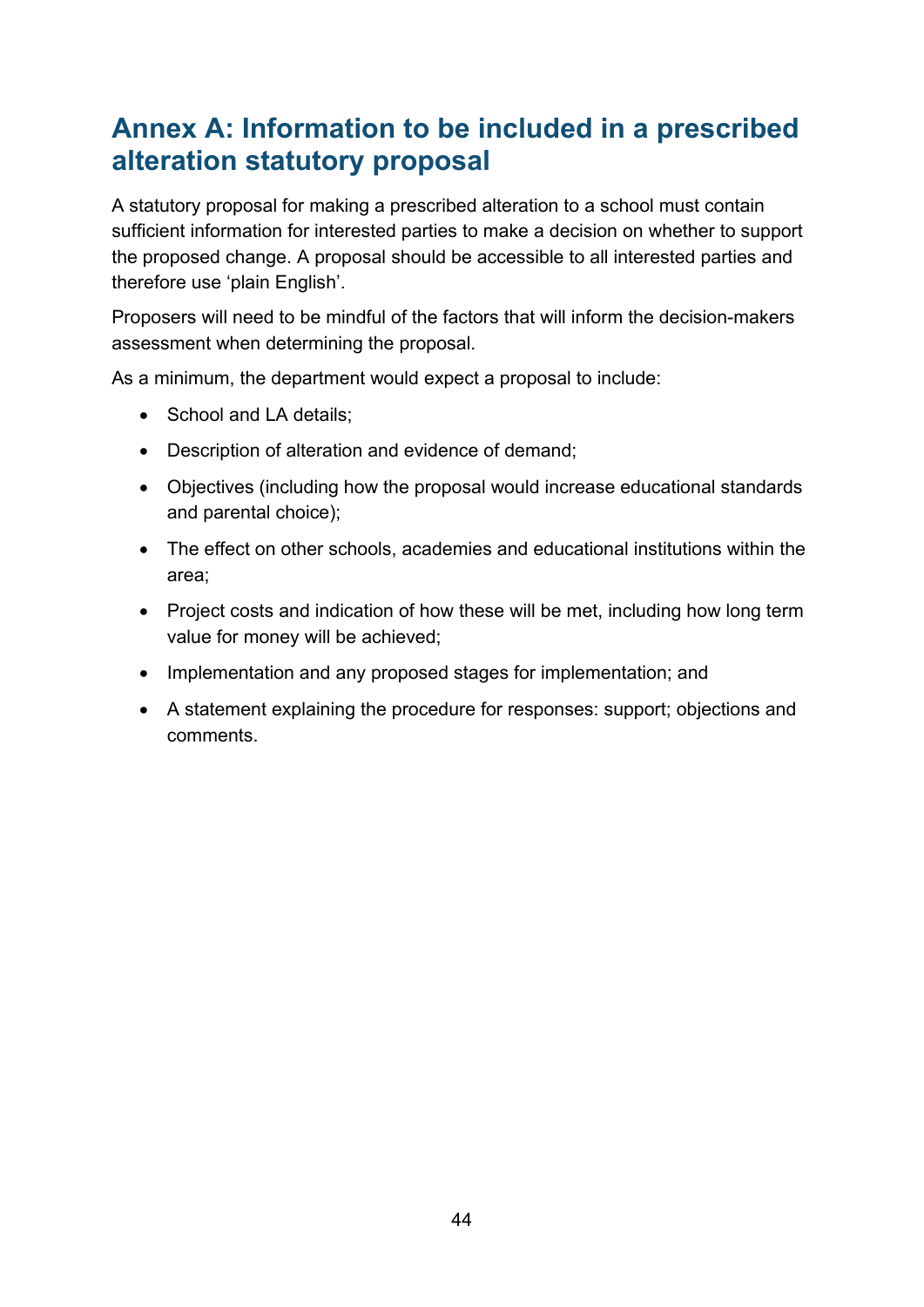# <span id="page-44-0"></span>**Annex B: Information that must be included in foundation proposals**

- a) name, address and category of the school for which the proposals are being published;
- b) implementation date;
- c) a statement of which one of, or combinations of, the prescribed alterations in regulation 3 comprise the proposals.

Where the prescribed alteration is a change of category to foundation, the proposals must contain the following information:

- a) a statement whether the school will have a foundation and if so, the name or proposed name of the foundation;
- b) where it is a change of category to foundation from a VA or VC school, a statement that, in accordance with section 20, the consent of the trustees and the persons by whom the foundation governors are appointed has been obtained; and
- c) the rationale for the change and the particular ethos that the foundation will bring to the school.

Where the prescribed alteration is the acquisition of a foundation or a relevant change at a school for which a foundation already acts, the proposals must contain the following information:

- a) name or proposed name of the foundation;
- b) details of membership of the foundation, including members names;
- c) proposed constitution of the school's governing body;
- d) foundation's charitable objects; and
- e) rationale for the alteration and the particular ethos that the foundation will bring to the school.

In addition where the relevant change relates to:

- a) a foundation school which, immediately before 25th May 2007, was a foundation school having a foundation; or
- b) a foundation school which, having been a voluntary school immediately before 25th May 2007, changed category to a foundation school on or after that date,

the proposal must include a statement that in accordance with section 20 the consent of the trustees and the persons by whom the foundation governors are appointed has been obtained.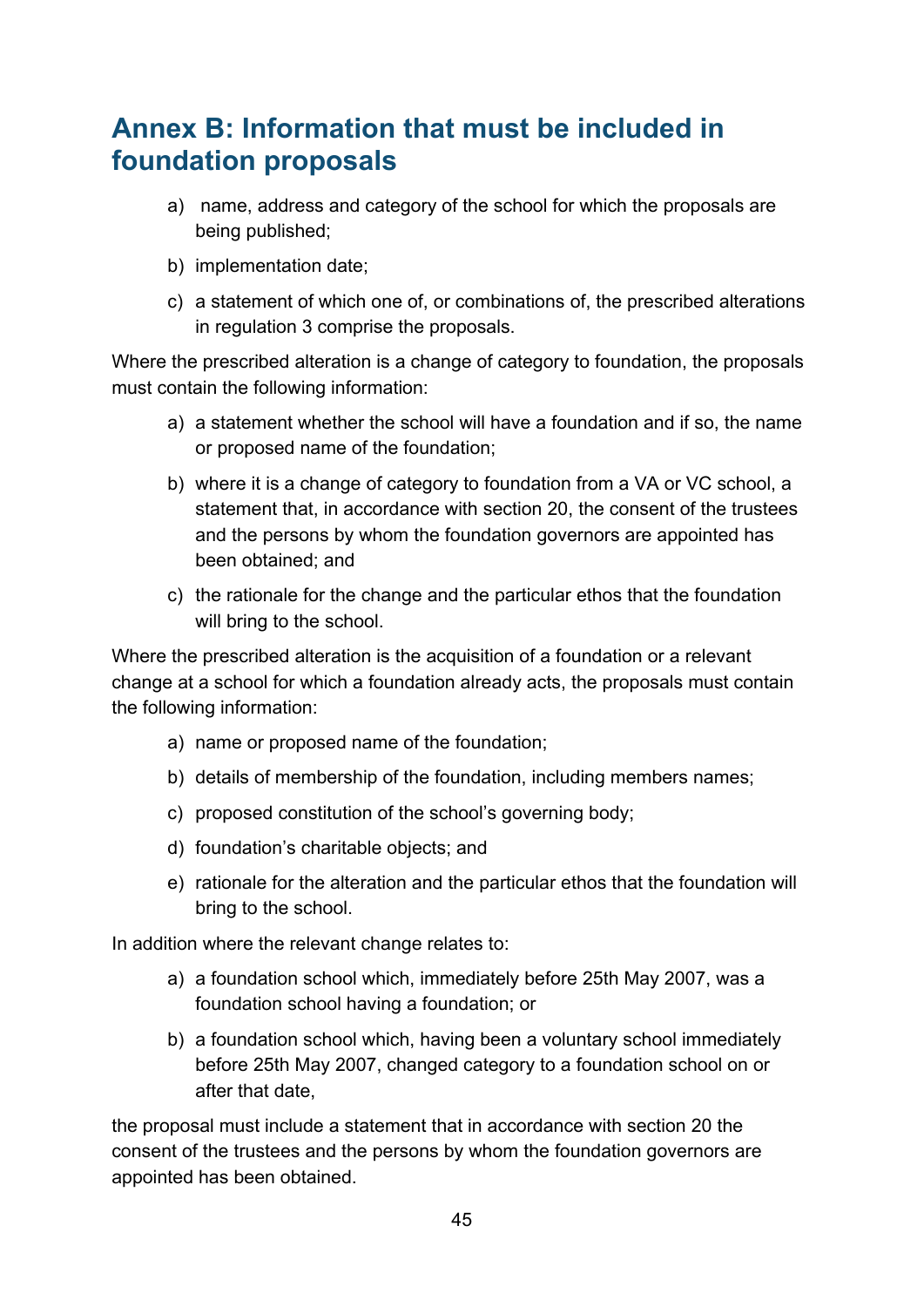# <span id="page-45-0"></span>**Annex C: Information to be included in proposals to remove a Trust**

All proposals must include the following information—

- The name, address and category of the school for which the governing body are publishing the proposals,
- The proposed implementation date,
- A statement explaining that any person may object to, or comment on, the proposals and the procedure for making such representations, including—

(i) the date pursuant to regulation 10 by which objections or comments should be sent to the governing body, and

(ii) the address to which objections or comments should be sent.

- Whether proposals are to be published as required by regulation 4 or under regulation 5(2).
- Information on why is it is proposed to remove the school's foundation.
- Where proposals are to be published pursuant to a decision of the governing body under regulation 4, a summary of any responses to the consultation on removing the school's foundation.
- Information about the transfer of land held on trust for the purposes of the school should the proposals be approved (with or without modification), including—

(a) the proposed terms of any transfer agreement to be entered into in relation to the land, and

(b) details of any payments which will fall to be made in relation to the land—

(i) by the governing body or the local education authority to the trustees, or

(ii) by the trustees to the governing body or the local education authority.

- Confirmation that after any land transfer, the requirements of the School Premises Regulations 1999 will continue to be satisfied.
- The proposed constitution of the governing body after the foundation is removed (as will be set out in a revised draft instrument of government for the school), including an outline of the expected size and composition of the governing body after the removal of the foundation, and, where the school has a religious character, the body who it is proposed will nominate the partnership governors.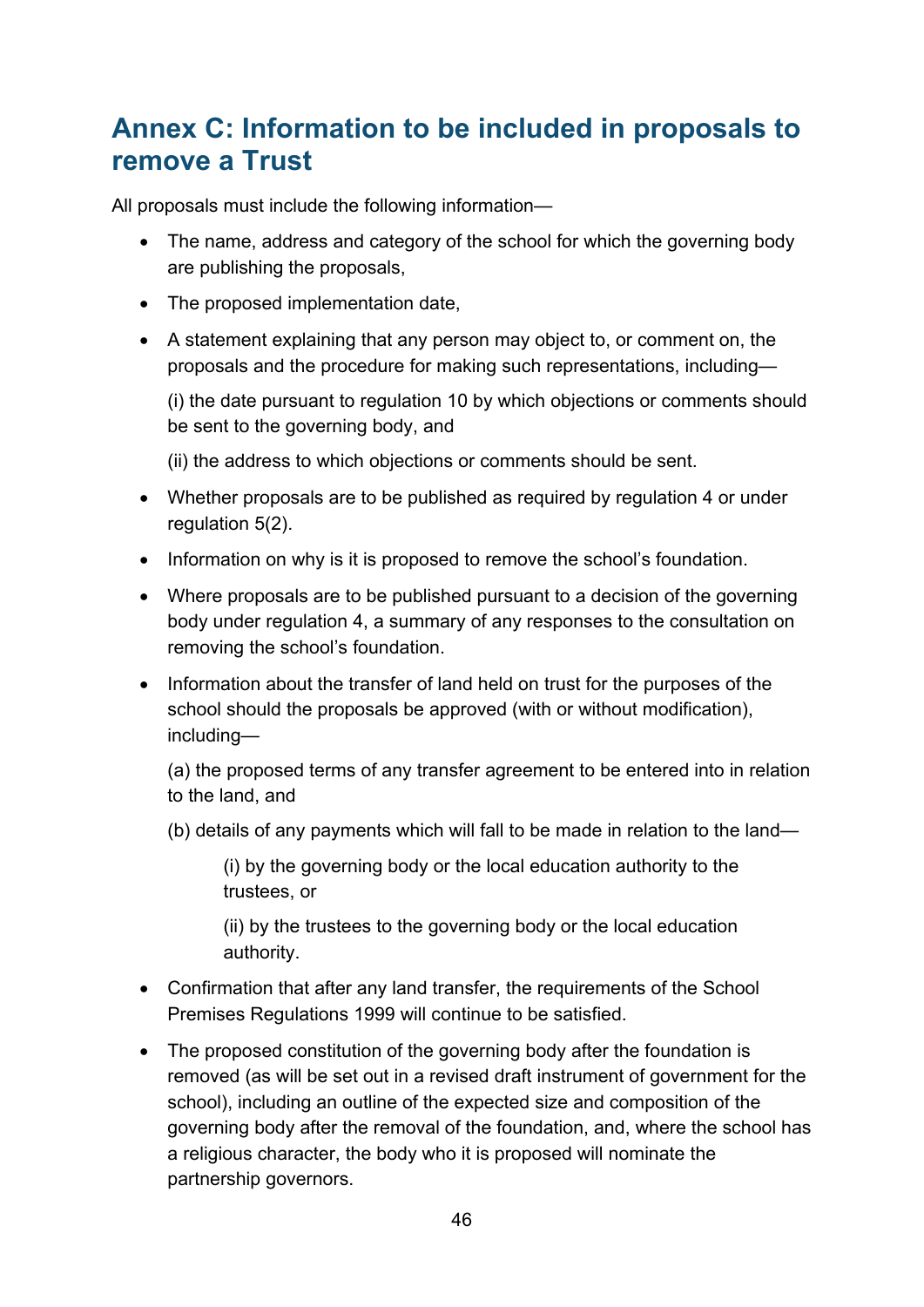# <span id="page-46-0"></span>**Annex D: Information to be included in proposal to reconstitute the governing body**

- All proposals must include the following information—
- The name, address and category of the school for which the governing body are publishing the proposals,
- The proposed implementation date,
- A statement explaining that any person may object to, or comment on, the proposals and the procedure for making such representations, including—

(i) the date pursuant to regulation 10 by which objections or comments should be sent to the governing body, and

(ii) the address to which objections or comments should be sent.

- Whether proposals are to be published as required by regulation 4 or under regulation 5(2).
- Information on why is it is proposed to alter the instrument of government so that the foundation governors cease to constitute the majority of governors.
- Where proposals are to be published pursuant to a decision of the governing body under regulation 4, a summary of any responses to the consultation on altering the instrument of government so that the foundation governors will cease to constitute the majority.
- The proposed constitution of the governing body following the reduction of the foundation governor majority, (as will be set out in a revised draft instrument of government for the school), including an outline of the expected size and composition of the governing body.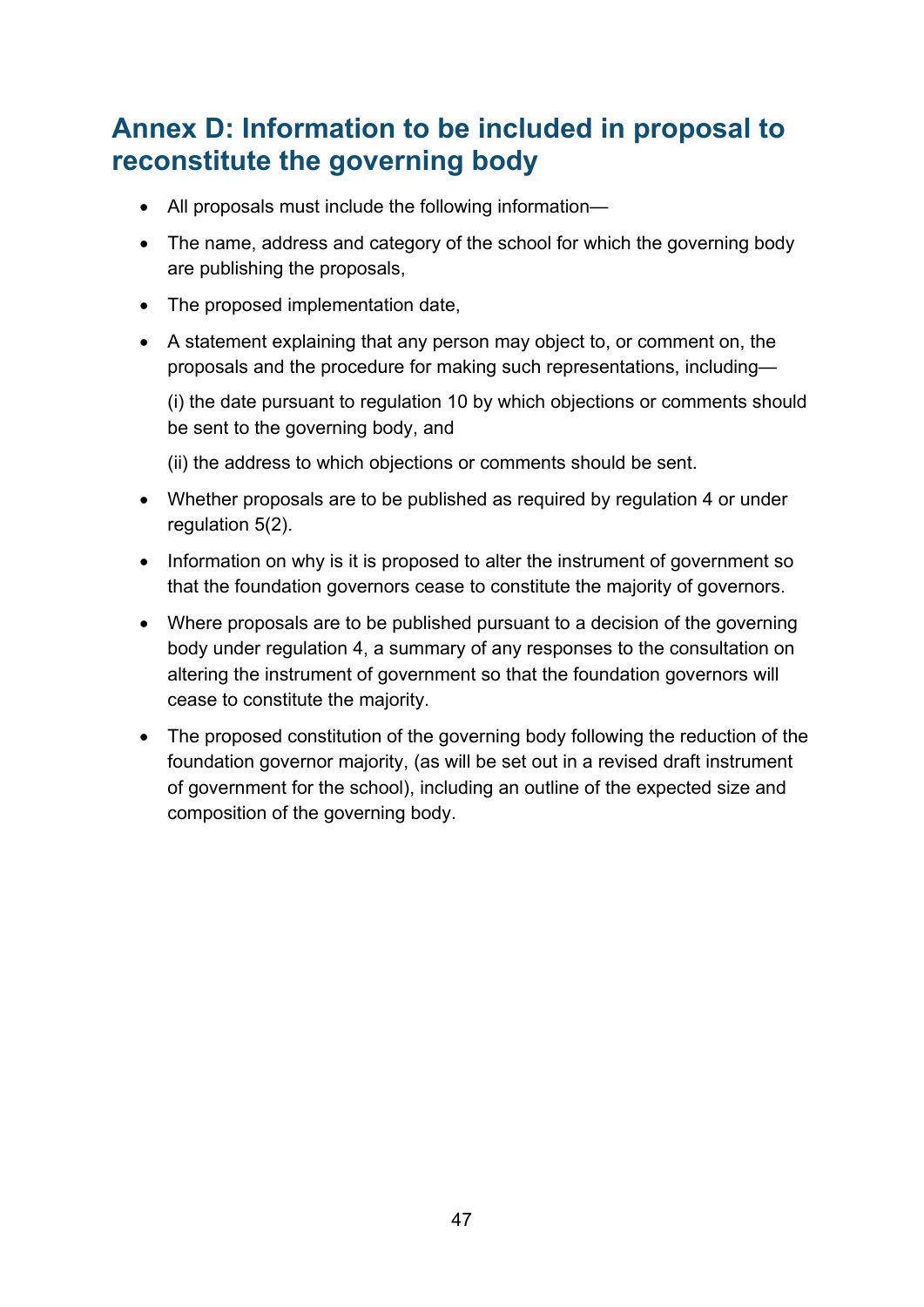# <span id="page-47-0"></span>**Annex E: Further Information**

This guidance primarily relates to:

- The School Organisation (Prescribed Alterations to Maintained Schools) [\(England\) Regulations 2013](http://www.legislation.gov.uk/uksi/2013/3110/contents/made)
- [The School Organisation \(Removal of Foundation, Reduction in Number of](http://www.legislation.gov.uk/uksi/2007/3475/contents/made)  [Foundation Governors and Ability of Foundation to Pay Debts\) \(England\)](http://www.legislation.gov.uk/uksi/2007/3475/contents/made)  [Regulations 2007](http://www.legislation.gov.uk/uksi/2007/3475/contents/made)
- [The School Organisation \(Requirements as to Foundations\) \(England\)](http://www.legislation.gov.uk/uksi/2007/1287/contents/made)  [Regulations 2007](http://www.legislation.gov.uk/uksi/2007/1287/contents/made)
- [The Education and Inspections Act 2006,](http://www.legislation.gov.uk/ukpga/2006/40/contents) as amended by the Education Act [2011](http://www.legislation.gov.uk/ukpga/2011/21/contents)
- [The School Standards and Framework Act](http://www.legislation.gov.uk/ukpga/1998/31/contents) 1998, as amended by the [Education Act 2002](http://www.legislation.gov.uk/ukpga/2002/32/contents)

It also relates to:

- [The School Organisation \(Establishment and Discontinuance of Schools\)](http://www.legislation.gov.uk/uksi/2013/3109/contents/made)  [Regulations 2013](http://www.legislation.gov.uk/uksi/2013/3109/contents/made) .
- [School Governance \(Constitution\) \(England\) Regulations 2012](http://www.legislation.gov.uk/uksi/2012/1034/contents/made)
- [The School Governance \(Constitution and Federations \(England\)](http://www.legislation.gov.uk/uksi/2014/1257/pdfs/uksi_20141257_en.pdf)  [\(Amendment\) Regulations 2014](http://www.legislation.gov.uk/uksi/2014/1257/pdfs/uksi_20141257_en.pdf)
- [The School Governance \(Miscellaneous Amendments\) \(England\) Regulations](http://www.legislation.gov.uk/uksi/2015/883/pdfs/uksi_20150883_en.pdf)  [2015](http://www.legislation.gov.uk/uksi/2015/883/pdfs/uksi_20150883_en.pdf)
- [The School Governance \(New Schools\) England Regulations 2007](http://www.legislation.gov.uk/uksi/2007/958/pdfs/uksi_20070958_en.pdf)
- [School Governance \(Roles, Procedures and Allowances\) \(England\)](http://www.legislation.gov.uk/uksi/2013/1624/contents/made)  [Regulations 2013](http://www.legislation.gov.uk/uksi/2013/1624/contents/made)
- [Childcare Act 2006](http://www.legislation.gov.uk/ukpga/2006/21/contents)
- [School Premises \(England\) Regulations 2012](http://www.legislation.gov.uk/uksi/2012/1943/contents/made) .
- [Making Significant Changes to an Existing Academy \(2014\);](https://www.gov.uk/government/publications/making-significant-changes-to-an-existing-academy)
- [Academy/Free School Presumption departmental advice \(2013\);](https://www.gov.uk/government/publications/academy-and-free-school-presumption) and
- [Establishing New Maintained Schools departmental advice for local](https://www.gov.uk/government/publications/establishing-new-maintained-schools)  [authorities and new school proposers \(2013\).](https://www.gov.uk/government/publications/establishing-new-maintained-schools)
- [The Schools Admissions Code](https://www.gov.uk/government/publications/school-admissions-code--2)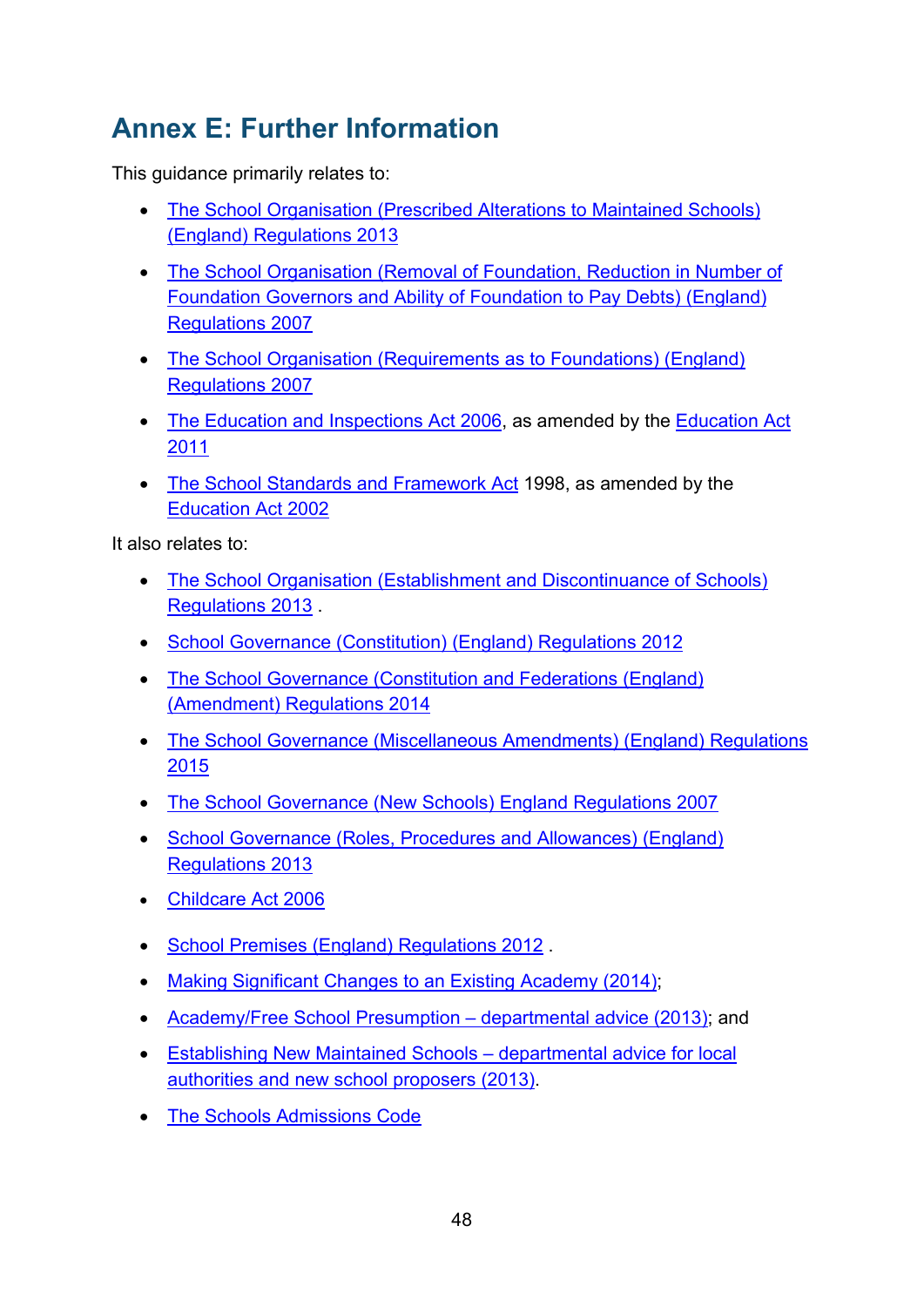# <span id="page-48-0"></span>**Annex F: Contact details for RSC offices**

- East and North East London - [RSC.EASTNELONDON@education.gsi.gov.uk](mailto:RSC.EASTNELONDON@education.gsi.gov.uk)
- North - [RSC.NORTH@education.gsi.gov.uk](mailto:RSC.NORTH@education.gsi.gov.uk)
- East Midlands and Humber **EMH.RSC@education.gsi.gov.uk**
- Lancashire and West Yorkshire - [LWY.RSC@education.gsi.gov.uk](mailto:LWY.RSC@education.gsi.gov.uk)
- South Central England and North West London [RSC.SCNWLON@education.gsi.gov.uk](mailto:RSC.SCNWLON@education.gsi.gov.uk)
- South East and South London - [RSC.SESL@education.gsi.gov.uk](mailto:RSC.SESL@education.gsi.gov.uk)
- South West - [RSC.SW@education.gsi.gov.uk](mailto:RSC.SW@education.gsi.gov.uk)
- West Midlands - [RSC.WM@education.gsi.gov.uk](mailto:RSC.WM@education.gsi.gov.uk)